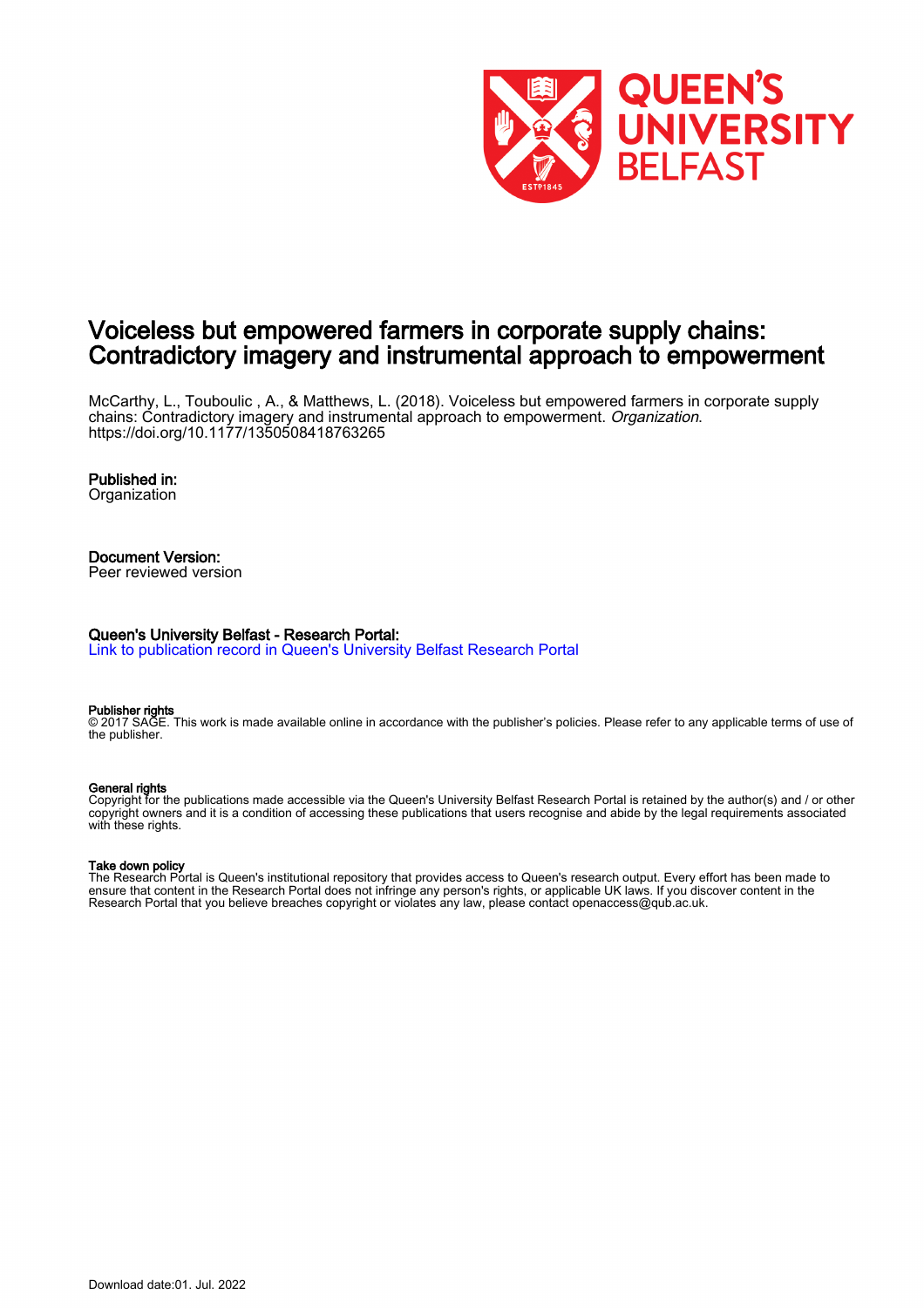## **Voiceless but empowered farmers in corporate supply chains: Contradictory imagery and instrumental approach to empowerment**

Lucy McCarthy, Anne Touboulic\* & Lee Matthews

## **Abstract**

There have been calls for a shift of focus towards the political and power-laden aspects of transitioning towards socially equitable global supply chains (Montabon et al., 2016; Matthews et al., 2016). This paper offers an empirically grounded response to these calls from a critical realist stance in the context of global food supply chains. We examine how an imaginary for sustainable farming structured around an instrumental construction of empowerment limits what is viewed as permissible, desirable and possible in global food supply chains. We adopt a multimodal Critical Discourse Analysis (CDA) to examine the sustainable farming imaginary for smallholder farmers constructed by one large organization, Unilever, in a series of videos produced and disseminated on YouTube. We expose the underlying mechanisms of power and marginalization at work within the sustainability imaginary and show how empowerment means the creation of new dependencies for these farmers. We recontextualize the representations to show that while the imaginary may be commercially feasible, it is less achievable in terms of empowering smallholder farmers.

\*Corresponding author: anne.touboulic@nottingham.ac.uk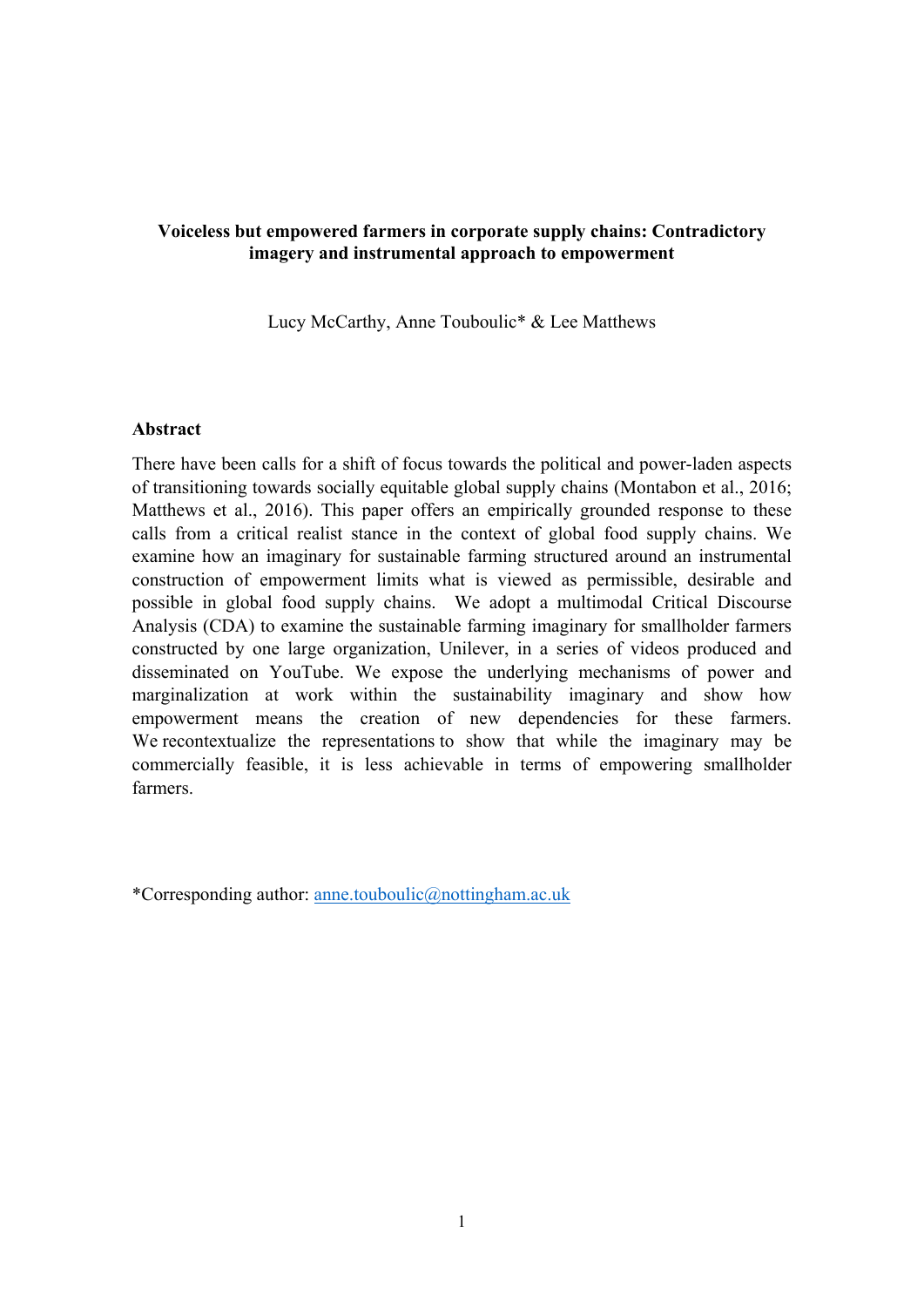# **Voiceless but empowered farmers in corporate supply chains: Contradictory imagery and instrumental approach to empowerment**

#### **Abstract**

There have been calls for a shift of focus towards the political and power-laden aspects of transitioning towards socially equitable global supply chains. This paper offers an empirically grounded response to these calls from a critical realist stance in the context of global food supply chains. We examine how an imaginary for sustainable farming structured around an instrumental construction of empowerment limits what is viewed as permissible, desirable and possible in global food supply chains. We adopt a multimodal Critical Discourse Analysis (CDA) to examine the sustainable farming imaginary for smallholder farmers constructed by one large organization, Unilever, in a series of videos produced and disseminated on YouTube. We expose the underlying mechanisms of power and marginalization at work within the sustainability imaginary and show how "empowerment" has the potential to create of new dependencies for these farmers. We recontextualize the representations to show that while the imaginary may be commercially feasible, it is less achievable in terms of empowering smallholder farmers.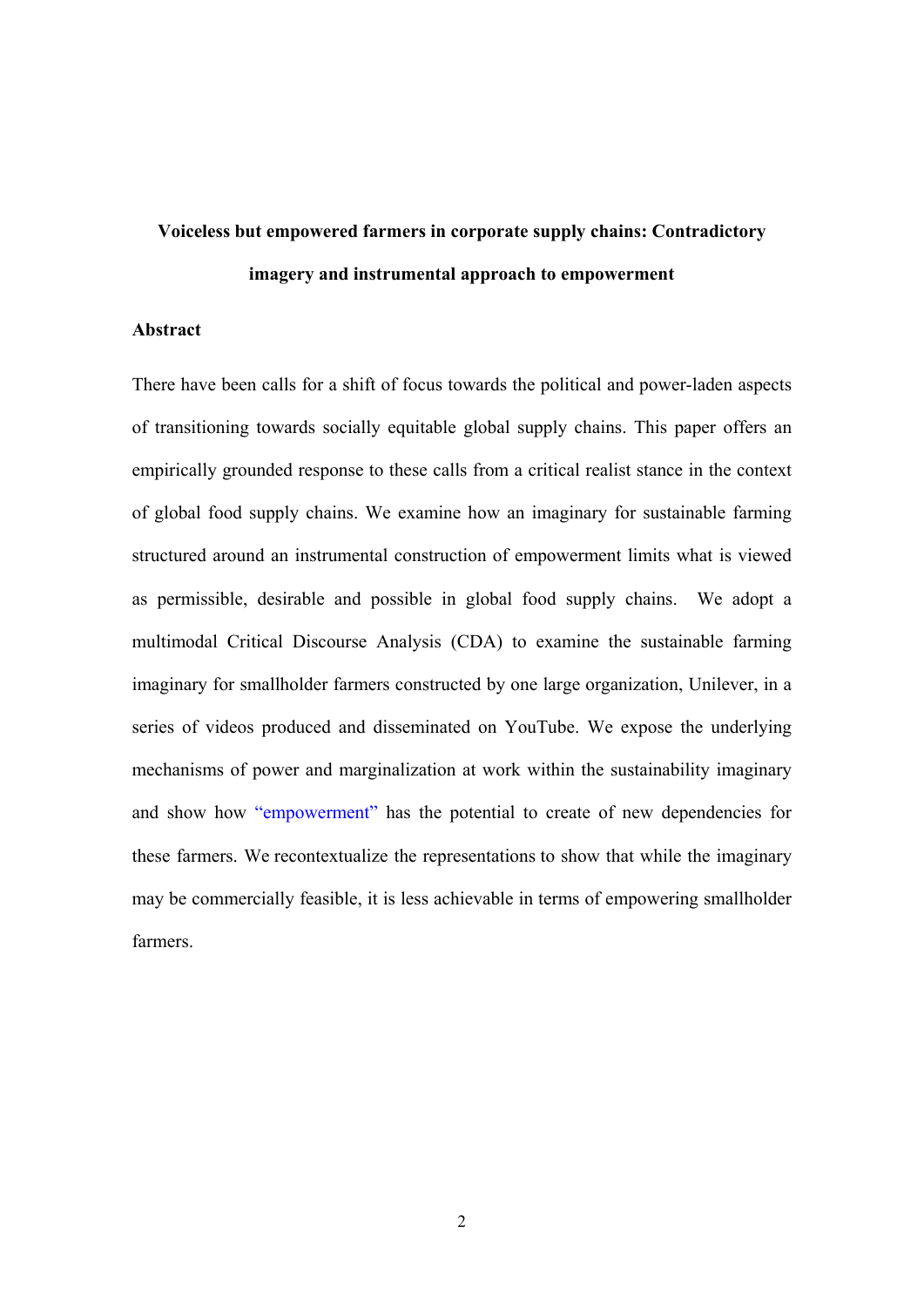#### **Introduction**

Transforming supply chains is fundamental to transitioning to more socially equitable societies (Mohrman and Worley, 2010), and this transformation is one of the *societal grand challenges* that management research should endeavour to tackle (George et al., 2016). Despite the need for large coordinated efforts, the largest body of research in this area is concentrated in the insular field of sustainable supply chain management (SCM). The term insular is used in recognition of the way in which this field, despite its interdisciplinary connections, has developed into a relatively paradigmatically homogeneous body of work, primarily adopting a rationalist and technological approach, self-restricting its exchanges and dialogues with other areas in organizational studies and social science more broadly (Matthews et al., 2016).

There have been calls for increased paradigm diversity in the field of sustainable SCM and for a shift of focus on and engagement with the political and power-laden aspects of transitioning towards ecologically resilient and socially equitable global supply chains (Montabon et al., 2016; Matthews et al., 2016). Montabon et al (2016: 11) note that "the vast majority of research and practice regarding sustainable supply chains has followed an instrumental logic, which has led firms and supply chain managers to place economic interests ahead of environmental and social interests" and that this "instrumental logic dominated by economics (…) is antithetical to humanity's wellbeing".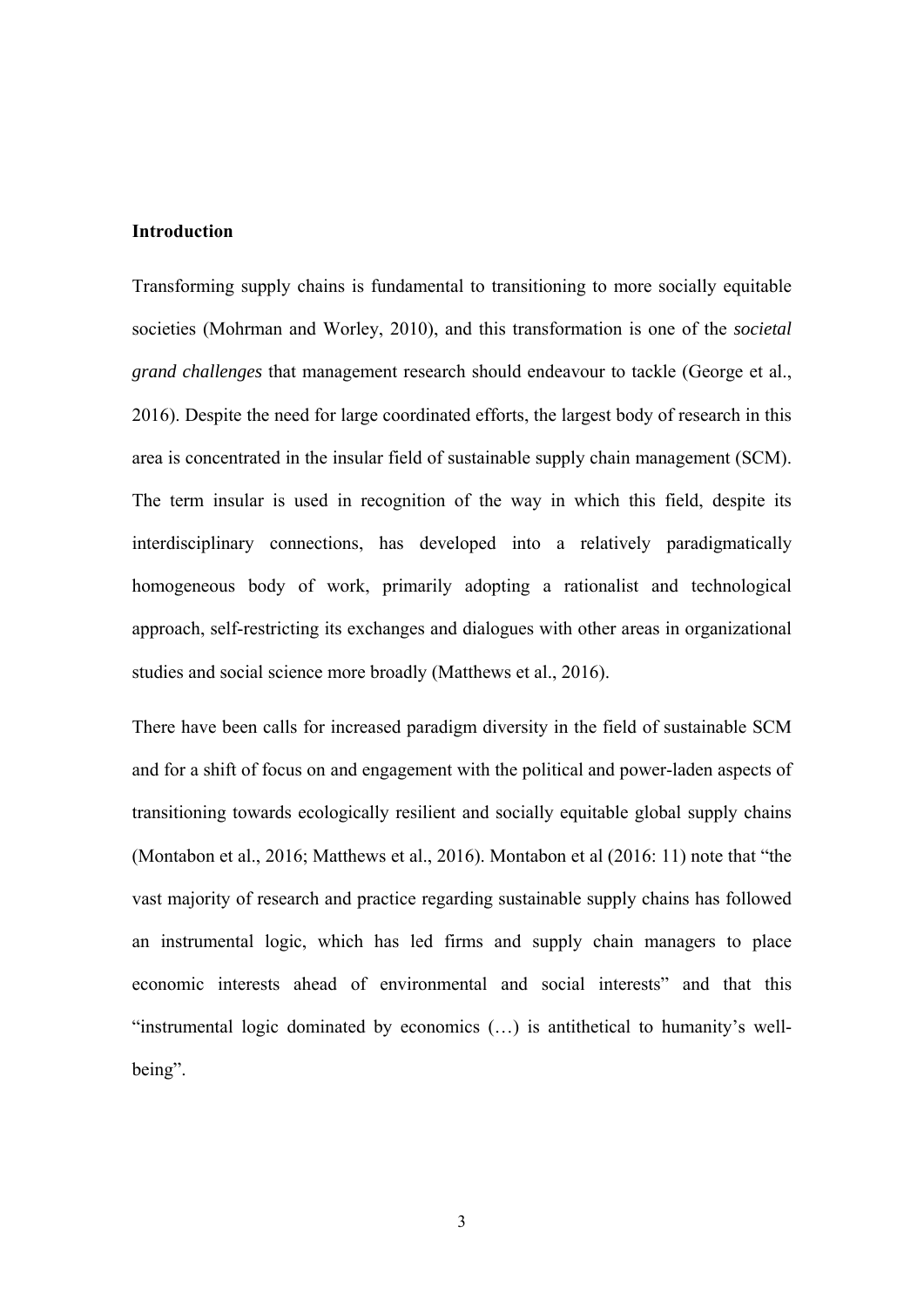This paper offers an empirically grounded response to these calls by examining issues of marginalization and empowerment in global food supply chains from a critical realist stance. While other fields have developed these concepts, to our knowledge they have thus far not been interrogated in the field of corporate sustainability, despite multiple acknowledgements of the necessity to empower communities and workers for a sustainable future. We recognize the need for a critical questioning of sustainability in corporate supply chains and for repositioning the debate within the realm of the political and social. Our view aligns with that of Blowfield and Frynas who argue that "by leaving unquestioned [sustainability]'s reliance on consensus and win-win outcomes, we leave the poor and marginalized exposed to the possibility of further exploitation and marginalization as a result of inequitable exertions of power" (2005: 513).

Global food supply chains exemplify supply chain capitalism and the hegemony of the "giant corporation" (Tsing, 2009). Extended privately controlled food production and consumption networks have emerged through increased coordination of the global agricultural trade, global sourcing and contractualization in search of efficiency (Young and Hobbs, 2002). These networks are controlled mainly by a small number of Western large food retailers and manufacturers, a feature described as 'buyer-driven (-ness)' (Gereffi, 1994; Prieto-Carron, 2008). The consequences of such imbalanced power relations are immense for how sustainability is addressed, as these corporations have attempted to organize and govern their supply chains through the imposition of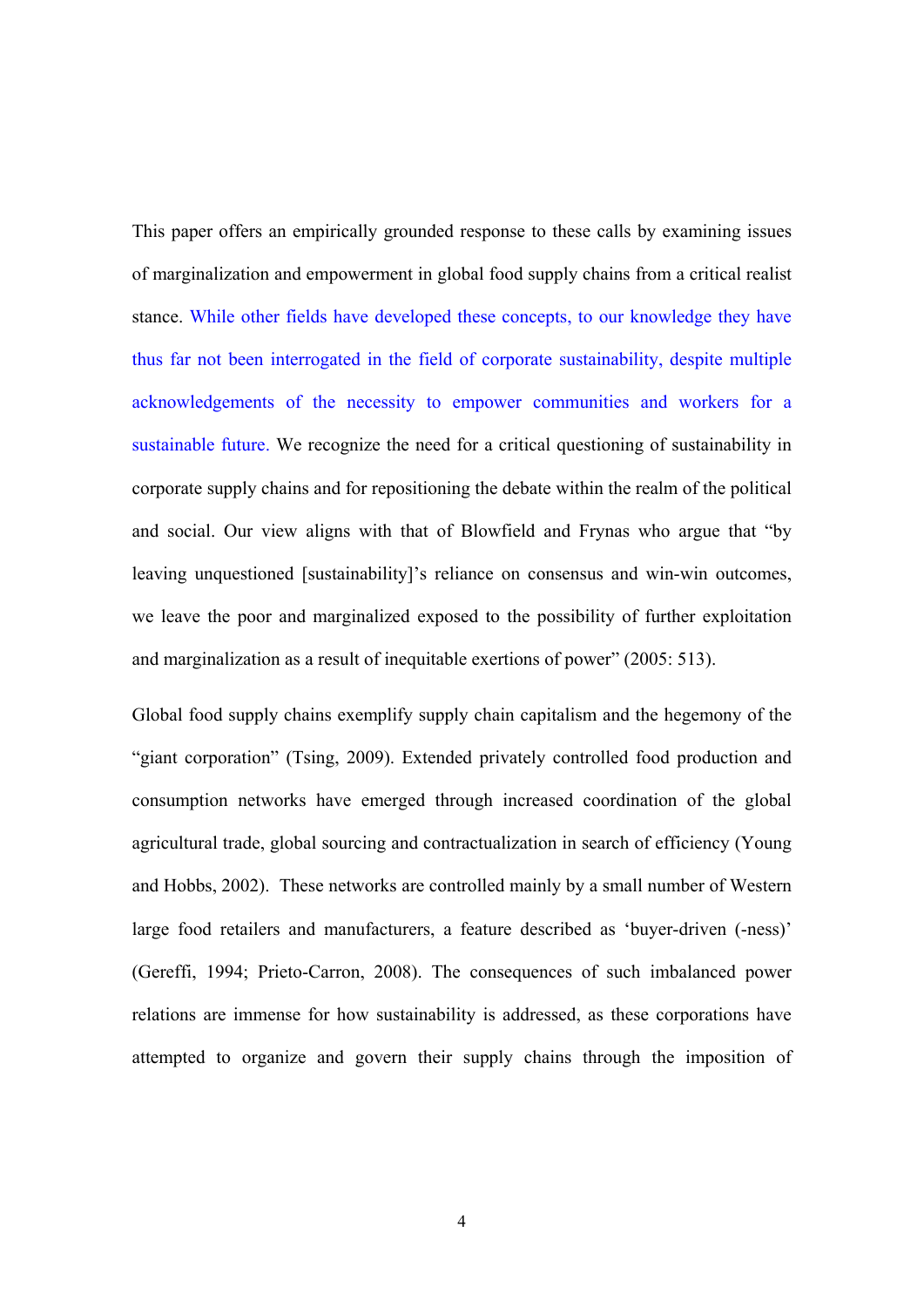standards and codes of conducts (Thompson and Scoones, 2009). In this way they have shaped the sustainability agenda according to restricted views of social justice and 'vested interests' (Henson and Humphrey, 2010).

Few studies have explored the political and social aspects of sustainability in global supply chains. Contributions by Prieto-Carron (2006; 2008), Loconto (2015), Barrientos et al. (2014; 2003; 2005) on women workers, corporate codes of conducts are noteworthy exceptions. They draw on the feminist literature to unveil (limits to) processes of emancipation and empowerment and to critically assess the limited impact of corporate social and environmental initiatives. Our contribution adds to this perspective by considering farmers (i.e. agricultural raw materials suppliers) as marginalized subjects in global food supply chains. We examine what the sustainability imaginary, as a "shared socio-semiotic system" (Levy & Spicer, 2013: 3) enabling collective understanding and action, means for smallholder farmers in global food supply chains and what it implies about underlying mechanisms of power and marginalization. We consider how the sustainability imaginary is structured around an instrumental construction of empowerment.

We adopt multimodal CDA to examine the sustainability imaginary for farmers crafted by one large organization, Unilever, in the complete population of videos disseminated on their own YouTube channel (Unilever YouTube channel, 2017) between 2011 and 2016 that mention and visually represent farmers. We are particularly interested in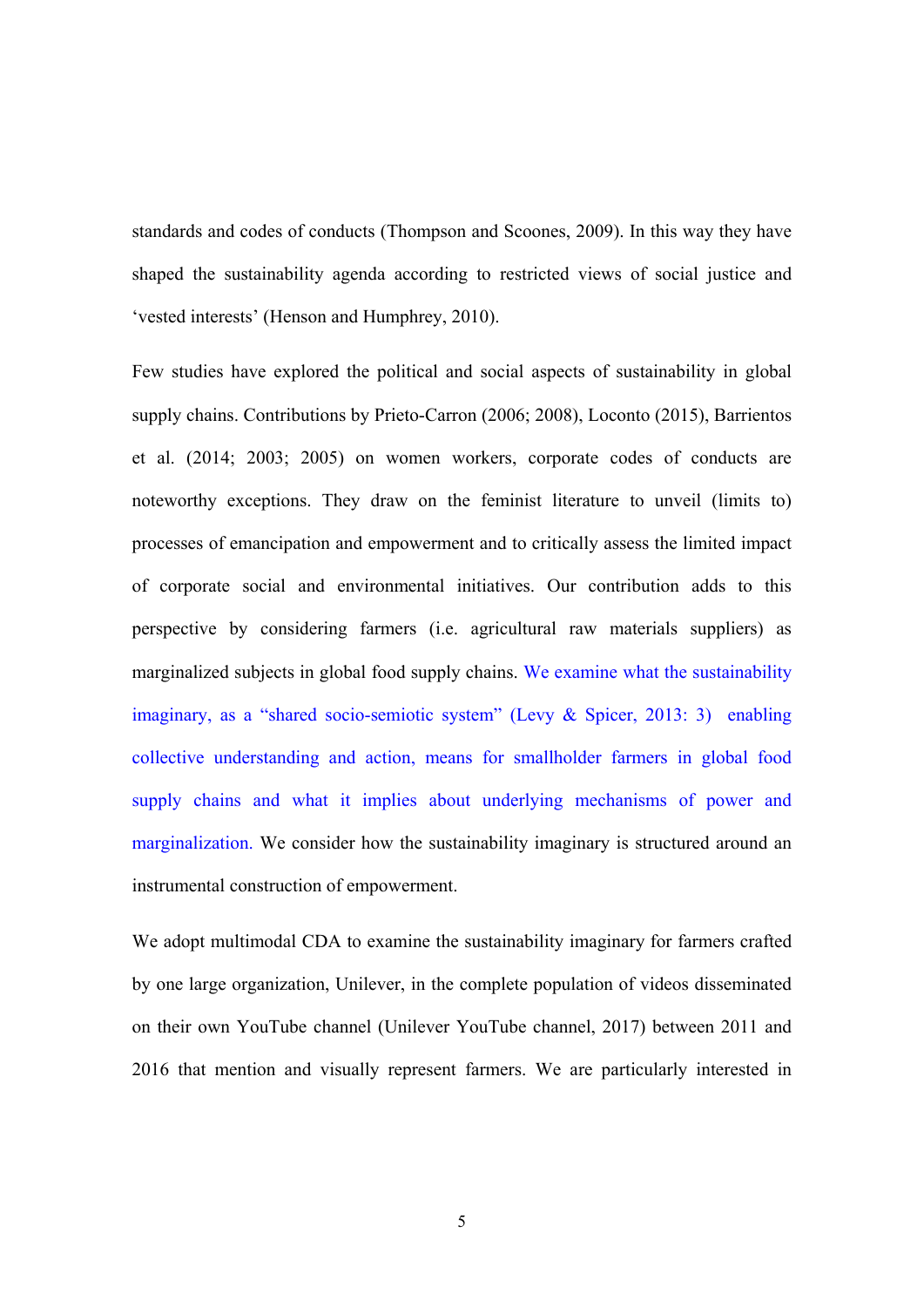interrogating how the dominant imaginary limits what is viewed as permissible, desirable and possible in this context.

#### **Framing and contextualizing**

## *Narratives and images of sustainability: marginalized voices*

Sustainability is a social imaginary (Castoriadis, 1997), that is a vision for change that articulates how the world could or ought to be (Fairclough, 2009). Imaginaries allow actors to collectively imagine and enact solutions to highly complex issues (Levy and Spicer, 2013; Wright et al., 2013). Many have argued that the social imaginary for sustainability has been 'hijacked' by multinational companies (Welford, 1998) who now have a central role in defining the sustainability agenda and are increasingly promoted as the main agents of change to drive sustainability (Banerjee, 2008). It is therefore critical to understand how these companies frame the meaning of sustainability through narratives and images.

Discourse analysis enables researchers to analyze power struggles at play between various actors in their attempts to assert the legitimacy of narratives and meaning construction around organizational issues (Vaara and Tienari, 2008; Barros, 2014). Hence there is a possibility to explore which are the dominant discourses and the dissonant ones, the dominant voices and the marginalized ones.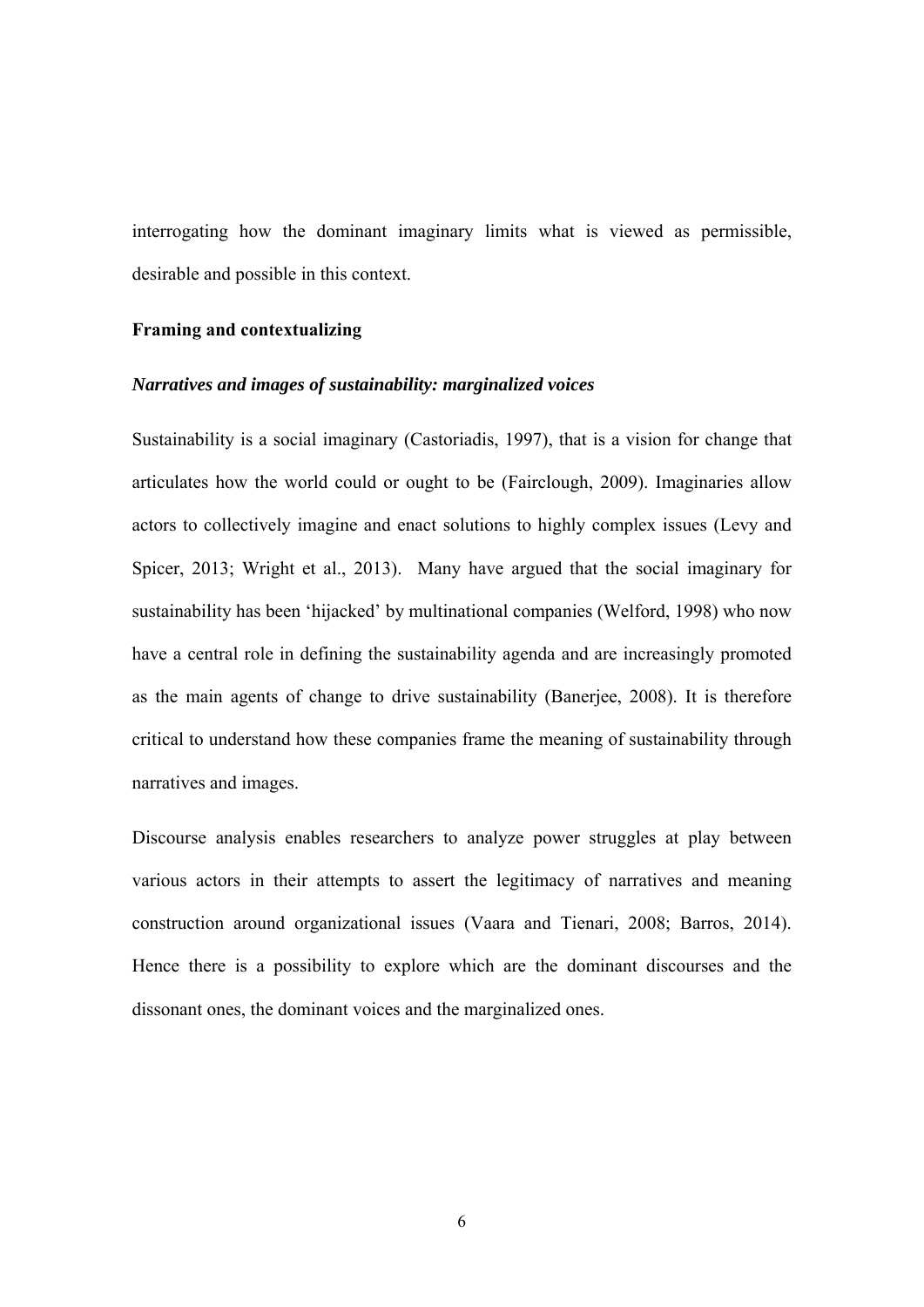In considering questions of power, marginalization and discourse our work resonates with postcolonial theory (Prasad, 2003; Özkazanç-Pan, 2008). Research in this area draws attention to the silencing of non-Western, marginalized subjects and critiques Western management discourse by exposing and questioning their imperialist assumptions. Representations are at the heart of the postcolonial literature, as images serve to construct "the other" and are "central to the process of reproducing colonial power" (Said, 1979). Wilson's (2011) postcolonial work uses the Marxist lens of processes of exploitation to analyze the representation of women in non-governmental organizations campaigns. She argues that representations of women in the neoliberal development discourse have shifted towards more positive images that are similar to "representations of 'productive and contented' workers in colonial enterprises, and like them operate to legitimize and reinforce existing structures and relationships and to ensure that resistance and the desire for transformation remain out of the picture" (Wilson, 2011: 316).

Some research in the field of sustainability has considered narratives and images, for instance in the context of large companies trying to assert their legitimacy on sustainability issues (Barros, 2014) or in assessing the role of corporate social responsibility reports in camouflaging real sustainable development issues (Boiral, 2013). There is however a dearth of contributions that have explored discursive practices around sustainability in supply chains. Considering the underlying structural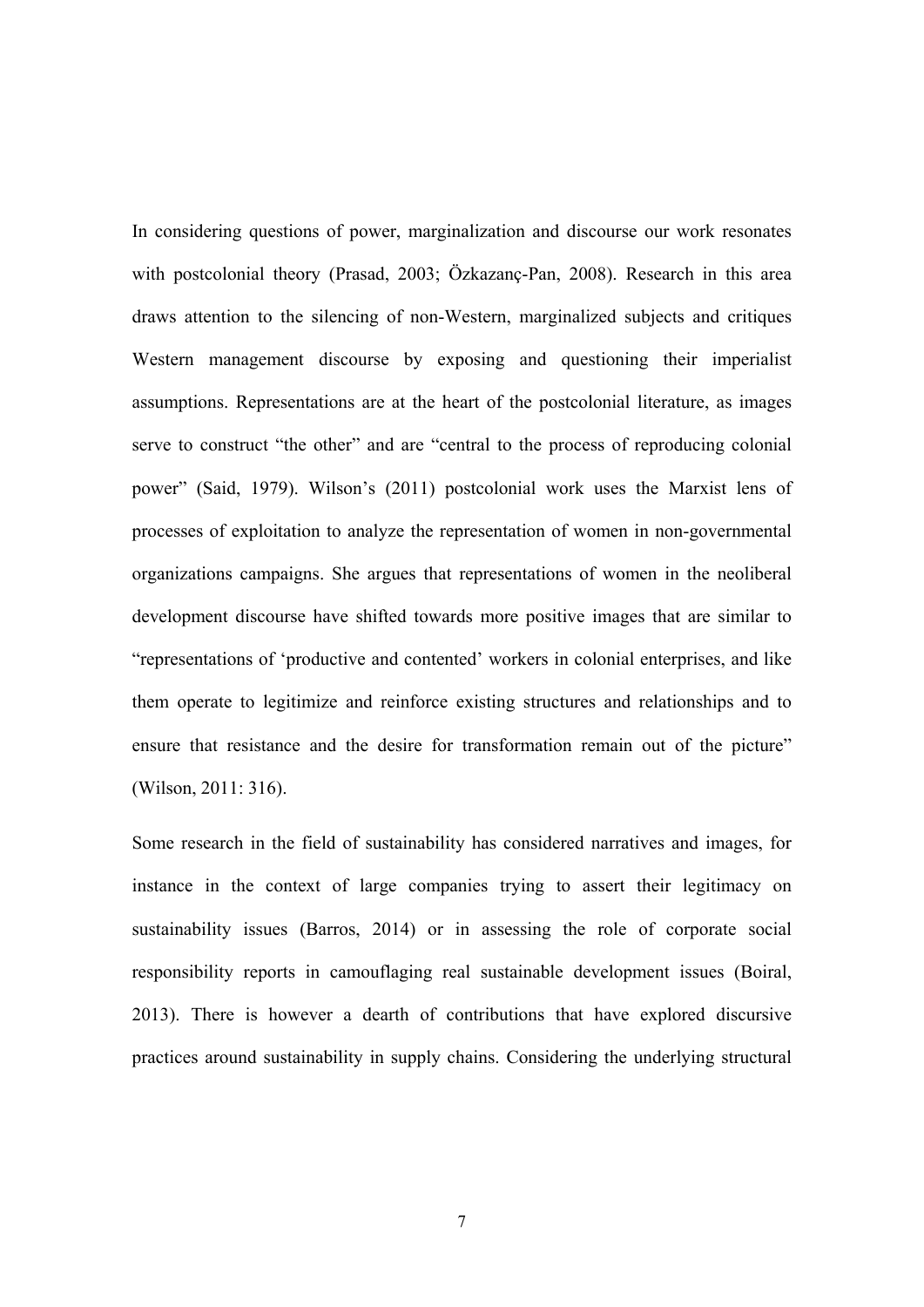power dynamics at play in such contexts (Touboulic et al., 2014), one can expect to shed some light on marginalization practices between buyers and suppliers by specifically considering the construction of discourses as interrelated to material practices.

Work that has considered more covert power dynamics around sustainability, observable through inter-related material and discursive practices, is particularly interesting for our research. Research on gender and global value chains (Prieto-Carron, 2006; Prieto-Carron, 2008; Barrientos, 2014; Barrientos et al., 2003; Tallontire et al., 2005) highlights how the governance structures of global value chains, rooted in imbalanced power relations, influence the social practices developed and implemented by actors in this context. They critique codes of conduct, standards and certification in that they reproduce these imbalanced power structures (i.e. increase dependency) and actually fail to deliver the goals they are set out to achieve (i.e. increased labour rights and gender equality). This is because they do not address deeply embedded structures of inequality, particularly with regards to the gendered division of labour in global production, i.e. women occupying the more precarious positions (Prieto-Carron, 2008).

Nelson and Tallontire (2014) explore the interrelated material and ideational powers at work in the shaping and implementation of social and environmental standards in global value chains. They challenge the ability of the dominant and powerful narrative of "global sourcing" (i.e. put forth by multinational companies and focusing on security of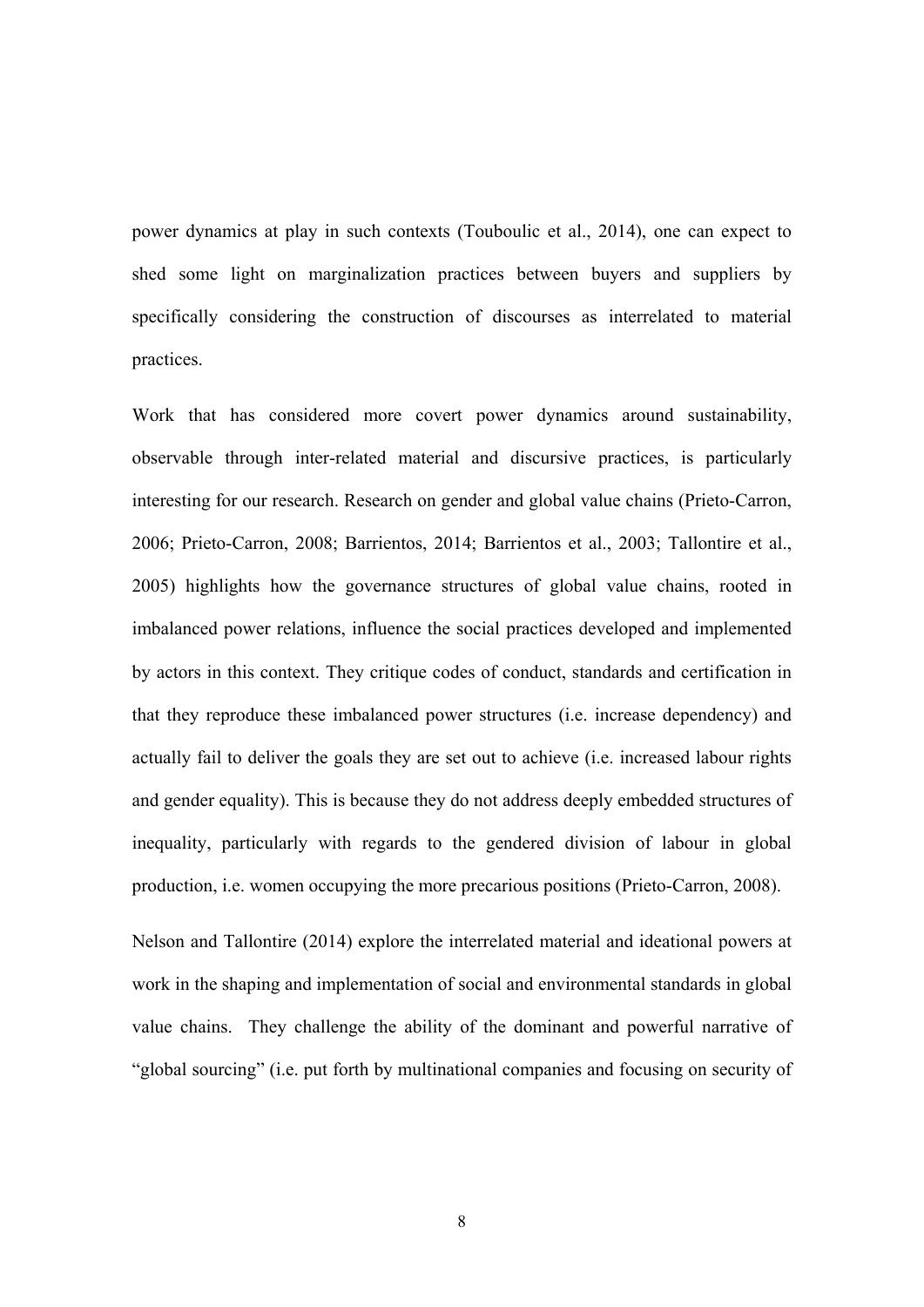supply) to effectively "transform agriculture to sustain livelihoods for workers and smallholders in equitable and sustainable ways" (Nelson and Tallontire, 2014: 495).

#### *Unilever: the giant corporation as discourse shaper*

The sustainability question in global food supply chains cannot be detached from its structural characteristics, hence we focus our analysis on one giant corporation, Unilever. The Anglo-Dutch multinational has substantially shaped the discourse and actions on sustainability in food supply chains.

Unilever, a consumer goods company, had a turnover of  $\epsilon$ 52.7 billion in 2016. A selfproclaimed 'force for good' (Unilever, 2015), Unilever has "ambitious plans for sustainable growth and an intense sense of social purpose" (Unilever, 2017). It is often lauded by others as an industry leader, solidified by being named as such 15 times in 16 years on the Dow Jones Sustainability Index (DJSI). With 2.5 billion people using their products daily (Unilever, 2017) and 58% of their business in emerging markets Unilever has a far reach. The current CEO of Unilever, Paul Polman, is known for his views on responsible profit making and long-term orientation (Ruddick, 2016). Given the dedication to equality Unilever are self-identified (Burn-Callander, 2015), and externally recognized (DJSI, Behind the Brands, CDP) as a leader within the 'discourse coalition' (Hajer, 1995) on corporate sustainability in general and sustainable farming in particular.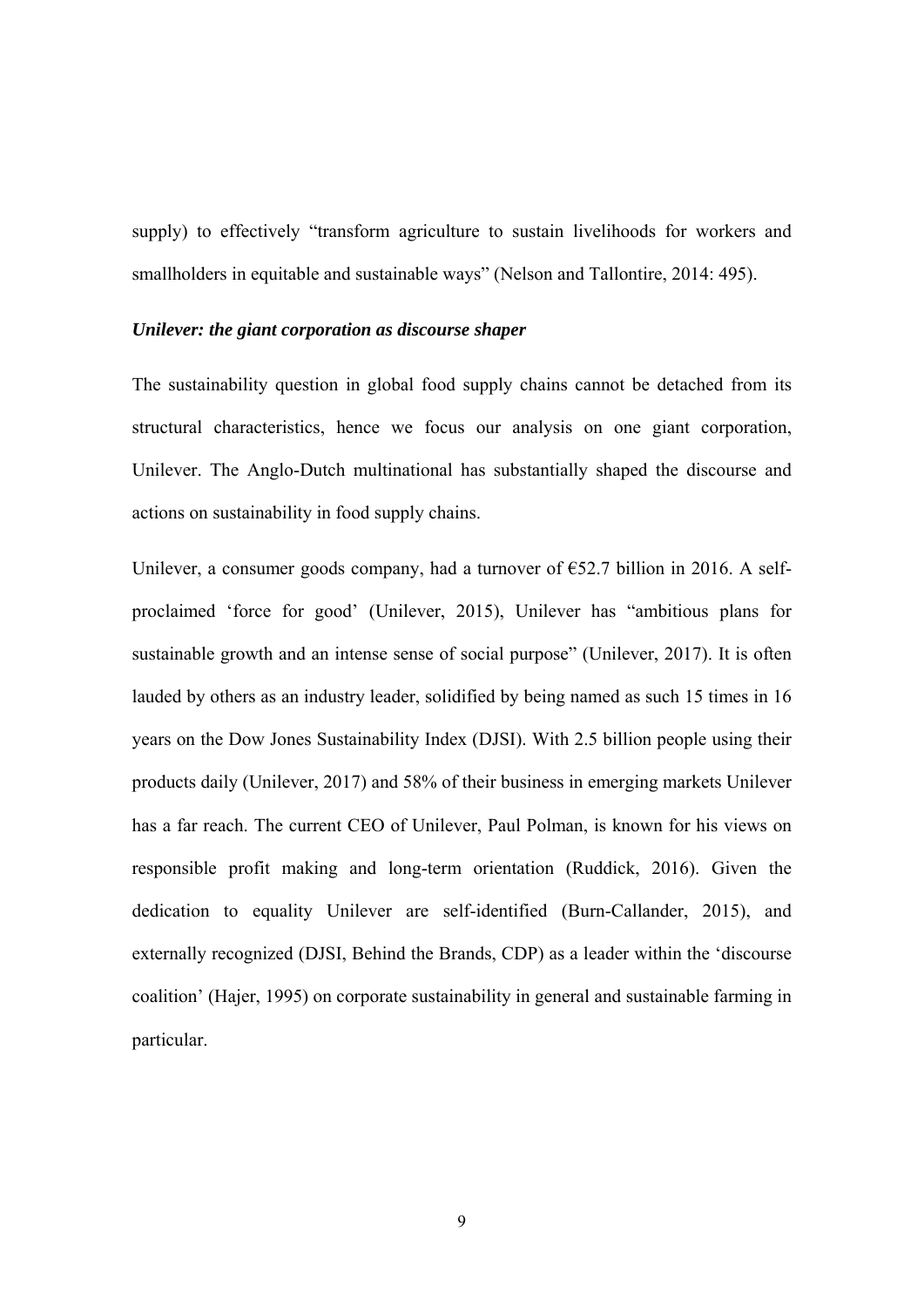Oxfam's Behind the Brands initiative (Oxfam, 2016) has consistently ranked Unilever as first or second out of the top 10 biggest food companies across seven sustainability indicators. Oxfam reports a consistent rise in Unilever's overall sustainability score between 2013 and 2016 (Figure 1).



#### **Figure 1. Oxfam Behind the Brand company scorecards: Unilever overall scores (Source: Authors)**

Unilever's performance in the categories "farmers", "women" and "workers" that are relevant to this work, has been reported as either consistently fair/good or improving. This notable exception is around "women", which remains comparatively low.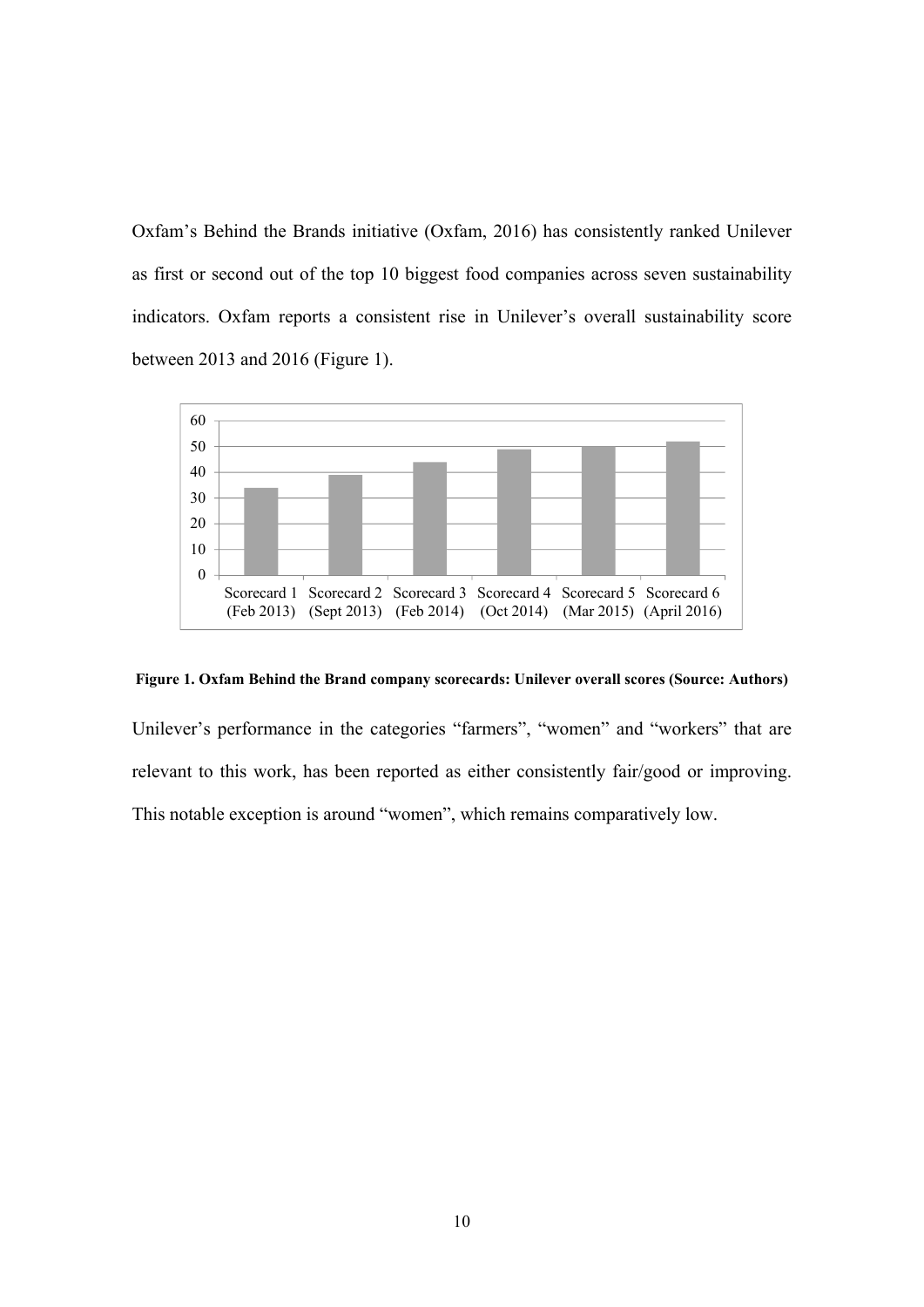

**Figure 2 - Oxfam Behind the Brands: Unilever's scores on sustainability issues (Source: Authors)**  Oxfam's approach to assessing companies' performance is solely based on the analysis of publicly available information disclosed by the companies themselves, and "the scorecard does not directly assess actual conditions on farms and whether the policies of the Big 10 are implemented and enforced" (Oxfam, 2013: 6). This is indicative of the difficulty of reporting impartial data and of measuring the actual impact of practices implemented by such large corporations. It substantiates Unilever as a powerful discourse-maker.

The case of Unilever is considered exemplary within its industry and is consistently offered as an example of good practice for its sustainable agriculture strategy, as such it is an instrumental case study. Yet many of its competitors are working on similar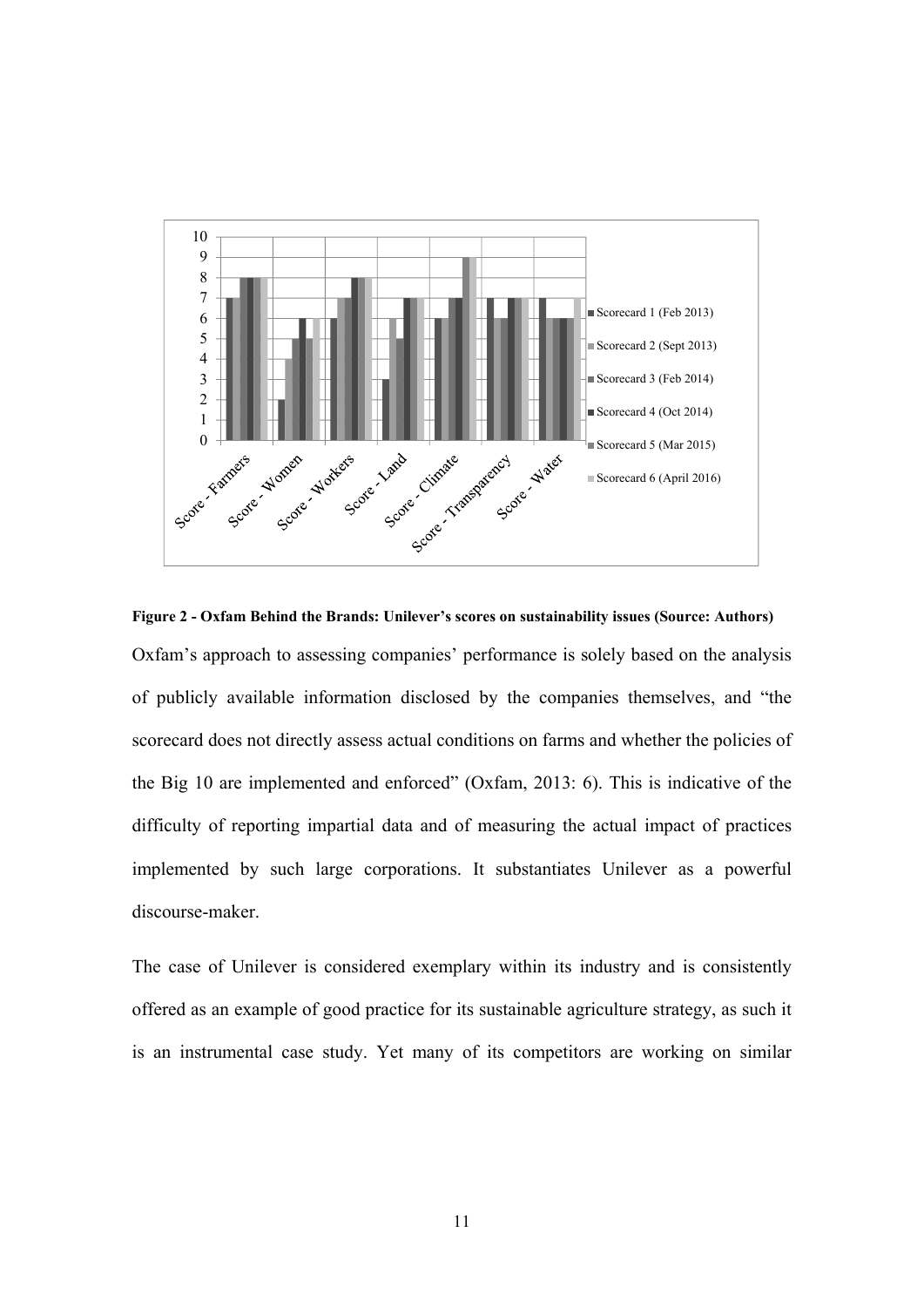strategies and are operationalizing the same sustainability imaginary. For example, Nestlé has an empowerment strategy for women farmers in its cocoa supply chain that is similar to Unilever's (Nestlé, 2015). By examining Unilever's imaginary, we seek to provide insights into the broader issue of sustainable farming and its feasibility as shaped by other large multinationals.

#### **Methodology**

#### *A realist approach to CDA*

To achieve our aim of engaging with the political and social aspects of supply chain sustainability, we adopt a realist approach to discourse analysis (Phillips and Oswick, 2012; Reed, 2004) in order to embrace the 'relational' character of discourses in their interaction with social structures and practices (Fairclough, 2005). There has been much interest in how discourse through text and visuals is constructed by actors and used as a way to make sense of certain issues and legitimate responses or practices in relation to this issue, for e.g. gender relations at work (Barros, 2014; Vaara and Tienari, 2008).

Critical realism suggests several levels of analysis. Within the level of the 'actual' we have processes and events that are caused by the social structures that exist at the level of the 'real'. The relations of causality are highly complex between the levels of the 'real' and 'actual' and are mediated by social practices. Discourse is an important element of social practices. Texts are part of processes and events and draw upon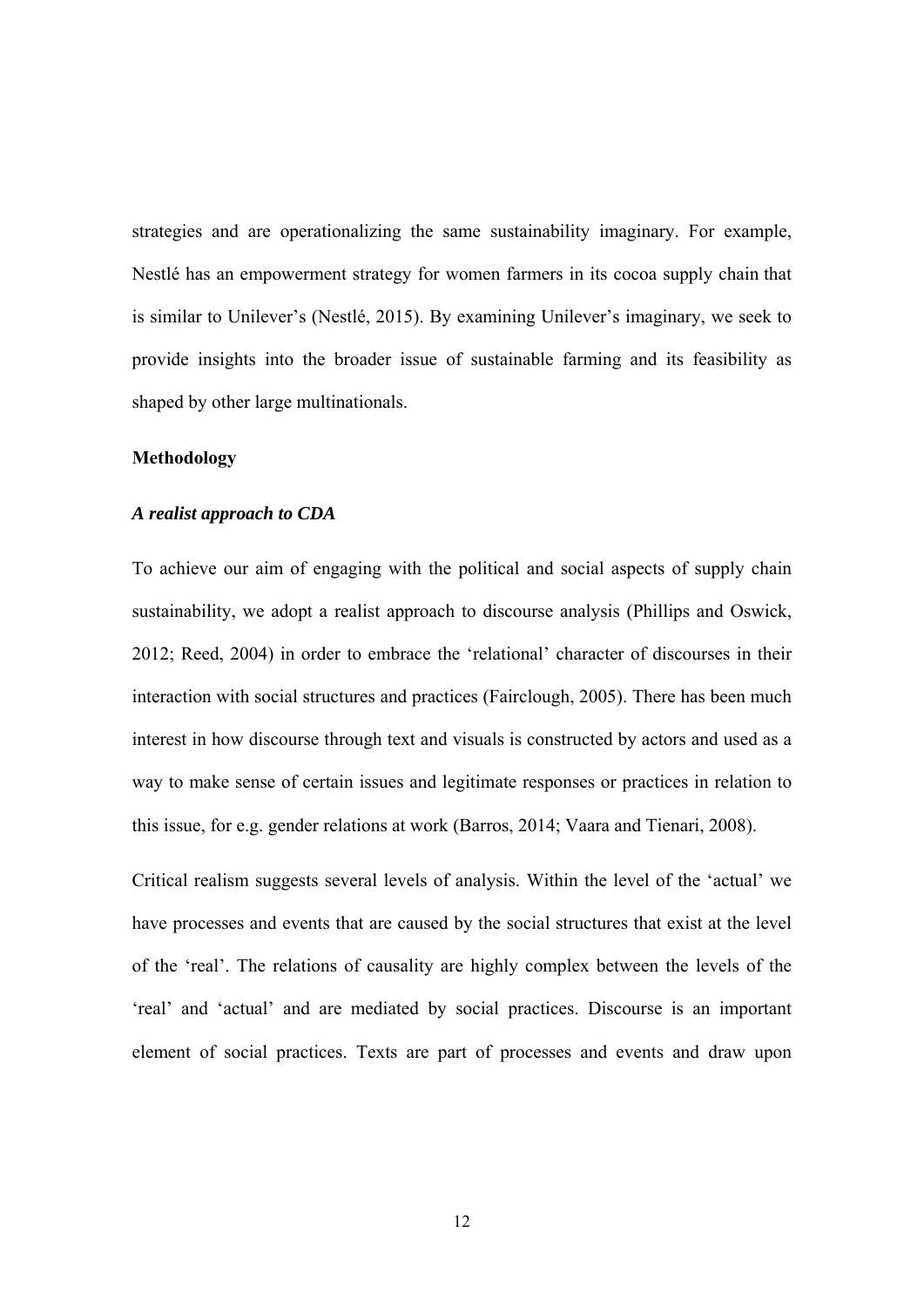discourses in their production (Sims-Schouten et al., 2007; Fairclough, 2005). At the level of the 'empirical' the structures and the processes of the real and the actual are experienced and made sense of by individuals.

This enables us to explore the experiences at the level of the empirical contained in the primary data and relating them to broader social practices through processes of retroduction (Fletcher, 2017), which consists of a back-and-forth between the empirical data – the videos in our study – other sources of data, literature and theory (Leca and Naccache, 2006). It is through this iterative process that underlying mechanisms can be exposed and we can explore the domain of the real. Our analysis concerns two levels of the 'real': the ideally and socially real; and the relationships between them. Discourses that constitute imaginaries – such as the sustainable farming imaginary in this study – are ideally real as they have 'causal efficacy', i.e. an influence on behaviour and actions. They are socially real as they concern social practices and social structures. The value of a critical realist approach to discourse analysis is that it allows the retroduction of statements about empirical reality from discursive artefacts. In our case, we move from the discourses of a powerful, dominant actor in the videos to probably statements about their empirical reality.

Our approach to CDA is therefore intrinsically multi-dimensional, exploring discursive practices, their underlying generative mechanisms and extra-discursive contexts (Sims-Schouten et al., 2007). We follow the meta-theoretical assumption that social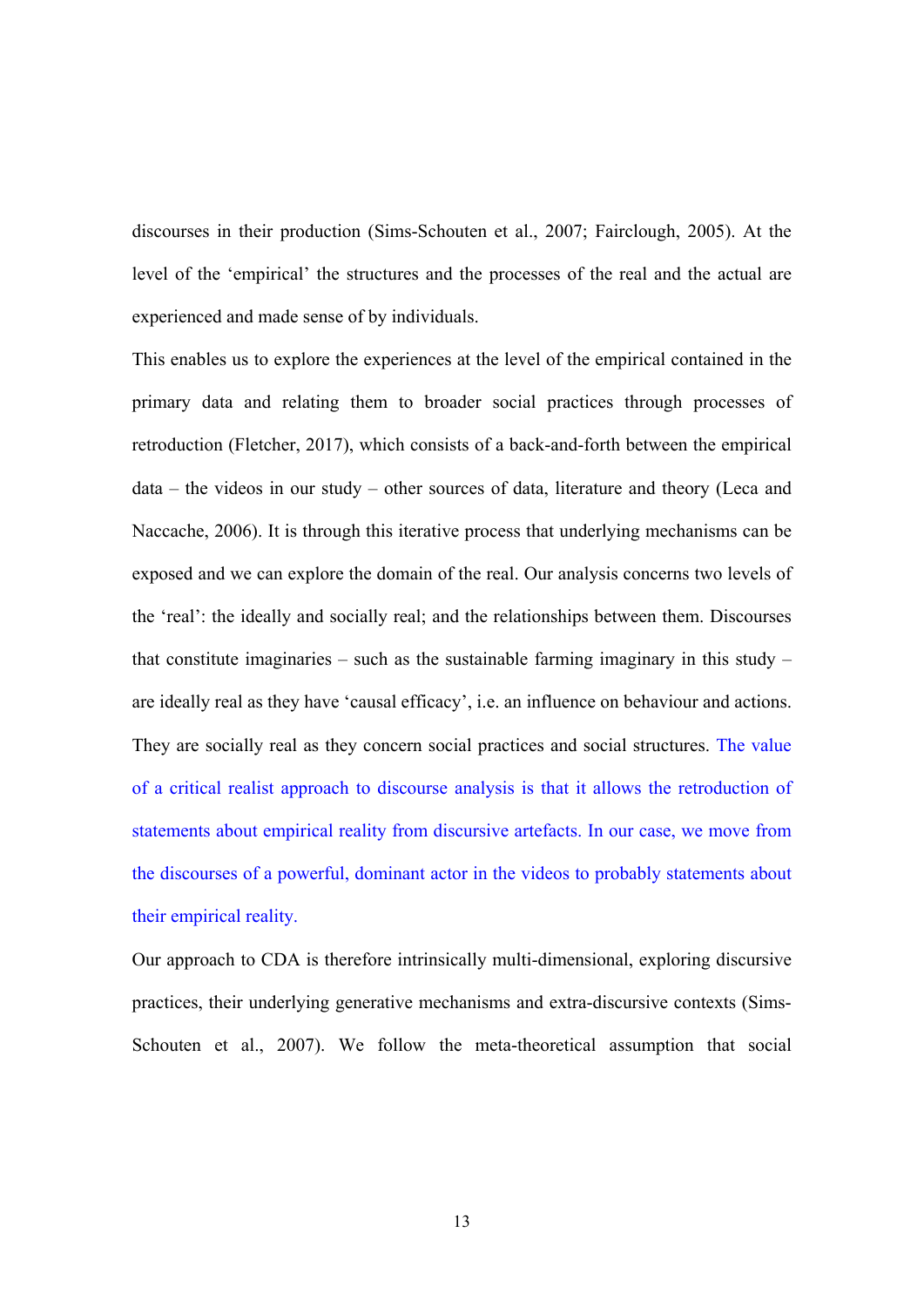interactions cannot be understood fully without reference to the discursive practices in which social agents are engaged (Wood and Kroger, 2000). Discourse constructs what is possible for social agents to be and do by legitimizing which identities, ideas and activities are acceptable and which are not (Foucault, 2002; Phillips and Hardy, 2002). It does this through the construction of the subject positions social agents inhabit and the concepts they use to understand the world (Phillips et al., 2008).

The social agents we are interested in are the giant corporation (Unilever) and the farmers that supply them and it is considered that interactions between them will be largely 'discourse-led' (Fairclough, 2009). In order to understand how these social agents work together to effect change, we explore the discursive practices via the videos created by these powerful actors within which such efforts are enacted and how these interrelate with wider social practices in relation to global food supply chains. A key discursive practice within this process is the development and enactment of imaginaries for change.

#### *Analysis*

We followed Wood and Kroger's (2000) proposed two staged approach to analysis. The first is a sensitizing stage in which the analyst familiarizes themselves with the data. The second stage is the formal analysis and in this case concerns the sustainability imaginary for farmers within Unilever's videos.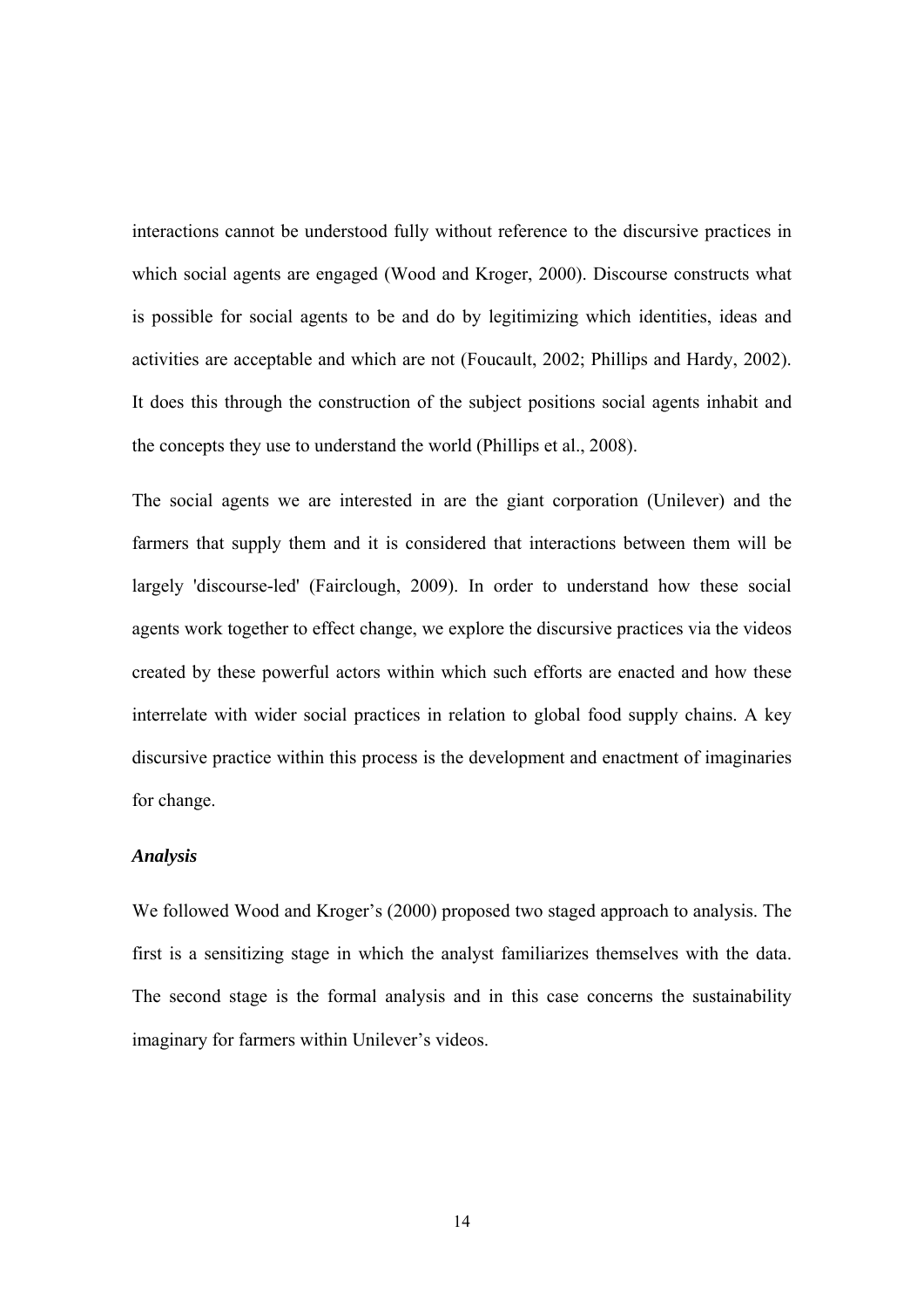Having agreed on the search criteria we initially returned 32 videos containing the term farmer on the Unilever YouTube channel. We excluded any videos which did not contain imagery or rhetoric around farmers and were left with an agreed sample of 22 videos that had been created and published on the site from 2011-2016 (see Appendix 1).

We utilized a multimodal CDA (as illustrated in Table 3) as it allows for the incorporation of other forms of resources in the analysis. Extending in this instance beyond the text, to the spoken language, the written language, imagery and gestures, this allows us to explore multiple meanings (O'Halloran, 2011). This approach allows understanding of *intersemiosis*, the 'relations arising from the interaction of semiotic choices'(O'Halloran, 2011: 121). We use this to explore the interactions, relationships and contradictions between text, imagery and audio representations in order to begin to unpack the narratives and counter narratives being simultaneously presented. The analysis of these multiple modes facilitates a richer deeper understanding of the discourse as it shifts between different resources presented in the empirical data.

Working in isolation, each researcher undertook a multimodal CDA, coding each of the 22 videos thematically. This constituted our open coding process where we took note of the context (e.g. imagery surrounding the farmers and how we, the consumer/audience, are positioned relative to the farmer) as well as the content (discourse design and it's fitness for purpose). We then discussed our codes, refining and collapsing as we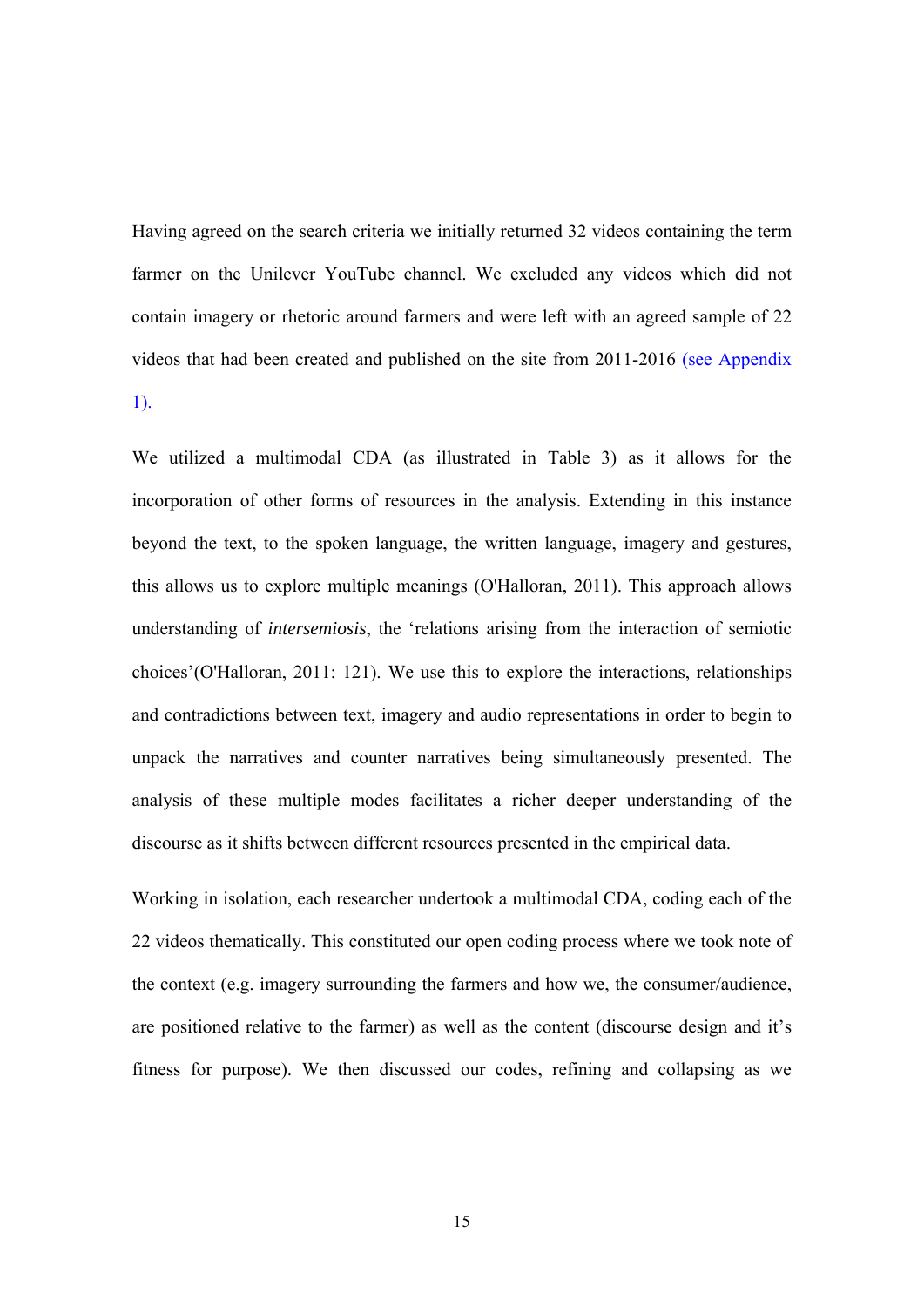progressed. Returning for a final analysis of the videos some new terms emerged and some codes were collapsed and others dismissed. Through constant comparison techniques and interpretive analysis of these established codes, we established relationships between codes.

#### *Research ethics: An 'ethics of care' approach*

The research produces a number of ethical issues that need to be reflected upon. First, we are working with images that were not produced by the research team and that were produced for another purpose. Second, many of these images represent 'postcolonial subjects' (Spivak, 1988) and the research team working with these images consist of three Western academics working for British institutions. Given the nature of these issues, our reflections need to focus on the question of power and postcolonialism.

The farmers in agreeing to appear in the videos would not have anticipated that their images and text would become empirical material for an academic piece of work and the power we exercise in taking these videos and using them for our own purpose must be acknowledged. We recognize the power that we exercise through of our representations, which may be very different to how the farmers see themselves and their circumstances. Like Unilever, we are making claims about this group without being part of it and this is necessarily an act of 'epistemic violence' (Spivak, 1988).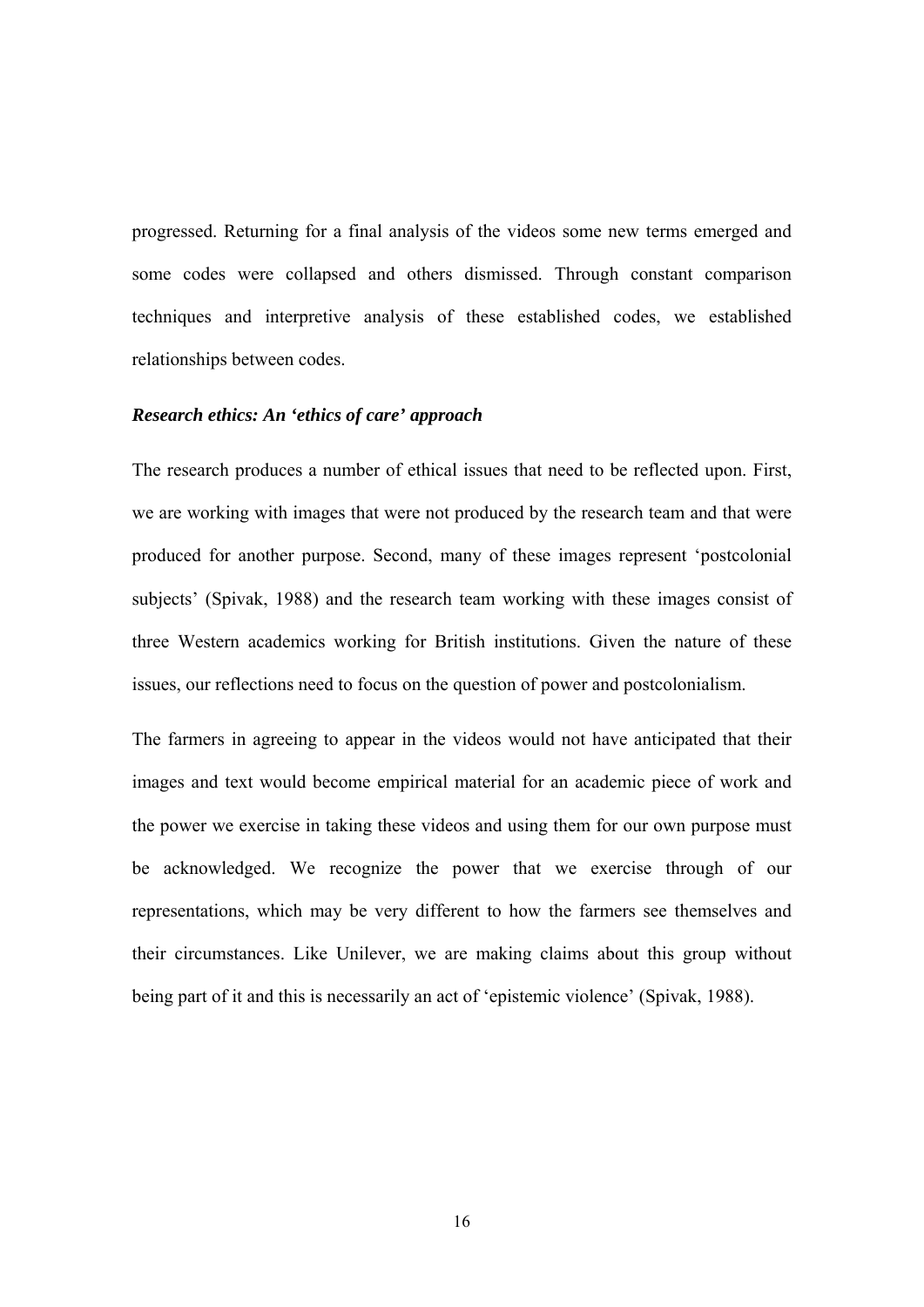Our ethical approach is that of an 'ethics of care' (Mauthner and Doucet, 2003) in which the welfare of the farmers is our primary concern and the research is motivated by a commitment to their emancipation. While our sense of having an 'ethics of care' can again be seen as an instance of postcolonialism, we have taken great care to reflect upon our own representations of this group and are clear that we are not speaking for them. To achieve this, we have maintained a consistent focus in our work on Unilever's imaginary for sustainable farming, and the part that Unilever's representational work plays in this.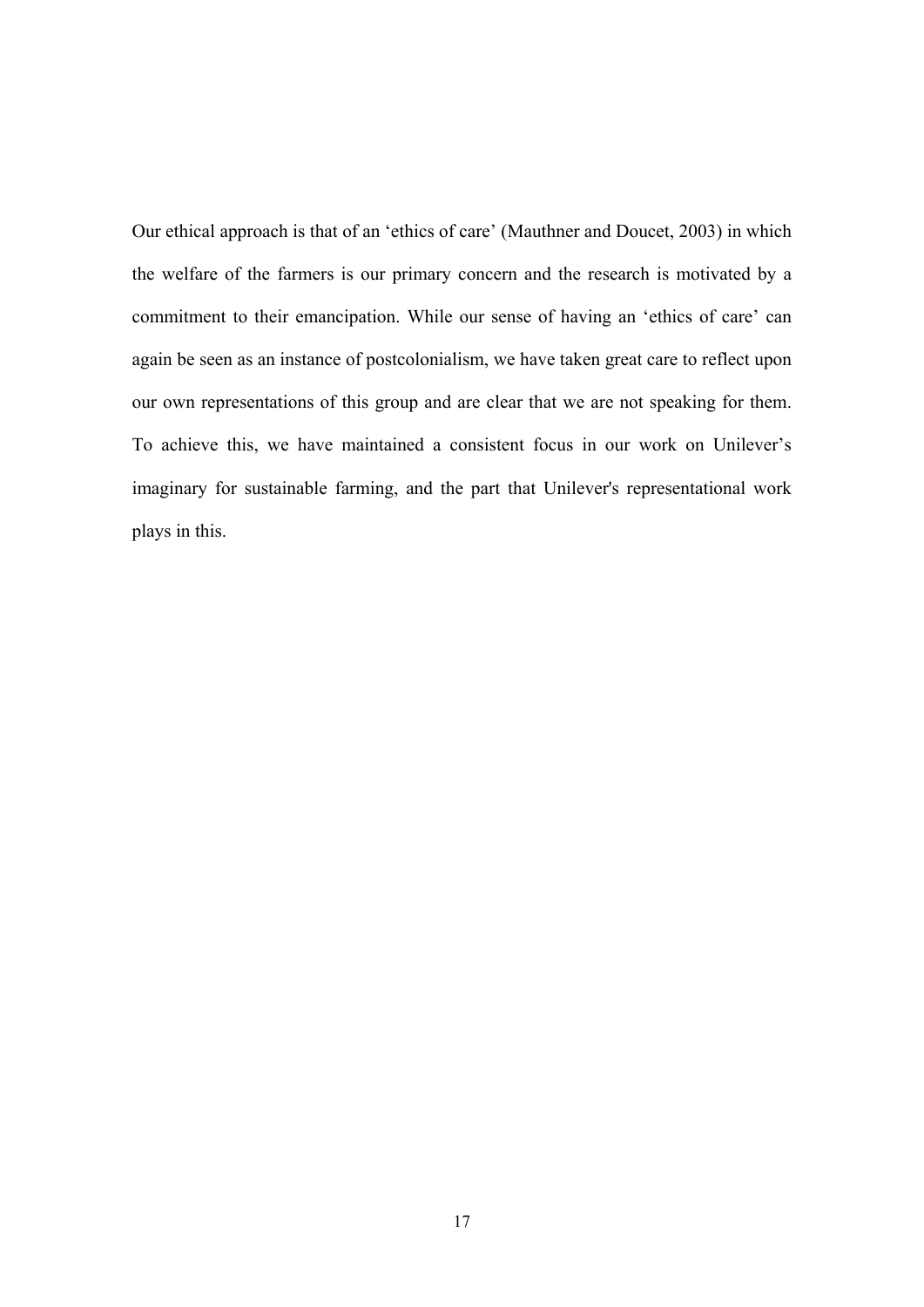#### **Findings**

This section examines Unilever's sustainability imaginary for the smallholder farmers within its supply chains. The central concept in Unilever's sustainability imaginary is 'empowerment'. Unilever have constructed an instrumental concept of empowerment in which farmers are empowered to achieve Unilever's commercial goals, principally securing supply within their agricultural supply chains. While in instances this improves the socio-economic conditions of the farmers within these supply chains, the farmers' dependence upon Unilever is increased. The videos use a reality crafting strategy to communicate Unilever's sustainability imaginary. In the videos, Unilever craft their interpretation of their role, the role of the farmers and their relationships around the sustainability agenda. The videos exemplify hyper-reality as they seek to convey "environments that are *better*" (Cypher & Higgs, 1997 : 111 cited in Garland et al., 2013). Hyper-reality (Garland et al., 2013) is evidenced in the luminosity and vividness of the images within the videos. The customer-centric videos may provide the context for the viewers to craft their interpretation of sustainable farming in relation to their identity as consumers (Garland et al., 2013). Hence Unilever's imaginary "binds together diverse activities of production and consumption and gives them directions" (Wright et al., 2013)

There are two interrelated pillars, evidenced through practices, narrative and imagery, that together form the sustainability imaginary of empowered smallholder farmers (code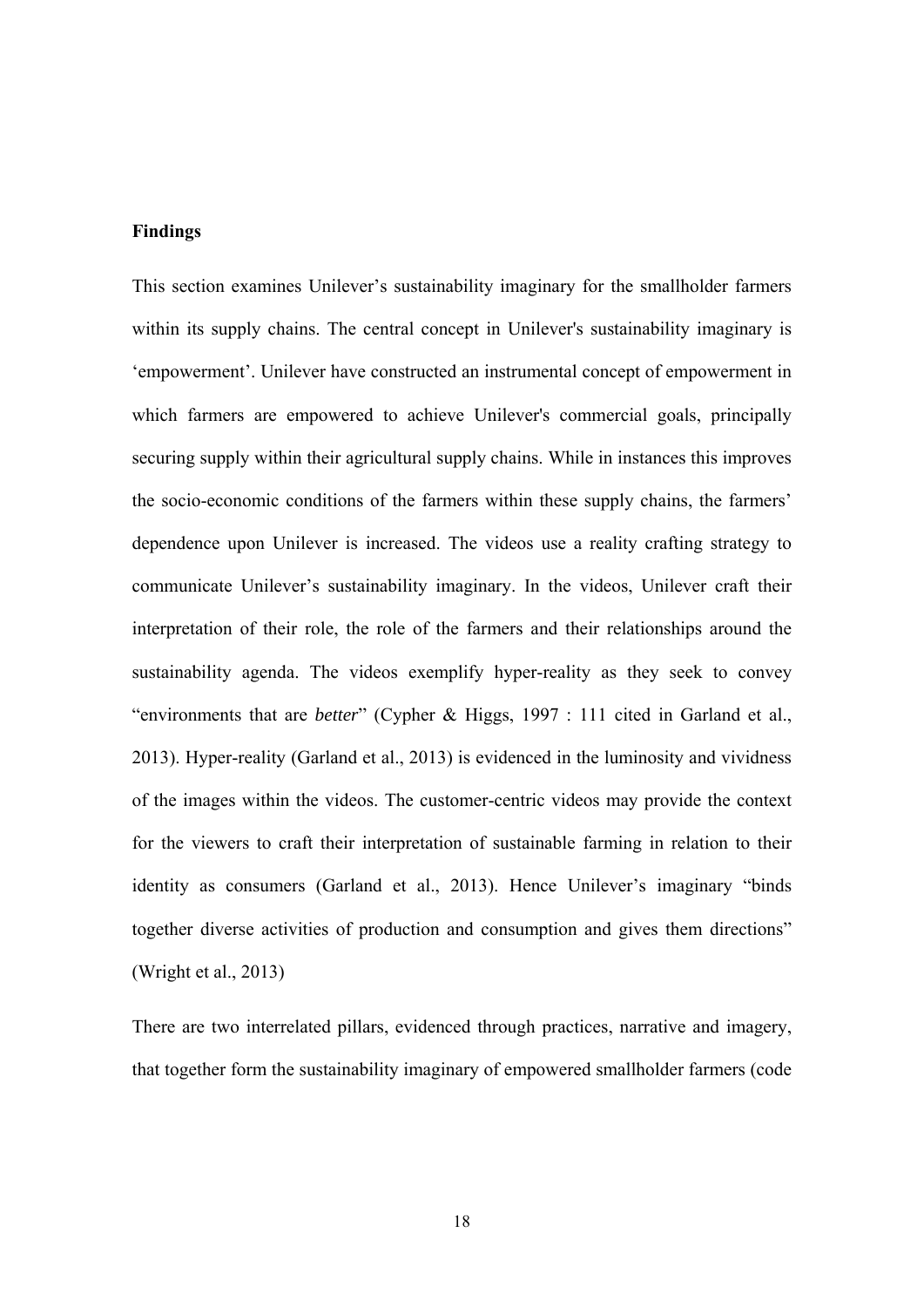map in Appendix 2). These pillars are the construction of sustainability and empowerment and the construction of subject positions, and are used to structure the remainder of this section.

#### *Construction of sustainability and empowerment strategies*

#### *Sustainability*

Unilever adopts an instrumental concept of sustainability based on a win-win logic. They appear to use a problematizing strategy around issues that they can help solve (Maguire and Hardy, 2009). Sustainability is a key concept within Unilever's discourse but is never explicitly defined. Instead, Unilever's concept of sustainability is constructed through a series of goals (e.g. "*source 100% of our materials sustainably by 2020"* V1), practices (e.g. *"nutrition programme"* V7, funding programmes to acquire technology such as *"humidity probes"* V13) and imagery (knowledge sharing for sustainable farming as illustrated through images in e.g. V1 "*Knorr Farmer Summit 2015"*). These practices relate to the central organizing concept of empowerment.

Unilever's sustainable farming imaginary is centred on issues of yield improvement, quality, agricultural training, access to finance and the market. There is a lack of clarity of the centrality of these issues to the farmers. In V14 on sustainable sourcing the narrator, representing Knorr, explains: "*over the years we have worked with farmers to help them reduce their costs and increase their yields*" (0:55 -0:58). In V7, Mr. Vinod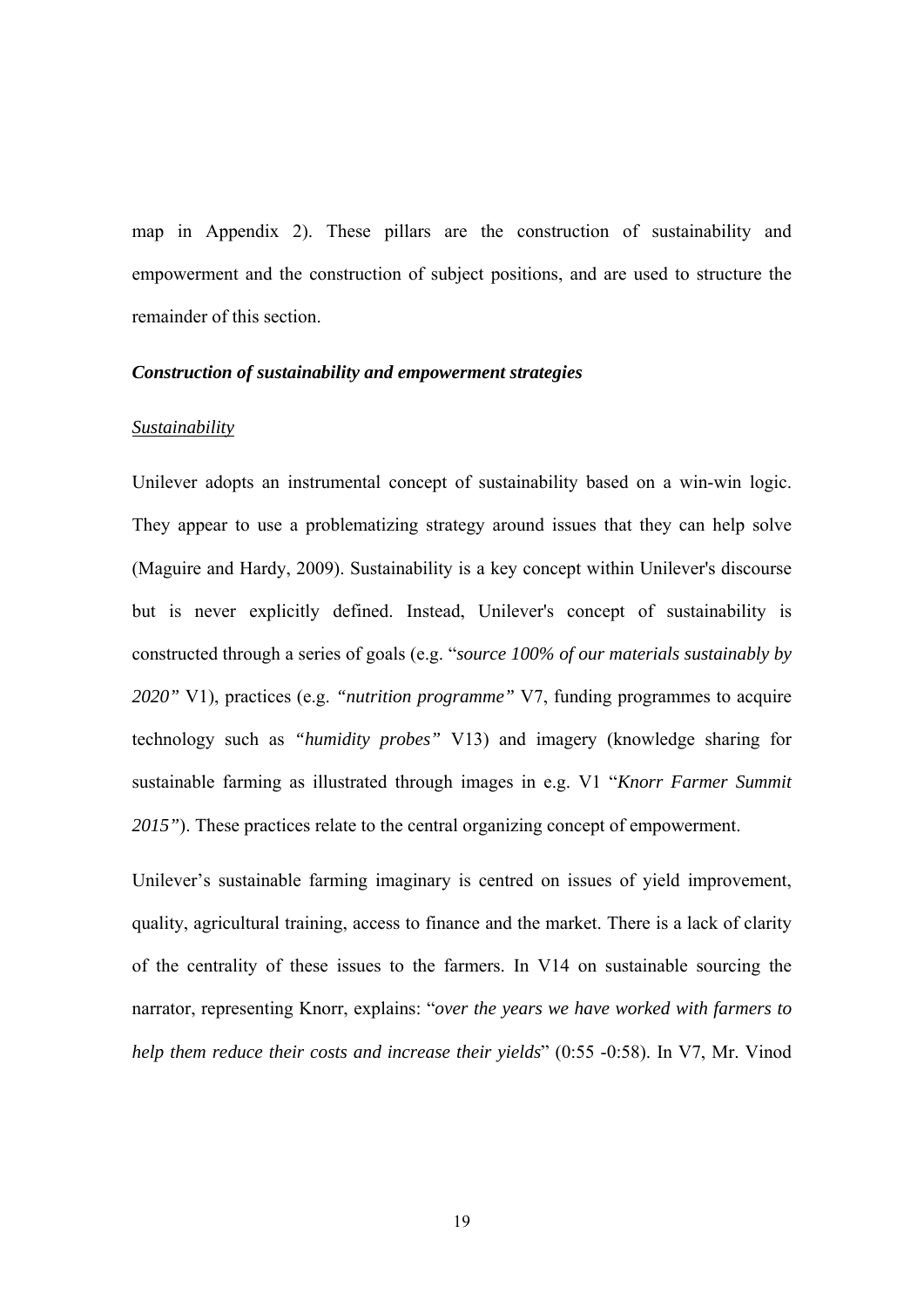identified as a farm owner and partner, discusses sustainable drip irrigation, which according to him is "*very important for gherkins*" resulting in "*the yield for farmers to increase by 20/25%"* over two years since its implementation. There are specific references to practices rolled out to Madagascan Vanilla farmers; these are "*water protection*", "*farming without chemicals*", "*no littering*" and "*changing the farmers' approach to washing*" (V2).

A recurring idea is that farmers need guidance and aid. The outcomes of these 'aid' programmes are presented in the context of what is beneficial for the consumers. There is narrative around the need to educate the suppliers and bring them up to speed with sustainability. The training and education theme is evident in the textual and spoken discourse as well as in the images. In V5, V6 and V7 there are verbal references to training ("*Since 2011 we have helped to train 18,000 tea smallholders to prepare them for Rainforest Alliance certification*" V5, 0:30 - 0:33) and images of the training being delivered *in situ* as shown in Figure 3.



**Figure 3. Farmers being trained and educated in V7 and V6: colonial representations?**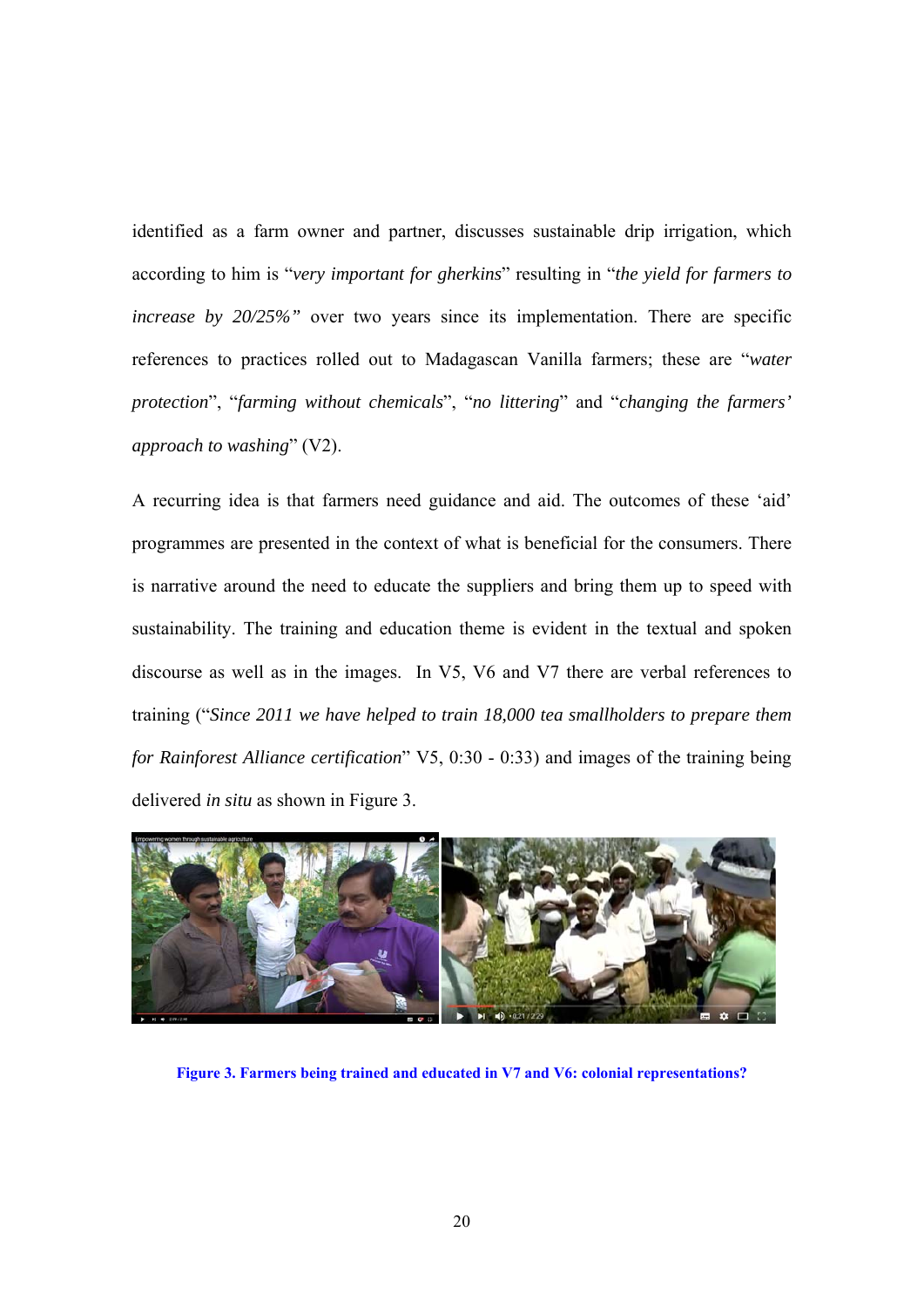Related to the theme of farmer training are concepts of quality and yield. A low yield can be problematized and held up for Unilever to help fix. This problematization is made possible because of a broader system whereby farmers produce crops for export. In V5 a Unilever manager discusses tea farming: *"Among the many ways that we are helping to improve tea farming includes teaching farmers to reduce their fertilizer use and increase their yields. And this improves their soil. It saves them money and helps them earn more."* Statements like this are common in the videos and simplify the linkages between complex issues such as yields and soil quality, and reduction in costs, savings and earnings.

Quality improvement is problematized rather than poor quality, as quality is a core issue in terms of the consumer. While improvement is acceptable, framing a product as low quality may be unacceptable. There is clear evidence of consumer centricity and the quality product is the critical link between production and consumption. Throughout there are images conveying the high quality of the products through the use of bright colours, high definition and close-ups (Figure 4).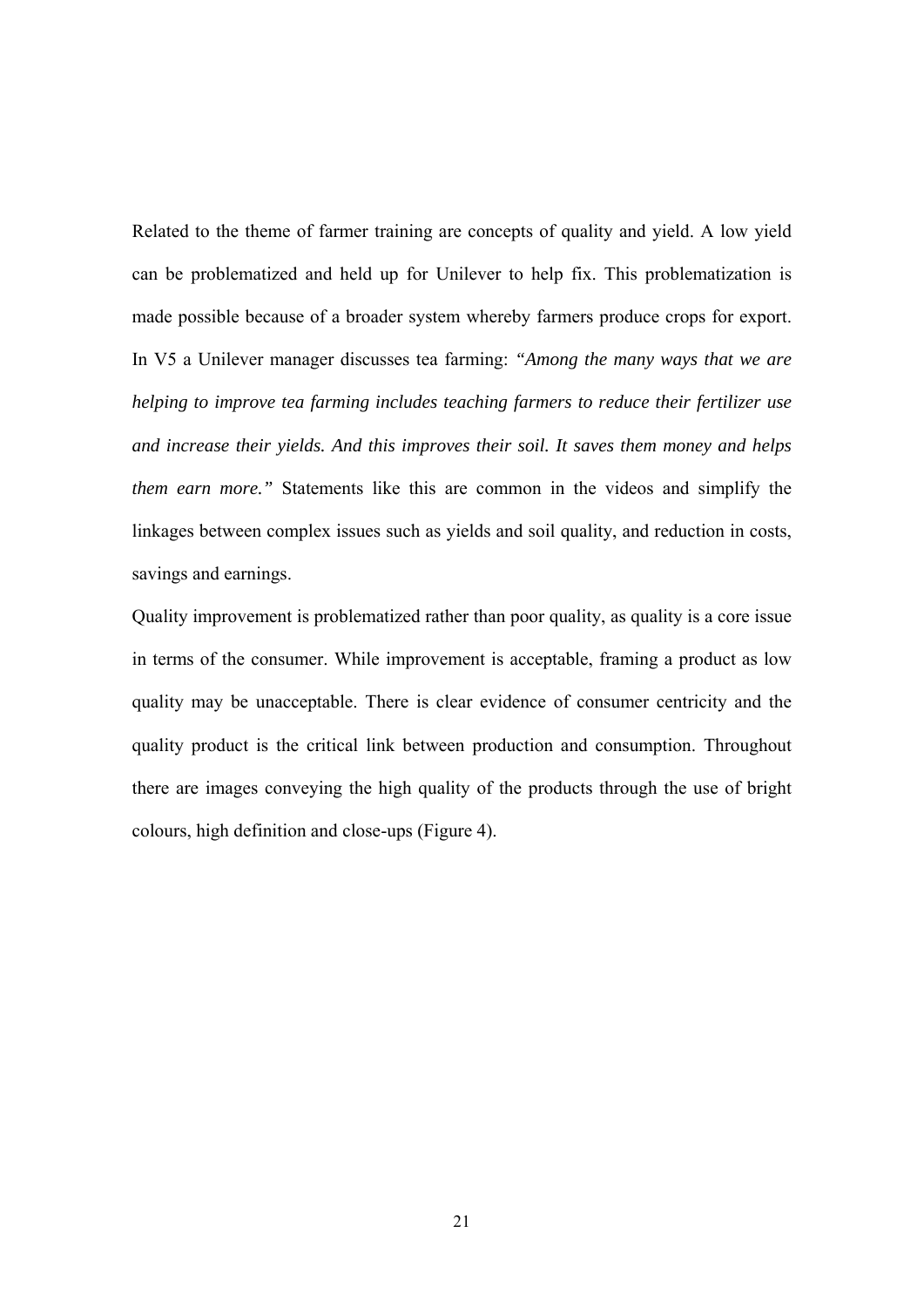

**Figure 4. High quality products: vivid images from V4, V7, V9 and V13** 

This is illustrated in textual evidence. In V13 both farmer and Knorr chef discuss product quality:

*"Sustainability is important in our farm because we have exceed our production limits and we are delivering a product of higher quality than ever before"* (Farmer, V13)

In V16, Barry Callebaut's Chief Innovation Officer, supplying chocolate for Unilever products, explains:

*"The second thing we're doing together in sustainability is making sure that the quality of the cocoa improves and if that does improve then cocoa farmers will make a better livelihood and will stay in cocoa farming and will have better*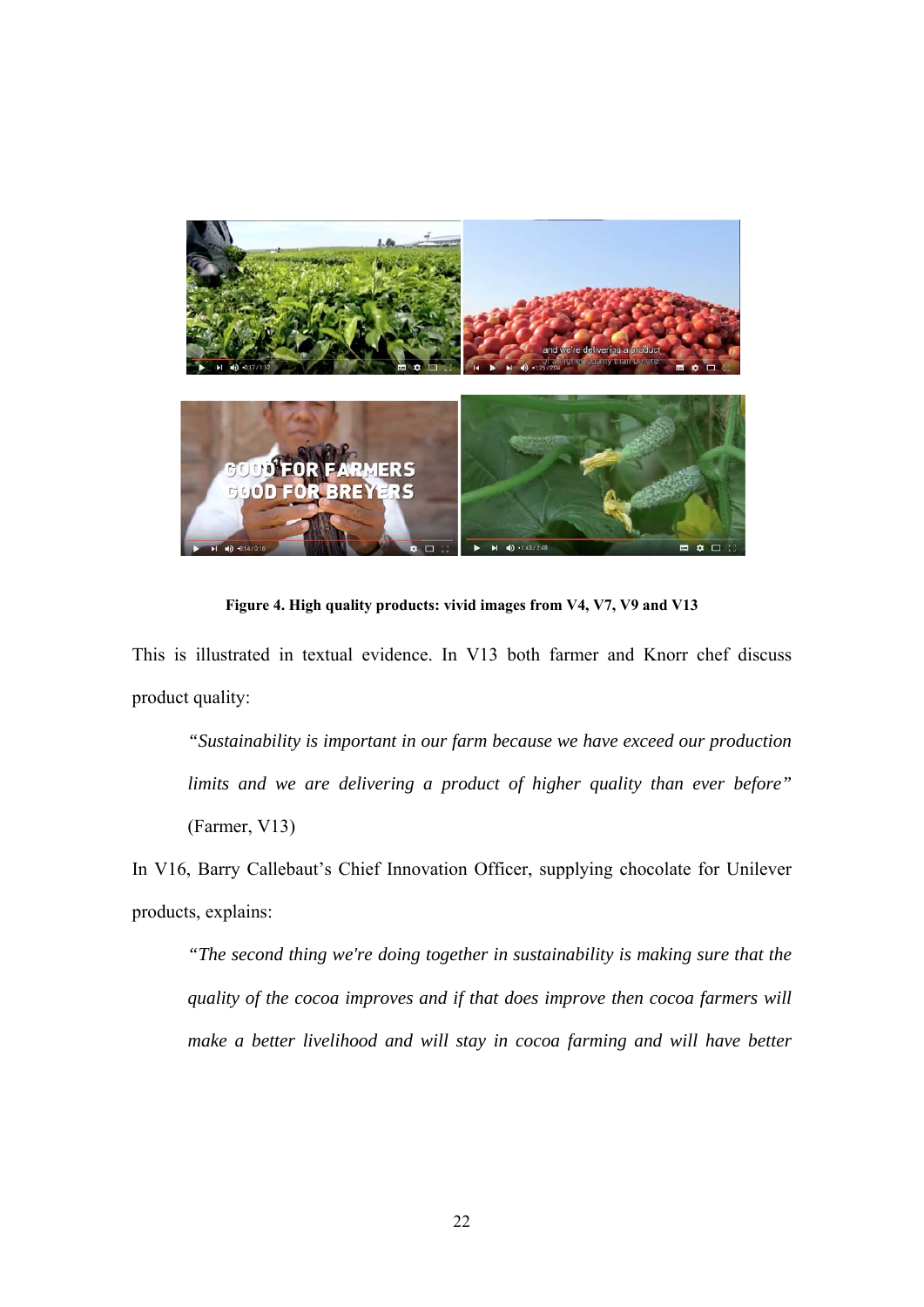*livelihoods for their families as well and I think that helps all of us in terms of sustainability."* 

The problematized issues of quality and yields improvement appear to signal the dependence structure at play in the global supply chains in which Unilever is involved. In linking the enhancement of farmers' livelihoods to yields and quality improvement, the responsibility for this enhancement is attributed to the farmers themselves.

#### *Empowerment*

Empowerment is not defined by Unilever and is constructed through a bewildering series of targets ("*we aim to empower 5 million women across our value chain"* V10) and practices (*"agricultural training"* V7). Empowerment is constructed as a means to various ends such as poverty reduction, gender equality and improved supply chain performance.

Unilever craft a new definition of empowerment, distinct from those based on the principles of self-determination and self-efficacy (Rappaport, 1995; Conger and Kanungo, 1988), and focuses on the empowerment of farmers to achieve Unilever's aims. The ends for which empowerment is a means are concretely defined as quantifiable targets. These ends can be classified at two levels: social ends and economic ends at the level of the supply chain. At the social level, Unilever seeks to contribute towards high-level goals such as poverty reduction and gender equality (V10,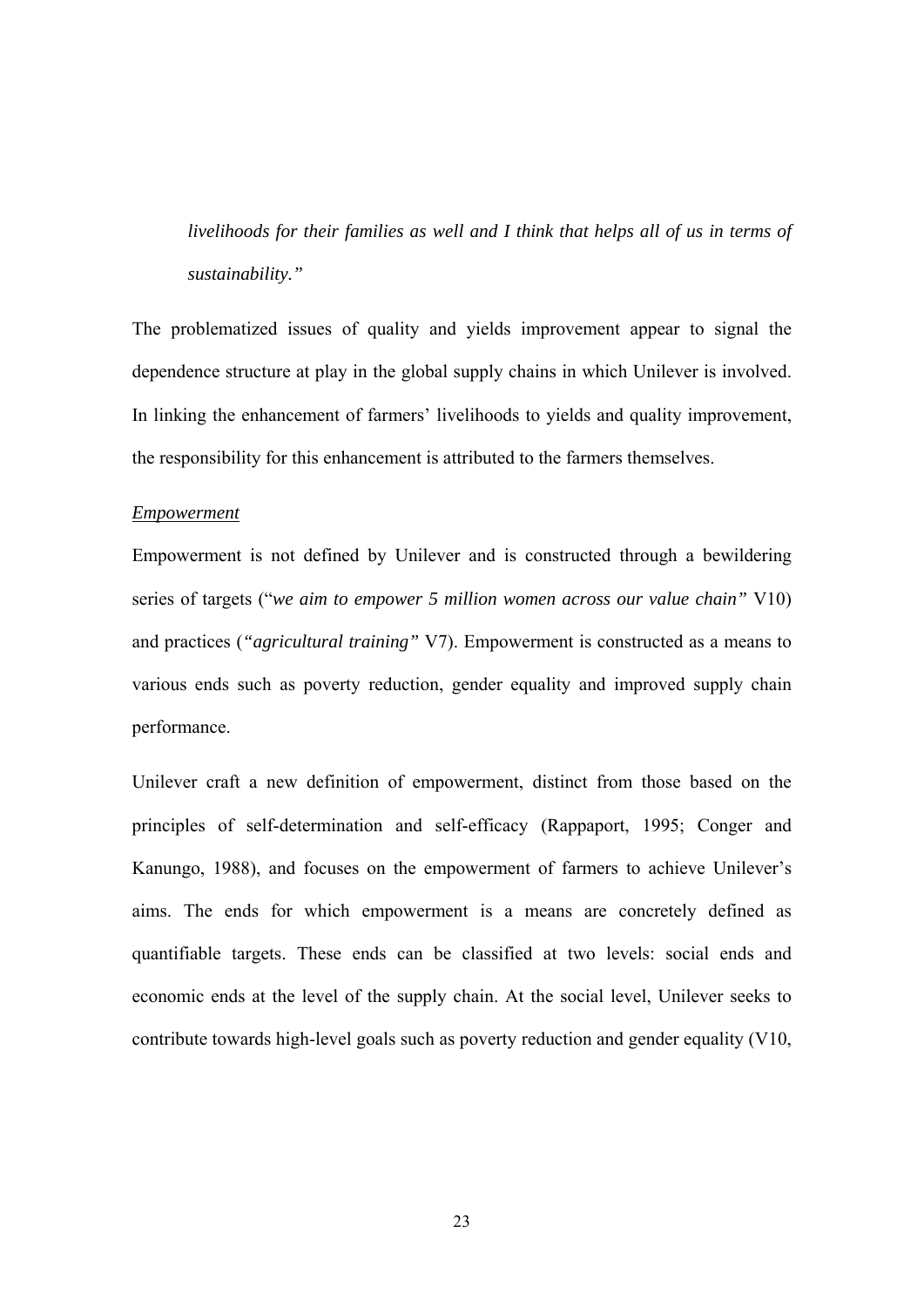V11, V20, V21), however the focus remains on delivering value for the business and is hence instrumental. At the economic level, Unilever seeks to improve supply chain performance through improving the quality of the farmers' produce and increasing the yields produced. Empowerment is the means to achieve all of these goals and includes the following practices: decision making, skill acquisition through access to training and the promotion of rights.

Empowerment is constructed as a means to improve supply chain performance. In Unilever's discourse, the unnamed structures are the globalized economy in general and agricultural production in particular. Despite being unnamed, they are represented in the persona of the 'trader' who acts as an intermediary between the farmers and the 'market'. The trader abuses this position to drive down the price that farmers are able to get for their crops (V2). This construction of empowerment allows farmers to achieve Unilever's commercial goals, principally securing supply within their agricultural supply chains. Empowerment as constructed by Unilever seems to blur the lines between work and family, business and private spheres, in alignment with the way subject positions are constructed. It resonates with the transcendent magnanimity of their self-constructed role as *empowerer,* and with the paradoxical discourse around women empowerment as discussed in the following sections.

## *Construction of subject positions*

 $24$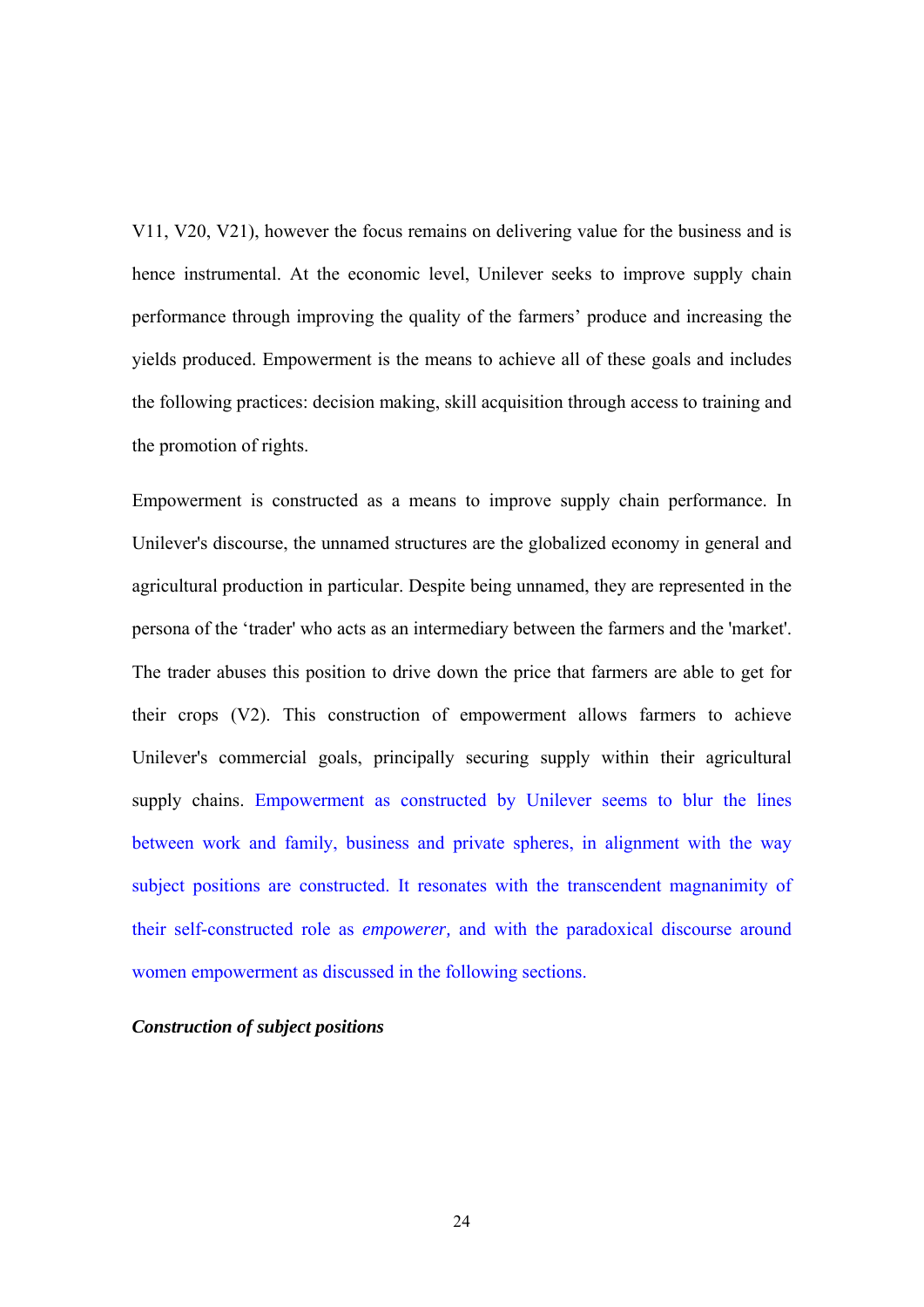Empowerment as the principal order of discourse, produces two subject positions. The perspectives of the 'empowerer' (Unilever) and the 'empowered' farmers are unpacked in this section. We show how Unilever constructs the farmers' voice through the crafting of the videos. There are indications that the full picture is much more complex as obviously the videos are limited in scope (i.e. they are short and consumer-centric). The main group identified by Unilever as beneficiaries of their empowerment is women.

## *The 'empowerer': self-construction of Unilever and its partners*

The 'empowerers' are high-level actors working for Unilever, its suppliers, and NGO partners. These include executives, heads of programmes, University employees and trainers. The videos are unsurprisingly Unilever-centric, yet the way in which their omnipotence and ownership over the issues and people is conveyed is at times uncomfortable. Examples include the very title of some of the videos such as 'Building a bright future for **our** smallholder farmers' (V3) or 'Unilever: Empowering women' (V11) which convey this sense of ownership and power and the top-down direction of these initiatives. The 'empowered' (smallholder farmers and agricultural workers) are mainly referred to only relative to Unilever e.g. 'Knorr farmer'.

Business-centrism is prevalent in Unilever's self-designed image. It is particularly salient in videos that clearly link Unilever's brands to sustainability issues. For example in Figure 4, the bottom-left picture clearly states '*Good for farmers, Good for Breyers'.*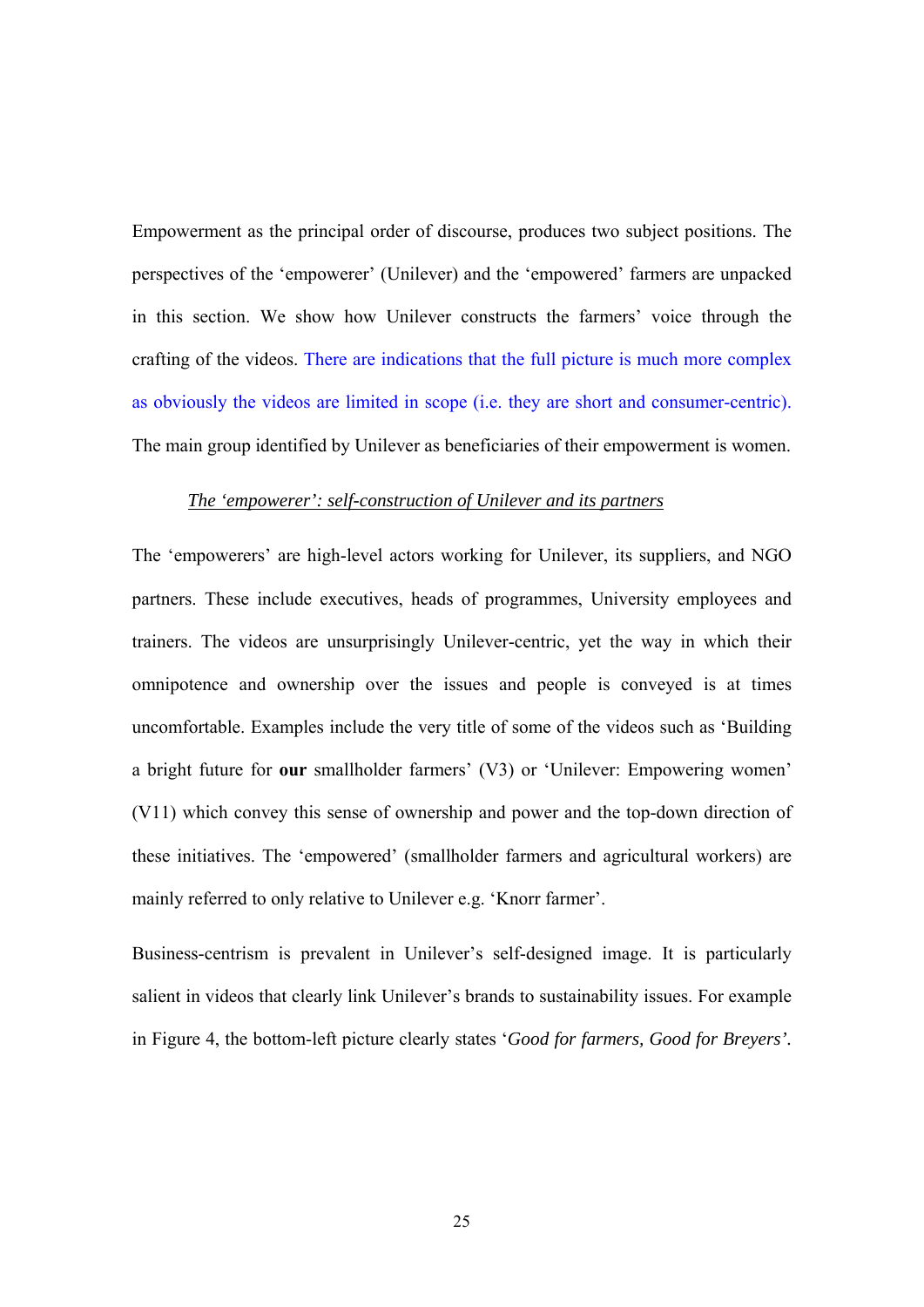In V4, it is explained that it made sense for Unilever to play a role in sustainable tea farming because of their leading position in the market through their Lipton brand. Overall, there is an element of transcendent magnanimity in their self-described role as a 'force for good' (Unilever, 2015).

External actors are often featured in the videos. In V8 the interviewees, all white middle-aged male figures, have names and positions but not all have an affiliation, serving to blur the boundaries between Unilever and its external partners. This is a recurring feature in other videos, where large suppliers such as Symrise (V2 and V15) or Barry Callebaut (V16), are interviewed or talked about with no introduction of who they are and their role in the supply chain.

Unilever and its partners are working to emancipate its farmers from the traders through a purported process of disintermediation in which the farmers get direct access to the market. In reality, Unilever is replacing the intermediary of the trader with its own suppliers. In contrast to the shadowy figure of the exploitative trader, Unilever's chosen intermediaries are constructed as agents of empowerment. Traders are actually never visually represented in the videos and only mentioned in passing for their exploitative practices: *"Farmers very often depend on traders that allow them only a very small income"* (V7).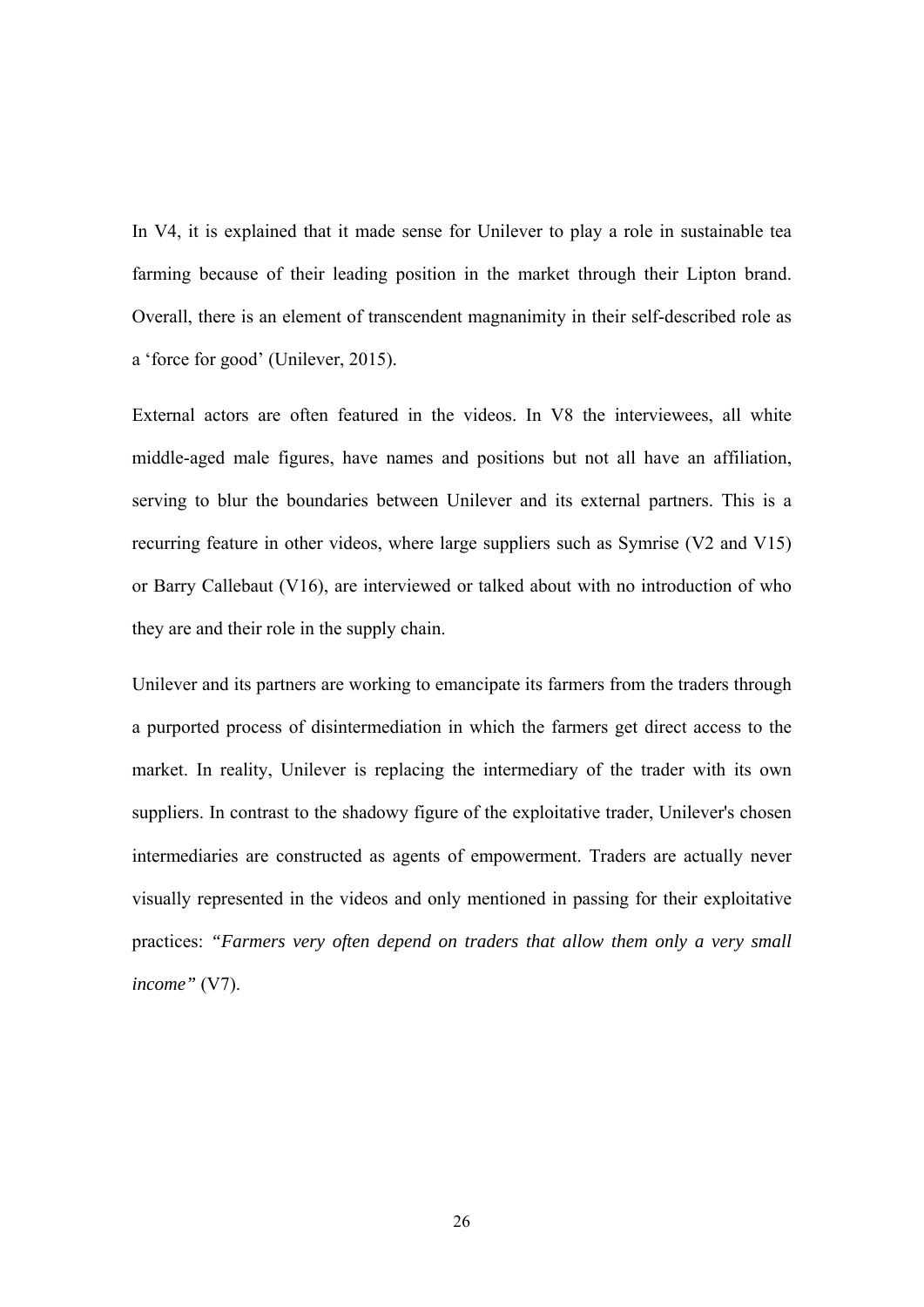The commercial relationships between the farmers and Unilever's intermediaries are not stated except to indicate that the farmers on occasions may receive a higher price, providing they fulfil requirements in terms of quality. It is not clear what type of contract the farmers have with Unilever's intermediaries and the level of dependence that these contracts create. Unsurprisingly, the farmers shown in the videos are grateful recipients of Unilever's benevolence. There are hints however from the farmers in several videos that the situation is not as ideal as Unilever would like to portray it, which we discuss further in the following sub-section.

## *The 'empowered' farmer*

In this section, we will look at the individual smallholder farmers, their families and communities that are represented within the videos. Given the centrality of the empowerment of women within their empowerment discourse, the analysis will consider the empowered female farmer in particular and how they empirically experience empowerment.

Unilever produces a myriad of positive farmer images to communicate its empowerment strategy, focusing on groups and using illustrative personal examples. The representations tend toward the idealized, with farmers appearing to be at one with their agrarian communities and the agricultural landscapes that envelop these. There is a tendency toward a caricature-like representation of the 'happy' farmers, which is often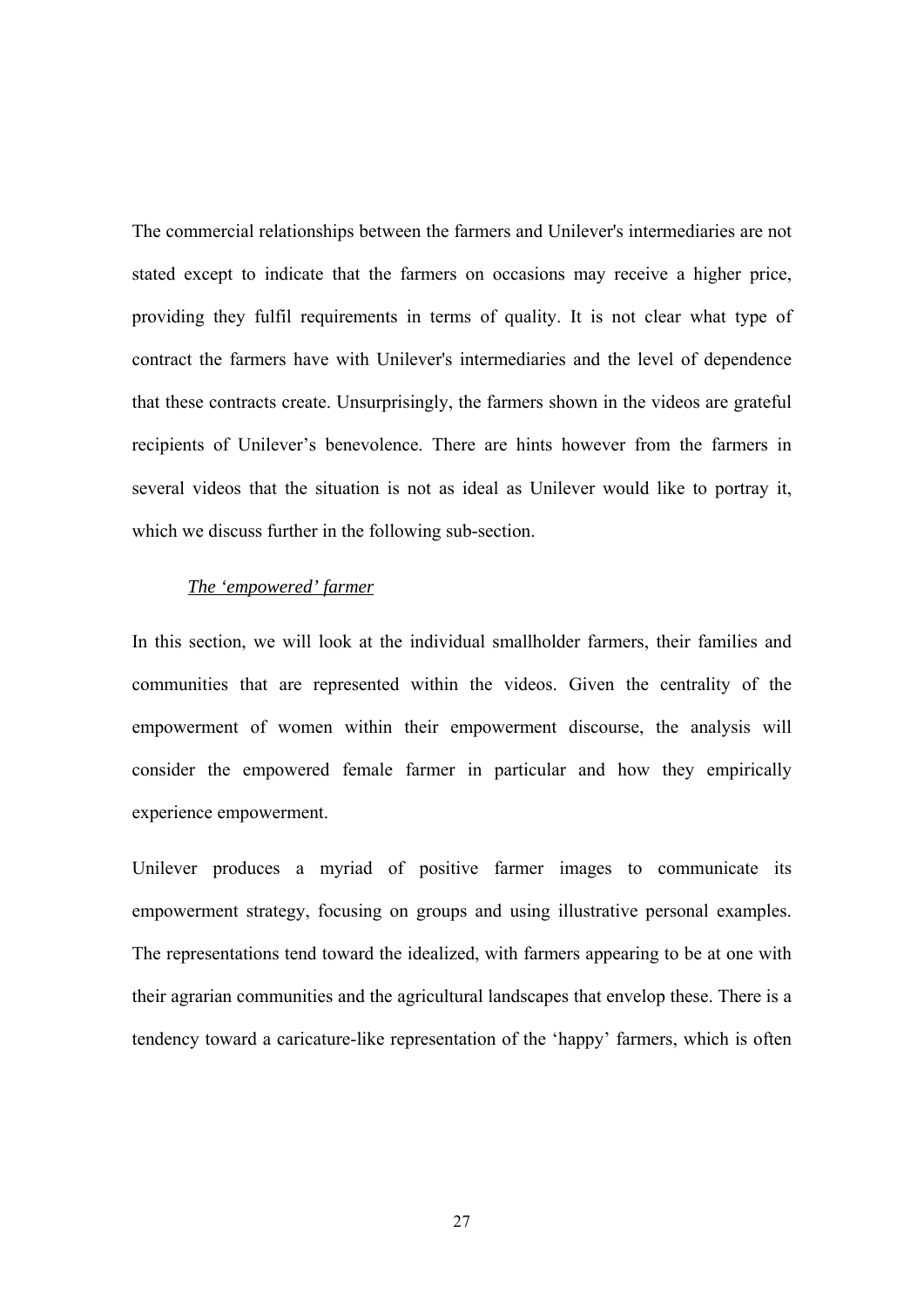supported with over-enthusiasm in speech or body language e.g. unfaltering constant smiling farmers (Figure 5).



**Figure 5. Images from V4: The happy farmer?** 

The source of the happiness is generally dependent on the quality of their product, which in turn appears to mirror quality of life. Interestingly, the fact that this framing of happiness around farming is reductionist is highlighted in one of the videos where Christine, a vanilla farmer, is interviewed and asks whether the interviewer is asking about what makes her happy in relation to vanilla or in general (V2).

Evidence exists of how these representations are crafted and the use of editing in the videos provide multiple representations of the same farmer e.g. 'Christine the Vanilla farmer' is presented in four videos, V2, V5, V9 (briefly) and V15 illustrating the different metaphors of the empowered female and the empowered farmer. Another example of reality crafting is the constant representations of the close proximity of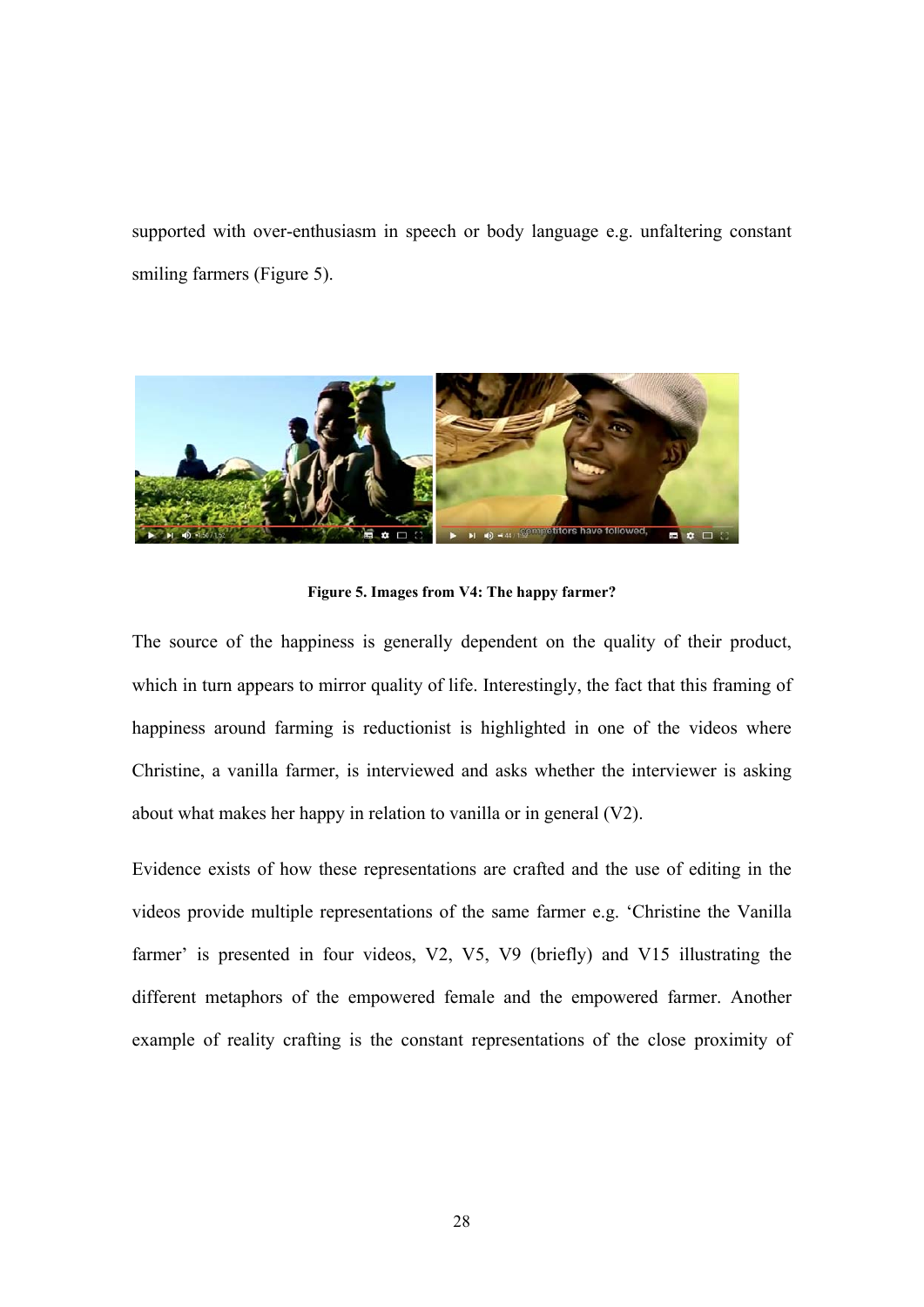supplier and Unilever (and their chefs). Evoking reality crafting techniques for a caring façade, the chefs choose the farmers produce due to its high quality much to the farmers delight, the focus is really on consumers, sustaining a Unilever centric view: "*Any farmer that knows his produces are going to be consumed all over the world, with the quality we create, well, would feel really proud. A farmer can't ask for anything more than that"* (Antonio Tienza, Knorr Farmer: V13). The tendency is to highlight central achievements 'with' farmers, which gives a sense of co-creation rather than imposition of the sustainability agenda, presenting Unilever and its partners in a favorable light. This contrasts with the images and lack of farmers' own voice, which indicate that they are more the recipients of expectations than co-creators.

There is a suggestion within the videos that some of the farmers may not be as happy as they appear and that some the farmers' livelihoods are unsustainable, which in turn raises questions about the feasibility of Unilever's sustainability imaginary. There are hints that the incomes that the farmers' are getting may not be enough to support them. One female gherkin farmer mentions that she is in need of finance and "*wants a better life*" (V7). Another example of this is Christine, a vanilla farmer from Madagascar, who expresses two desires that undermine the imaginary presented. First, while acknowledging the good work that Unilever and its supplier Symrise have done for her community, she believes that more needs to be done.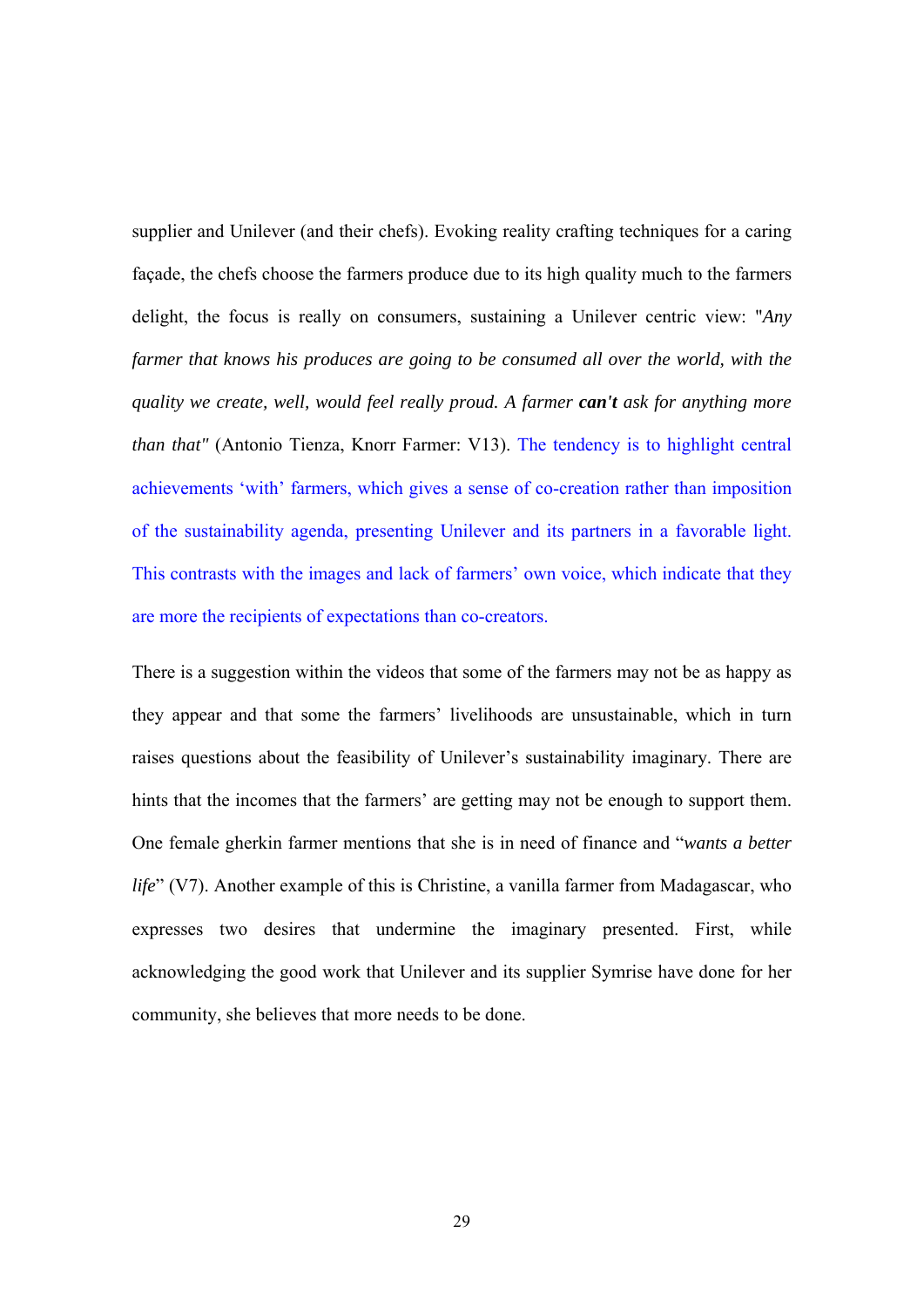*"I'm asking to keep getting support…I'm asking this to Symrise on behalf of the whole group and not just me. They're already doing a lot but we need more help"* (V2).

Christine appears to be adopting the position of a supplicant here, which undermines the idea of empowerment. Second, she states that she does not want her children to become vanilla farmers and instead wants them to become doctors. There are clear indications that the videos are being edited to mask the harsh realities that the farmers are facing. In several of the videos there are subtitles to convey what the farmers, often female, are saying. In an attempt to explore whether the subtitles did justice to what was actually being said, we obtained a professional translation for V2 from Malagasy to English. Some of the most problematic excerpts are presented in Table 1, showing how the editing of the videos is part of a process of decontextualization whereby important details about the local context are omitted from the subtitles (i.e. watching the crops throughout the night) and terms are substituted (i.e. life vs. livelihood). These edits do impact the message and imaginary being conveyed to the audience.

|  | Table 1. Evidence of decontextualization through editing of subtitles |  |  |  |
|--|-----------------------------------------------------------------------|--|--|--|
|  |                                                                       |  |  |  |

| V2: Christine, a vanilla farmer from Madagascar (Unilever, 02/02/2015)<br>Video |                              |                                           |  |
|---------------------------------------------------------------------------------|------------------------------|-------------------------------------------|--|
| Question posed<br>bv<br>interviewer                                             | What challenges do you face? | What are your aspirations for the future? |  |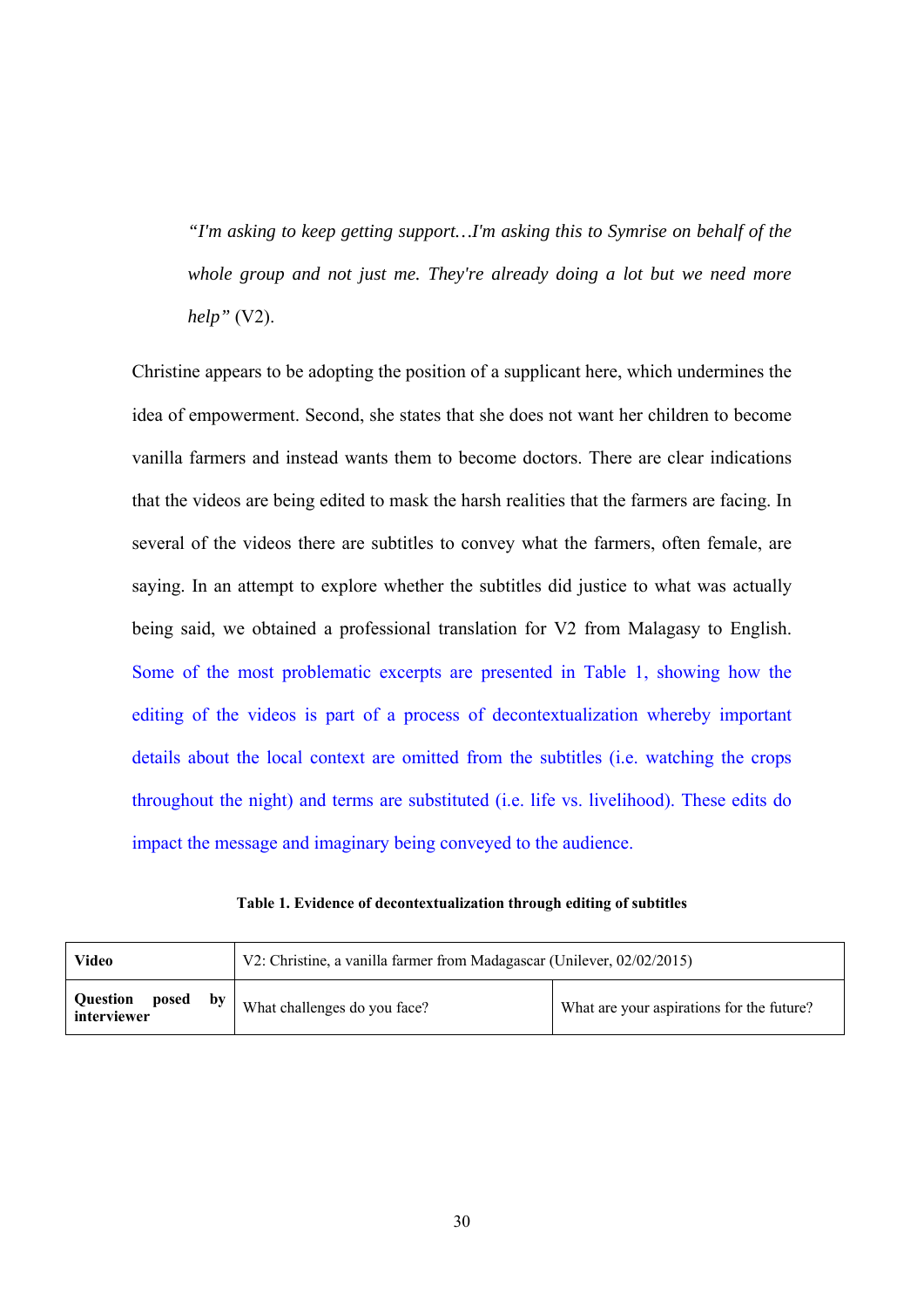| Subtitles provided by<br><b>Unilever</b>    | We don't really have a problem with vanilla<br>farming. After flowering and pollination, there<br>is the problem of theft. We have to work<br>together as a community to protect the farms.<br>That's the problem with vanilla.                                                                                                                                                                                                                       | My aspirations for the future are that the<br>price of vanilla will increase. Apart from<br>the price of vanilla, my aspirations are that<br>people will continue to work with<br><b>Symrise</b> because it improves<br>our<br>livelihoods.                                                                                                                                                                                                   |
|---------------------------------------------|-------------------------------------------------------------------------------------------------------------------------------------------------------------------------------------------------------------------------------------------------------------------------------------------------------------------------------------------------------------------------------------------------------------------------------------------------------|-----------------------------------------------------------------------------------------------------------------------------------------------------------------------------------------------------------------------------------------------------------------------------------------------------------------------------------------------------------------------------------------------------------------------------------------------|
| <b>Translation of what is</b><br>being said | The problems we have here concerning<br>vanilla there are that many about the work,<br>but after it has finished flowering it and there<br>are pods, there are still some thieves while there<br>is ripe vanilla.<br>So we have difficulties as a community<br>watching out, we don't sleep from dusk until<br>dawn looking after our ripening vanilla, so that<br>it won't be stolen.<br>So those are our problems still here concerning<br>vanilla. | What I hope for just concerning<br>vanilla, I still hope now that the price of<br>vanilla keeps rising. That there will still be<br>a good market for it, and then the income<br>for us in the countryside will come.<br>Our hope is, we like to hope The vanilla,<br>I'd like it to be expensive to buy, and after<br>that I hope that we can trust in working<br>together with Symrise, I can see that that<br>helps improve our life here. |

*Empowerment and gender.* The main group that has been identified by Unilever as beneficiaries of their empowerment is women. An instrumental logic is adopted in which Unilever targets women, as it is believed that their empowerment will help Unilever to achieve its higher-level sustainability goal of poverty reduction, which is itself necessary for Unilever to achieve its commercial goals. Women have little agency in the processes being described. Instead, the processes 'empowering' women are constructed, initiated and managed by Unilever and its partners (suppliers and NGOs). The discourse presented in the videos does not challenge gendered power relations nor does it confront issues related to local gendered division of labour, echoing findings from previous research on GVCs (Prieto-Carron, 2008; Tallontire et al., 2005). Unilever's apparent instrumental empowerment of women in its agricultural supply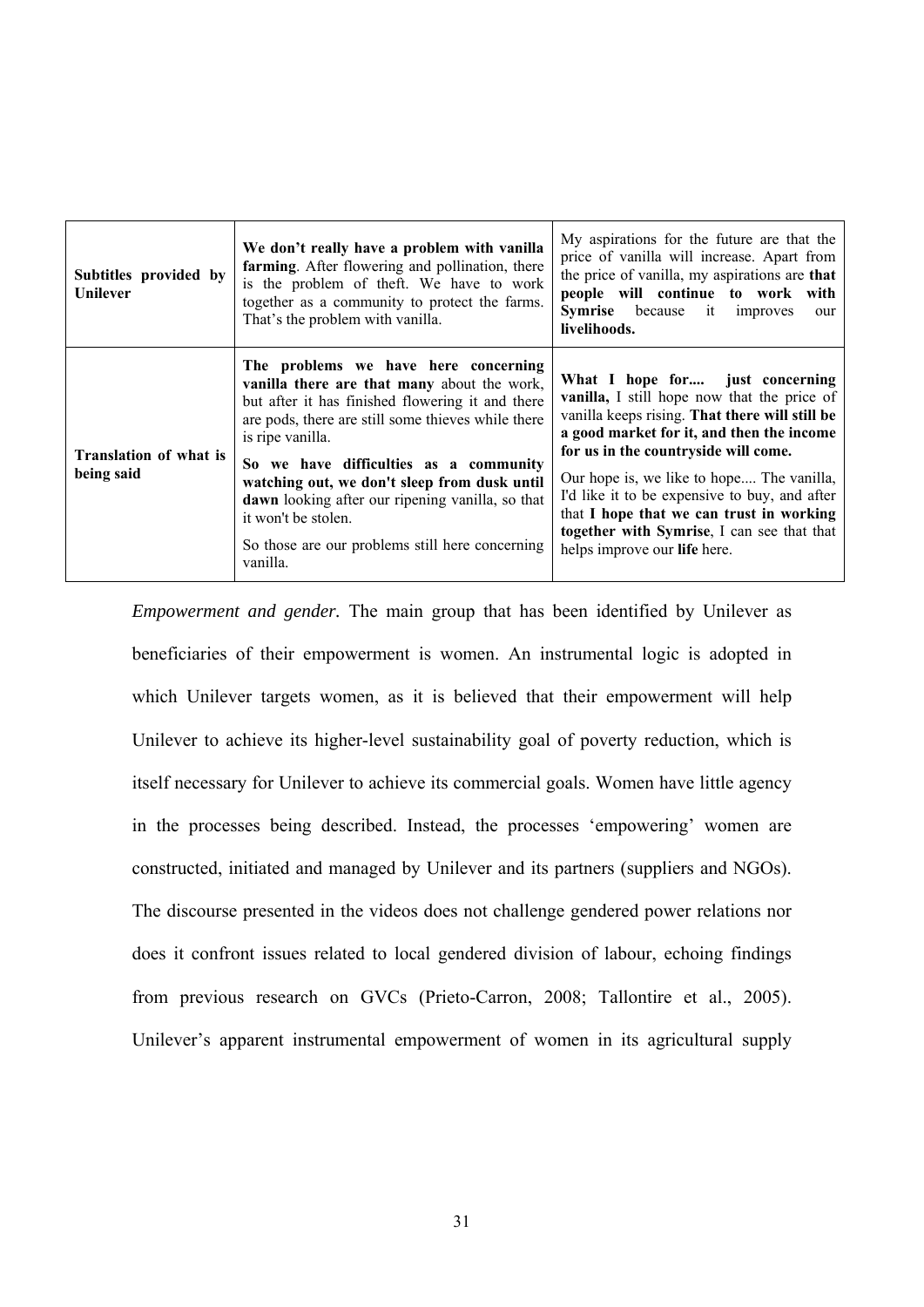chains may in fact reinforce pre-existing gender inequalities (Loconto, 2015; Wilson, 2011) by confining women to inferior positions of family labourer and field workers, which result from deeply embedded structural issues such as land ownership traditions and gendered roles.

The video on gherkin production in India (V7) uses a number of buzzwords related to empowerment, such as increasing the role of women in decision-making. It is interesting that Unilever choose to empower them first in terms of familial institutions (e.g. women appear to be making decisions relating to nutrition i.e. shopping and cooking) and laterally financially (in terms of borrowing), rather than in terms of the agrarian purpose upon which the relationship is constructed. In V3 a Unilever account manager from Kenya speaks to the video which focuses heavily on training and educating particularly female farmers on fundamentals such as nutrition and hygiene: *"it's simple...if a farmer and their family is healthy and sick less often it means they really can reach their full potential. They can live a wholesome and productive life and go on to nurture the next generation of happy and healthy farmers. So it's a bright future for Unilever and the farmers, everyone wins"*.

It seems to fix them in their reproductive positions of wives and mothers rather than self-determining subjects and in productive work. Unilever sustainability imaginary for women farmers perpetrates "deeply embedded gender production relations in which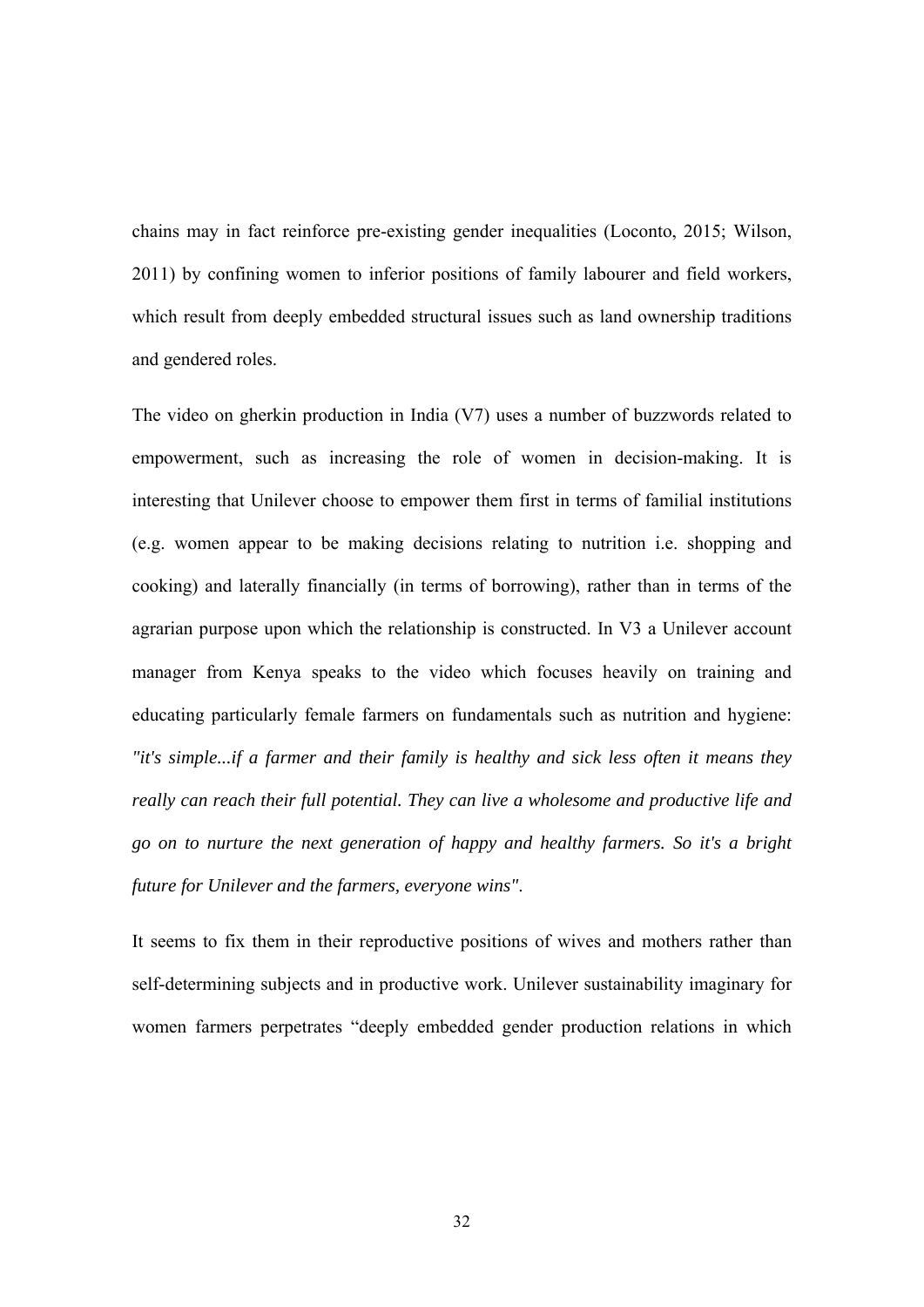women are deemed to play a subordinate role in agriculture" (Barrientos, 2014: : 792) and remain primarily constructed through their unpaid family and reproductive roles.

Gendered representations feature strongly in the videos within and across contexts. Women are represented as 'western' or 'non-western', the western women being presented as an empowering consumer or a white-collar employee. This provides stark contrast to the typically black farming woman. They are presented as having commonality in terms of their desire to look after family and the community. This again echoes previous research that has shown how commercial values chains reflect societal norms of gendered patterns of consumption and production (Barrientos 2014) (e.g. V7, V10, V11).

In the male roles, the power is dynamic and changes in relation to women but also relative to other males. This is particularly obvious in terms of hierarchy and reinforced in the Western and non-Western divides. In this context the role of dress and imagery is very important. This is reinforced in the contrasting images of those shown farming and those at the farming summit (V1). They are often discussed by those in more senior and less land-orientated positions (V2, V16, V17, V18). Often the clothing can be depicted on a westernized continuum, which reflects the hierarchy congruently, higher roles and status being reflected in the more westernized dress. There is a related construction evidenced in the females represented also, those who work in the farms appear in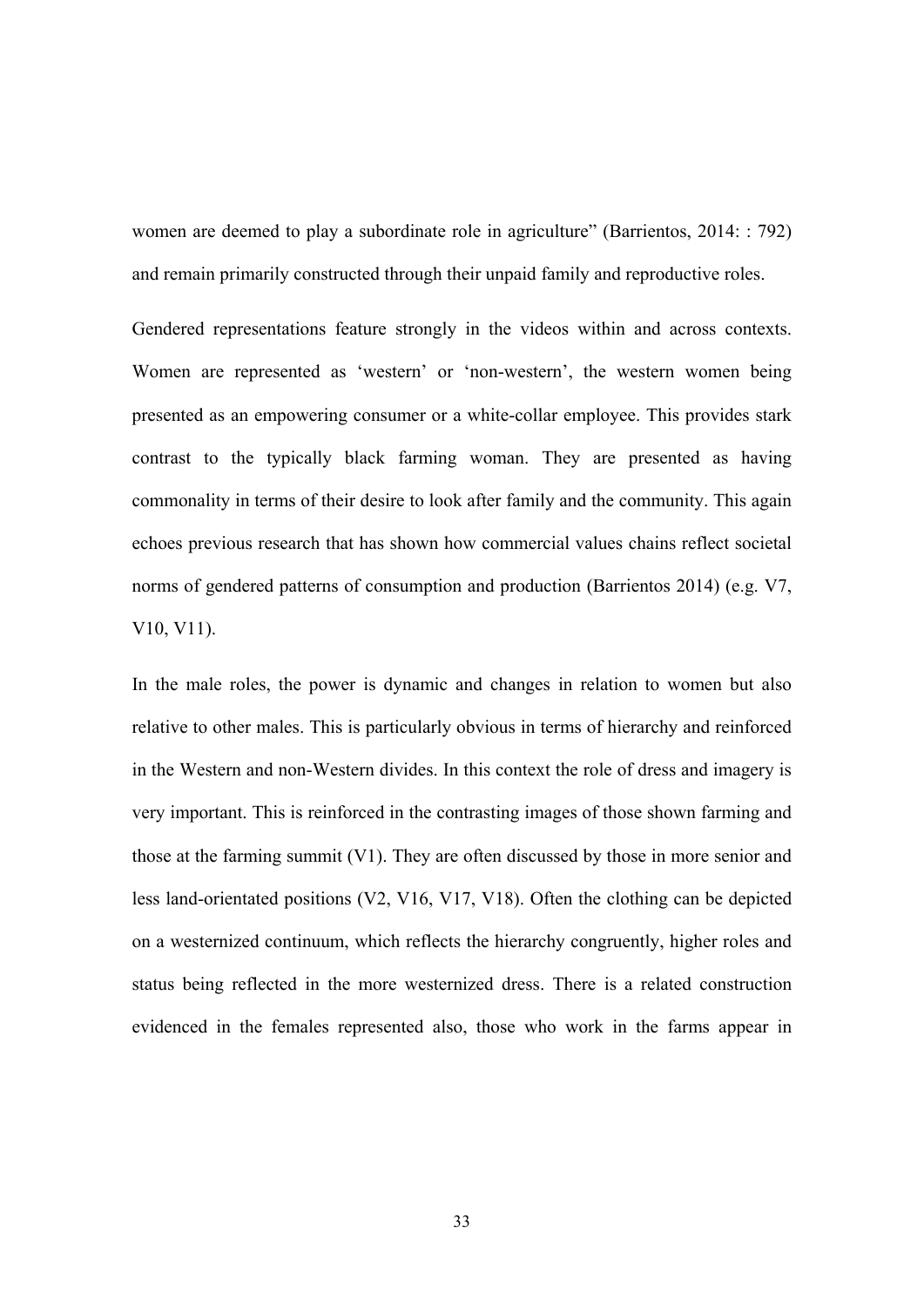traditional dress, they often use pink buckets and generally are re-positioned inside the home at some point during most videos (V3).



**Figure 6. Images from video 7 – Women workers, Men trainers** 

Table 2 below shows how the multimodal CDA was conducted using the example of V7. This illustrates how elements such as the total time individuals speak, the visual and kinetic features and the spoken and written speech all contribute to perpetrating traditional gendered roles between male and female protagonists. There is an irony to the consistent condescending manner in Unilever's male representatives' discourse around 'voice-giving' to women. Both males who speak get names and roles assigned to them. Females do not get names and locations except for the singular female farmer whose literal voice is heard and is focused on finance, debt and survival.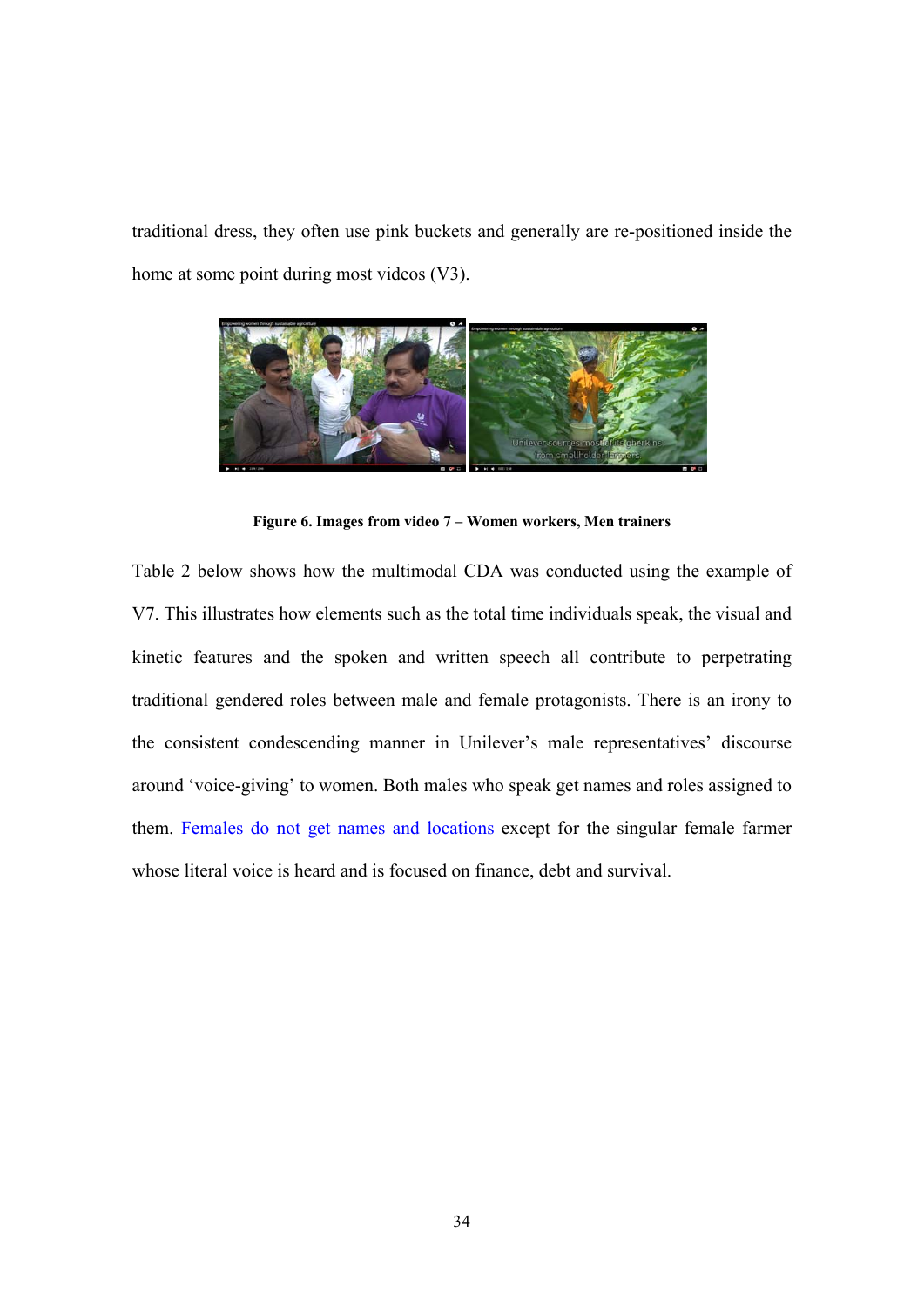#### **Table 2. Multimodal analysis of Video 7 'Empowering women through sustainable agriculture' (Unilever YouTube video, published on 19 October 2015)**

| Theme(s)                                   | Women, voice and empowerment, sustainable agriculture, training                                                                                                                                                                                                                                                                                                                                                                                                                                                                                                                                                                                                                                                                                         |                                                                                |                                                           |                                                                                                     |  |  |  |
|--------------------------------------------|---------------------------------------------------------------------------------------------------------------------------------------------------------------------------------------------------------------------------------------------------------------------------------------------------------------------------------------------------------------------------------------------------------------------------------------------------------------------------------------------------------------------------------------------------------------------------------------------------------------------------------------------------------------------------------------------------------------------------------------------------------|--------------------------------------------------------------------------------|-----------------------------------------------------------|-----------------------------------------------------------------------------------------------------|--|--|--|
| Supply chain                               | Gherkin                                                                                                                                                                                                                                                                                                                                                                                                                                                                                                                                                                                                                                                                                                                                                 |                                                                                |                                                           |                                                                                                     |  |  |  |
| Protagonists in video                      | 11 people featuring in the video - * indicates those who speak<br>* Boris Rafalski, Procurement director Sustainable sourcing (speaks 1min 30 sec in total)<br>A woman wearing an orange top, picking gherkins, nameless<br>Two women cooking in two separate kitchens, one grinding cereals/spices and the other making bread, nameless<br>Three men in the gherkin field: one wearing a purple Unilever polo-shirt (appears to be a trainer), two men listening (appear to be<br>farmers), nameless<br>Two women picking gherkins, nameless<br>* Mr. G.M. Vinod, Owner and Partner, Barakhi Associates, Barnataka (speaks 34 sec in total)<br>* Mrs. Radamma, Hassan, Kanataka - shown picking gherkins throughout the video (speaks 26 sec in total) |                                                                                |                                                           |                                                                                                     |  |  |  |
| <b>Frames</b>                              | <b>Boris Rafalski</b><br>$A = 14$ $A)$ $-0.18/2.48$<br>■ ● □                                                                                                                                                                                                                                                                                                                                                                                                                                                                                                                                                                                                                                                                                            | <b>BO</b>                                                                      | 最幸田<br>$P = M$ 40 + 0                                     |                                                                                                     |  |  |  |
| <b>Minute</b>                              | 0:18                                                                                                                                                                                                                                                                                                                                                                                                                                                                                                                                                                                                                                                                                                                                                    | 0:30                                                                           | 0:43                                                      | 2:17                                                                                                |  |  |  |
| <b>Visual</b><br>and<br>kinetic<br>aspects |                                                                                                                                                                                                                                                                                                                                                                                                                                                                                                                                                                                                                                                                                                                                                         |                                                                                |                                                           |                                                                                                     |  |  |  |
| Landscape/context                          | Gherkin<br>plants<br>the<br>cover<br>background, vivid green colour                                                                                                                                                                                                                                                                                                                                                                                                                                                                                                                                                                                                                                                                                     | Gherkin plants on both sides of the<br>frame, vivid green colour               | Inside house, possibly kitchen,<br>table, pestle mortar   | Gherkin<br>plants<br>the<br>cover<br>background, vivid green leaves<br>and yellow flowers           |  |  |  |
| People's appearance                        | Boris wearing a dark shirt                                                                                                                                                                                                                                                                                                                                                                                                                                                                                                                                                                                                                                                                                                                              | Woman wearing bright coloured<br>clothes, head covered and holding a<br>bucket | Woman wearing dark clothes,<br>head uncovered             | Mrs. Radamma wearing shirt -<br>work clothes, head uncovered<br>when she speaks                     |  |  |  |
| People's actions                           | Boris standing in<br>the field,<br>speaking in English                                                                                                                                                                                                                                                                                                                                                                                                                                                                                                                                                                                                                                                                                                  | Woman picking gherkins, repetitive<br>movement, walking through the<br>field   | Woman grinding cereals/spices in<br>a repetitive movement | Mrs. Radamma standing in the<br>field, speaking in her native<br>language and alternatively picking |  |  |  |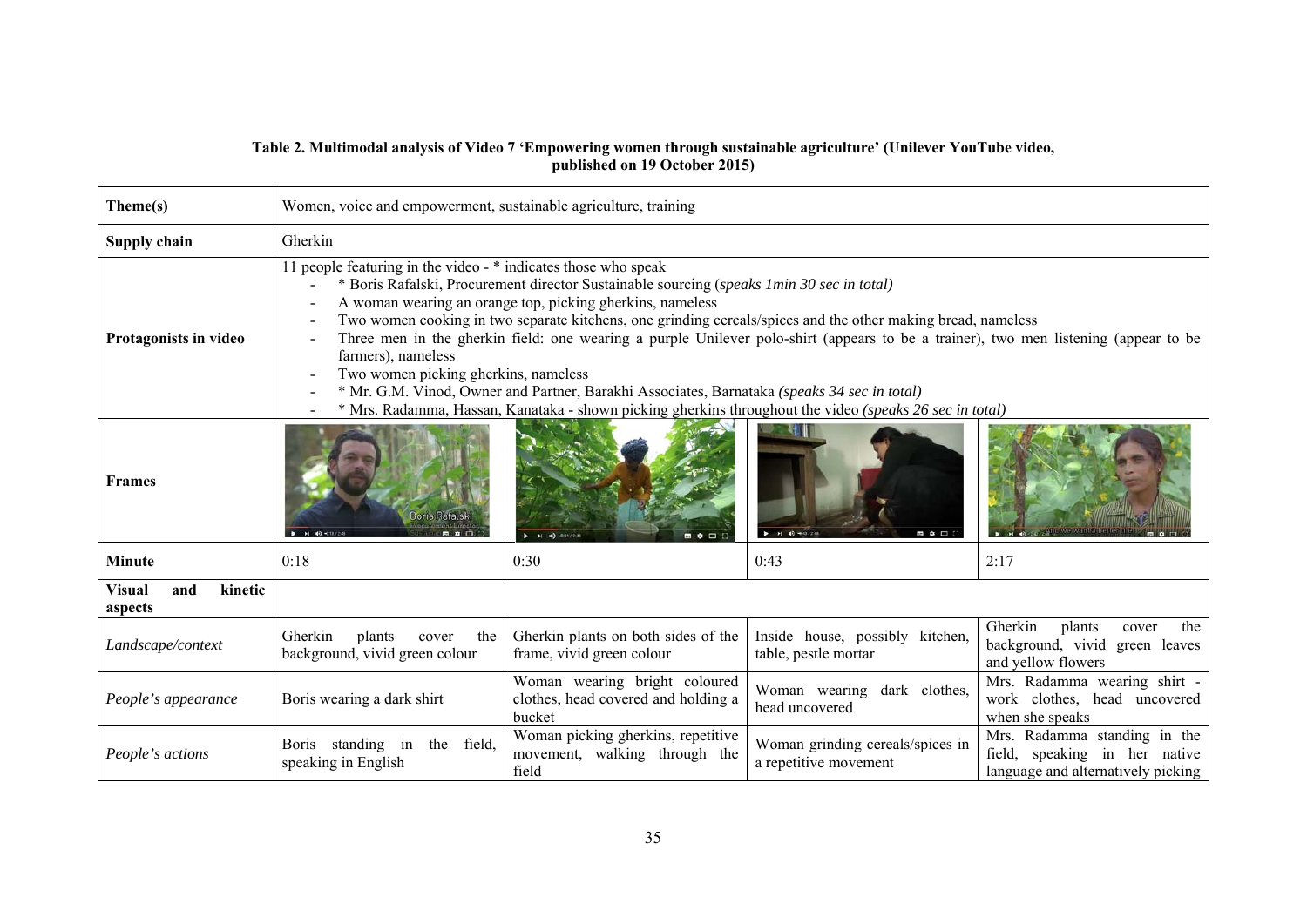|                       |                                                                                         |                                                                                                                                                                              |                                                                                                                                                                                                                                              | gherkins                                                                                                                                                                                         |
|-----------------------|-----------------------------------------------------------------------------------------|------------------------------------------------------------------------------------------------------------------------------------------------------------------------------|----------------------------------------------------------------------------------------------------------------------------------------------------------------------------------------------------------------------------------------------|--------------------------------------------------------------------------------------------------------------------------------------------------------------------------------------------------|
| Postures and gestures | Boris standing fairly still, looking<br>directly at the camera                          | Woman, slightly bended, picking<br>with one hand, holding bucket in<br>other, not looking at the camera                                                                      | Woman kneeling on the floor,<br>using a her hands for grinding, not<br>looking at the camera                                                                                                                                                 | fairly<br>Radamma standing<br>Mrs.<br>still,<br>looking<br>directly<br>the<br>at<br>camera                                                                                                       |
| <b>Speech</b>         |                                                                                         |                                                                                                                                                                              |                                                                                                                                                                                                                                              |                                                                                                                                                                                                  |
| Who is speaking?      | Boris Rafalski                                                                          | Boris Rafalski                                                                                                                                                               | Boris Rafalski                                                                                                                                                                                                                               | Mrs. Radamma                                                                                                                                                                                     |
| What is said?         | "Women play a key role in<br>agriculture, we want to focus on<br>women in our programs" | "It's important to give<br>women a voice and to empower<br>them to take a more active part in<br>decision-making<br>that<br>the<br><b>1S</b><br>affecting the entire family" | "For<br>nutrition<br>our<br>program<br>women are key because women<br>are the ones that take the lead in<br>this in deciding on nutrition for<br>their family and therefore we<br>want to empower them through<br>the training we are doing" | "We want to work to earn money,<br>we can survive if we do this. We<br>have a women's association in the<br>village. From that we take loans<br>them<br>we<br>and<br>repay<br>1n<br>instalments" |
| Text                  | Name and position of Boris<br>Rafalski                                                  |                                                                                                                                                                              |                                                                                                                                                                                                                                              | Subtitles for translating what Mrs.<br>Radamma says                                                                                                                                              |
| <b>Themes</b>         | Women's<br>role<br>and<br>place,<br>agriculture                                         | Women, voice and empowerment,<br>family                                                                                                                                      | Women, nutrition, feeding family,<br>empowerment, decision                                                                                                                                                                                   | Work, finance/earnings, survival,<br>loans/debt                                                                                                                                                  |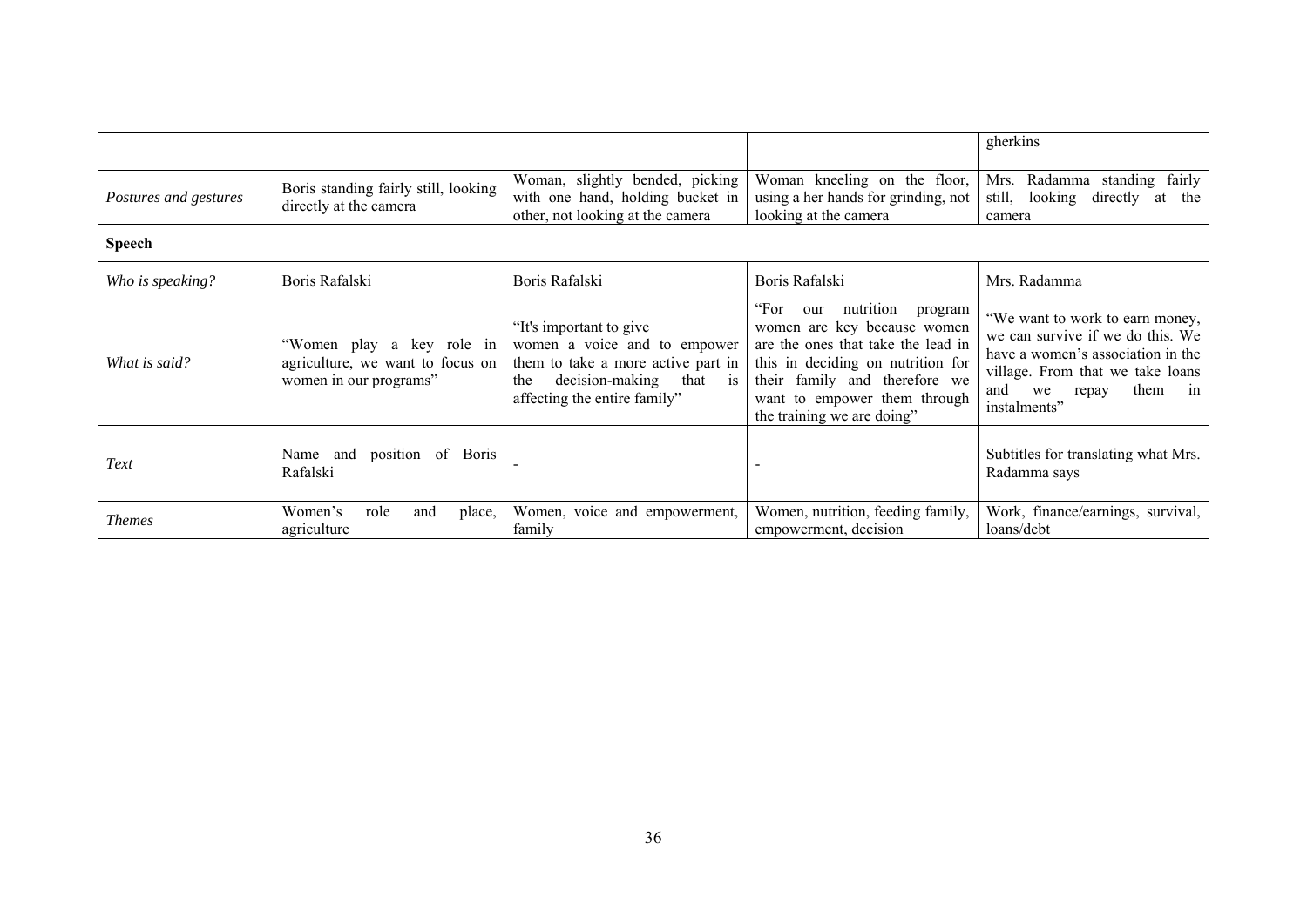#### **Discussion**

We explore in more depth what our findings suggest about underlying mechanisms of power and marginalization at different for this group. We are particularly interested in what is absent from the discourse in trying to unveil underlying structures (Wood and Kroger, 2000).

#### *Macro-level: Inequalities and trickle-down economics*

The macro level of the political economy and the globalized system of agricultural production are not explicitly referred to within the videos. These have to go unnamed as naming them would reveal the exploitative social relations that these structures have created and call into question Unilever's claims about the sustainability of its supply chain strategies. The decontextualization of the farmers' poverty is necessary for Unilever's sustainable farming imaginary to be presented as feasible. While the farmers from emerging markets are growing cash crops to be consumed by Unilever's richer customers, many of the farmers and their families presented in the videos are struggling with their own nutrition.

This corroborates research on GVC (Gereffi, 1994; Barrientos et al., 2016) highlighting the importance of governance structures, in terms of power relations, of such chains and the institutional contexts in which they are embedded at local, national and international levels. Value chains in various sectors, and food in particular, have become governed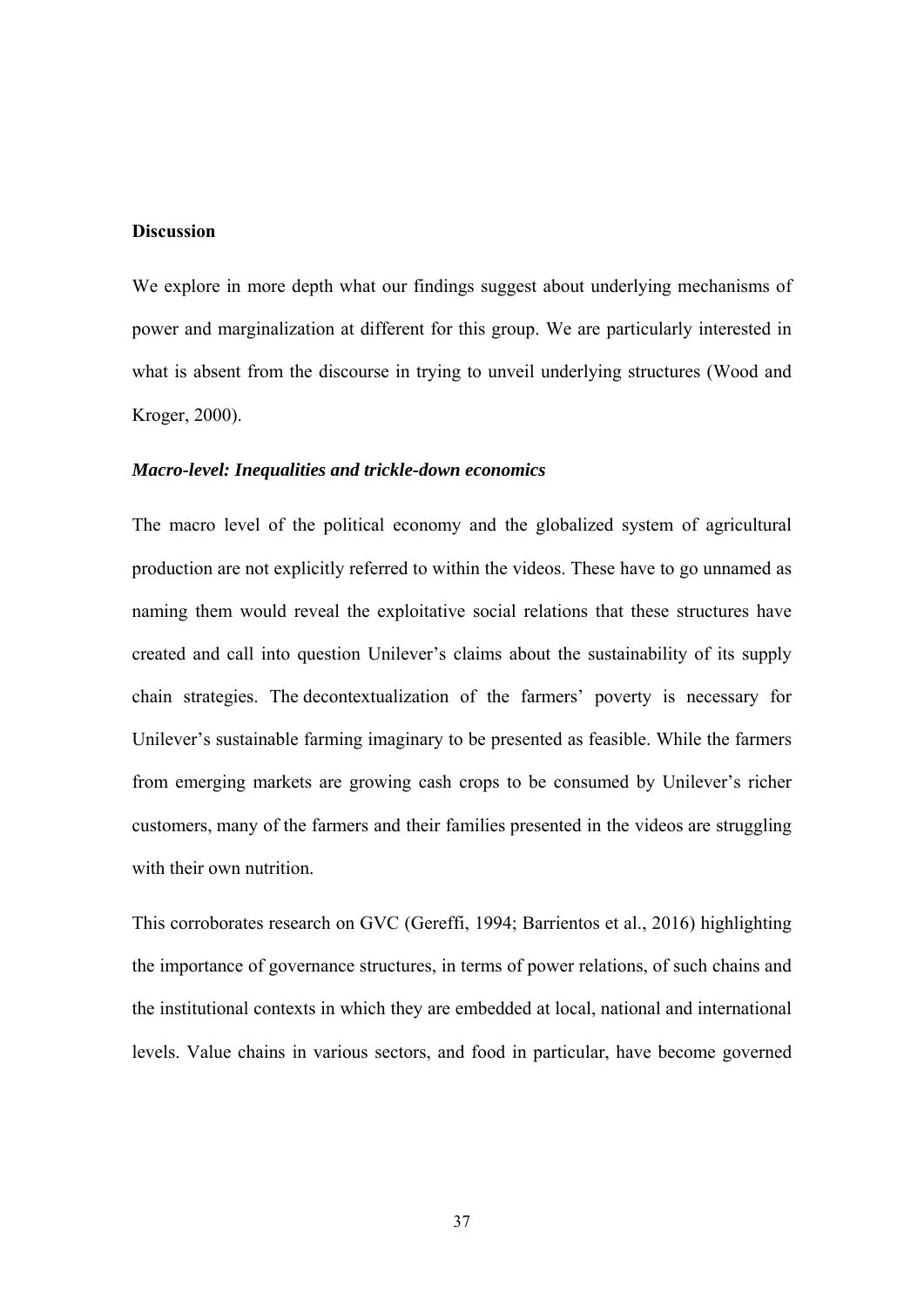around the interests of a few large players, such as retailers and manufacturers, has received much attention (Palpacuer et al., 2005; Thompson and Scoones, 2009). Tregear et al. (2016: 436) explain how as a result of the dynamics of GVCs "small-scale suppliers in the global agro-food sector become excluded or marginalized from value chains, as they become 'captured', or transactionally dependent on larger, more powerful buyers."

These underlying GVC dynamics cannot be presented in the videos without undermining the imaginary of sustainability. The effectiveness of private and marketdriven sustainability initiatives, primarily in the form of standards, in driving real change for those most affected (i.e. farmers and workers upstream) has been questioned (Loconto, 2015; Tallontire et al., 2005; Prieto-Carron, 2008). These initiatives are part of the governance of GVCs and reinforce already existing stringent conditions imposed by dominant buyers over their suppliers, such as "meeting high production standards, accepting falling competitive market prices, and working to tight 'just-in-time' production schedules" (Barrientos et al., 2003: 1522). In many of the videos these strict requirements do transpire and particularly around the concept of quality, which is a core dimension to Unilever's farming sustainability discourse. This is where the instrumentalism of the sustainability imaginary constructed by Unilever takes its full meaning.

#### *Meso-level: Supply chain capitalism and inter-organizational dependence*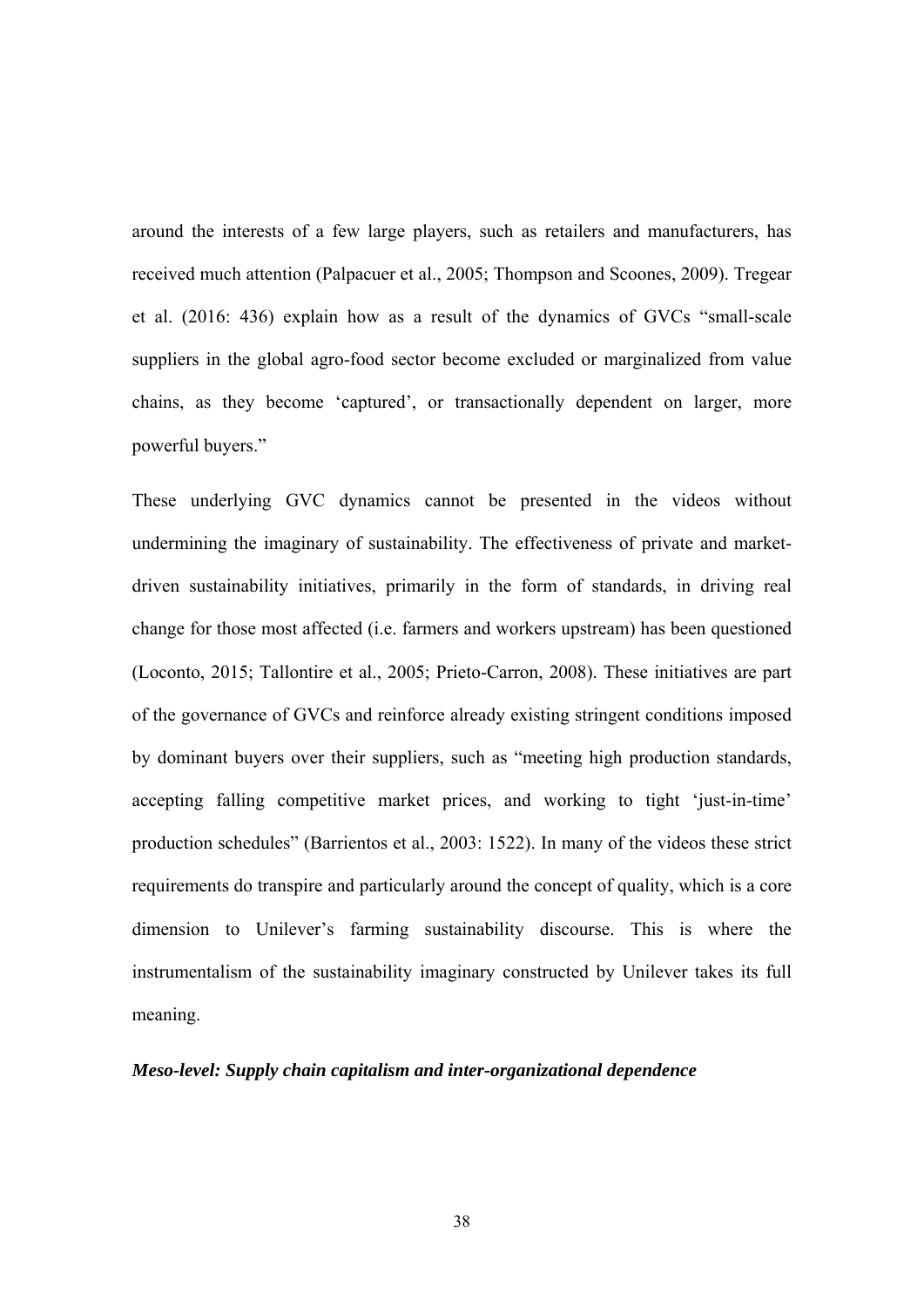Our findings suggest some interesting paradoxical rhetoric and representations. We are seeing 'normalization' of the discourse around farmers. The sustainability imaginary for farmers as constructed by Unilever relies on the perpetration of colonial relationships of exploitation and power structures, but presents this as unproblematic and beneficial for all (Maguire and Hardy, 2009). Unilever tends toward a relative view of the farmer in terms that their existence is generally discussed in terms of resilience and benefit for Unilever and Unilever's future as well as their customers. The farmers have little prominence, centrality or voice and may be subject to reification.

There are striking continuities with the colonial discourse, through the use of racialized imagery and the idea that farmers in the global supply chains are "objects" of sustainable development by the Western "expert" (Özkazanç-Pan, 2008; Wilson, 2011). The visuals of lush nature and beautiful products contribute to postcolonialism, as the colonies were the sources of exotic sought-after products for the "motherland".

In contrast to the claims made by Unilever in its videos, there is undeniable evidence from a few female farmers that price premiums are at a minimum and other issues such as debt are not being presented. The situation is rather dire in some of the contexts depicted as fairly idyllic. In an article published in the Guardian in 2016 (Griffiths and Ghouri, 2016), a vanilla farmer Francis Falihari mentions how 'it is impossible to survive from growing vanilla alone if you are small farmers like us' and he blames the large companies for having a detrimental role that forces farmers to change their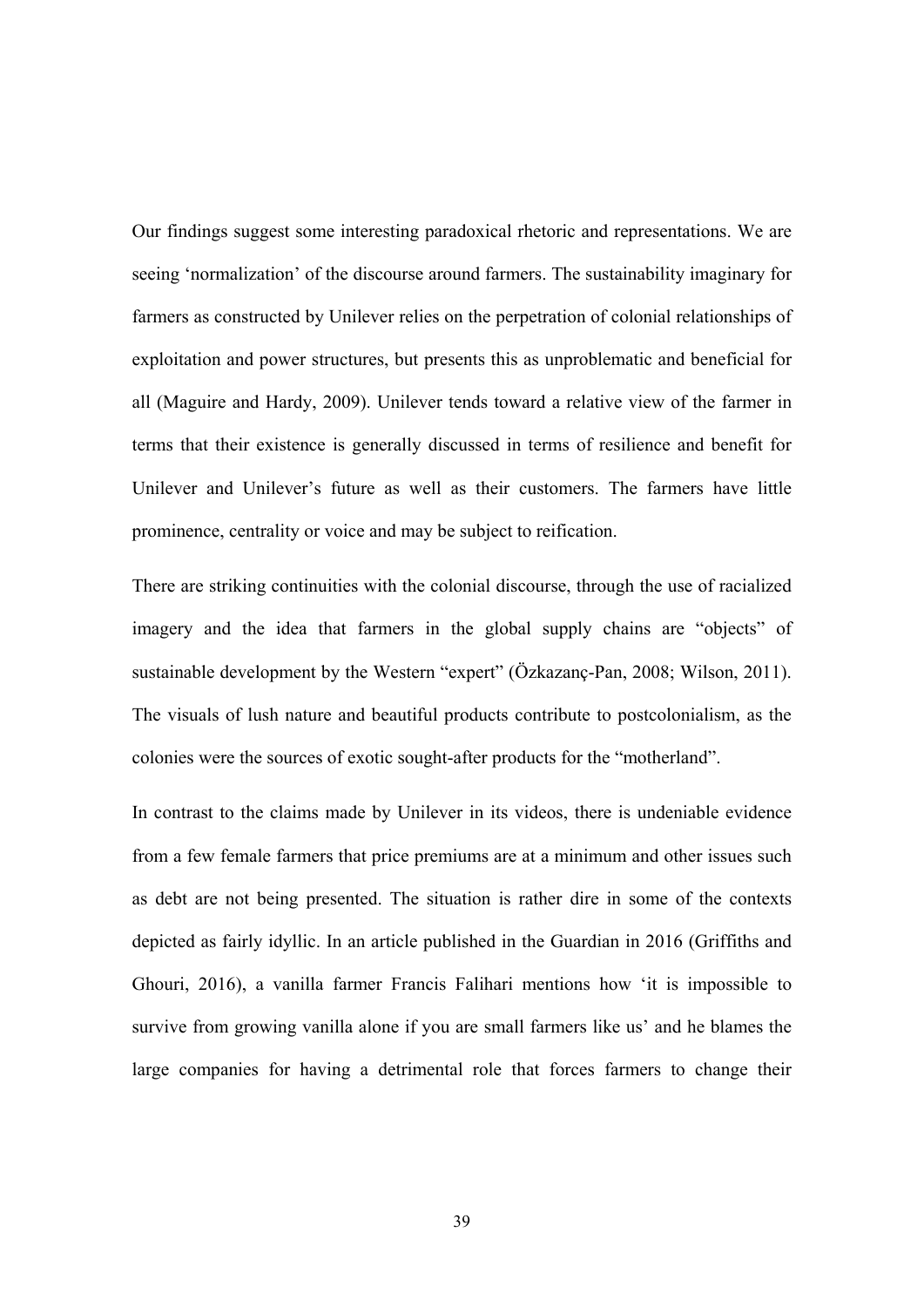practices and prematurely cut their crops in order for supply to be secured. Unilever's sustainability strategy is motivated by continuity of supply, i.e. securing the continued overconsumption in developed economies, rather than sustainable development. Our findings therefore echo previous research (Nelson and Tallontire, 2014) that has identified 'Global Sourcing' as the dominant narrative related to sustainability.

The operational aspects of SCM, such as contracts and pricing, are absent from the videos, which actually signals that these are significant underlying mechanisms in shaping the social relations and practices. As noted in previous research (Vincent, 2005; Touboulic et al., 2014), the outcomes of supply chain exchanges and who they benefit cannot be fully grasped without a consideration for the resource dependency, and therefore the power relations, between the different parties. The representations of farmers' compliance to Unilever's sustainability agenda and the actual solutions and initiatives implemented by Unilever in their supply chain are therefore considerably determined by the imbalanced dependency that exists between Unilever and the farmers.

#### *Micro level: Instrumental empowerment and the absence of voice and agency*

Although farmers have not become de-realized as victims, much of their singular identity has been lost and their voices are being subsumed (Butler, 2009). The validity of their speech, the institutional knowledge they may have is being threatened and their voices are being de-legitimatized to the point where 'consumers/viewers' no longer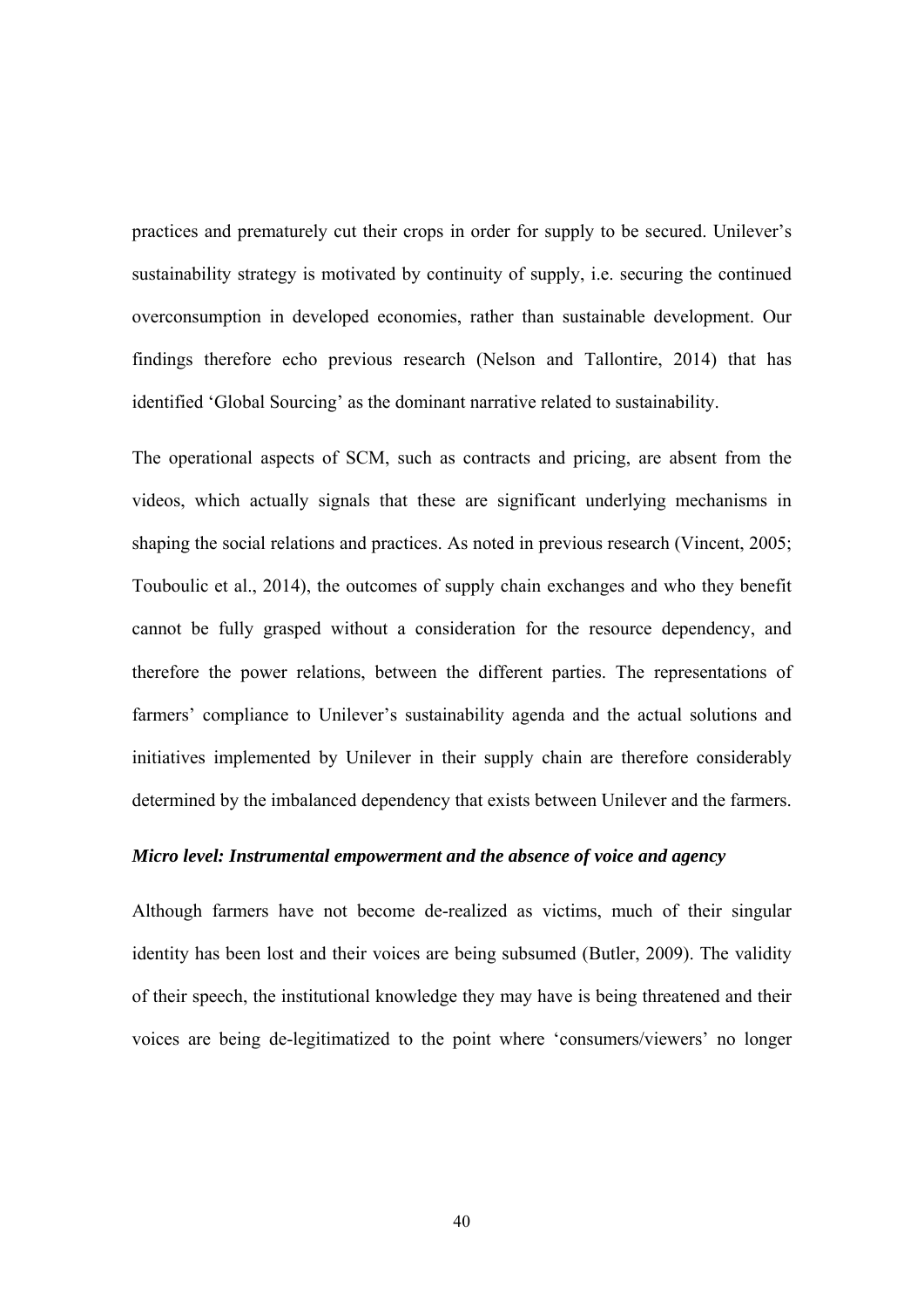expect their voices to be heard. In this sense, our findings align with postcolonial work in showing that positive representations of postcolonial marginalized subjects, here around sustainability, contribute to rendering the possibility to challenge neoliberal models, here exemplified by the global supply chain, unconceivable, invisible and even unnecessary (Wilson, 2011). Within Unilever's imaginary the supplier voice on sustainability is marginalized through impersonal, patronizing and colonial representations. Yet their representations are framed within the discourse of empowerment.

Empowerment is defined as a "mechanism by which people, organizations, and communities gain mastery over their affairs" (Rappaport, 1987: 122). The concept of empowerment however is closely connected to other concepts such as freedom and emancipation, which strongly emphasize agency. Emancipation is the "process through which individuals and groups become freed from repressive social and ideological conditions, in particular those that place socially unnecessary restrictions upon the development and articulation of human consciousness" (Alvesson and Willmott, 1992: 432). Freedom can be defined as "the state which allows the person to remove himself (sic) from those dominating situations that make him simply a reacting object" (Blauner, 1964: 16). This type of freedom is known as 'positive freedom', also known as 'freedom to' and is contrasted with 'freedom from' or 'negative freedom', which is focused on removing the external constraints on freedom, such as poverty (Varman and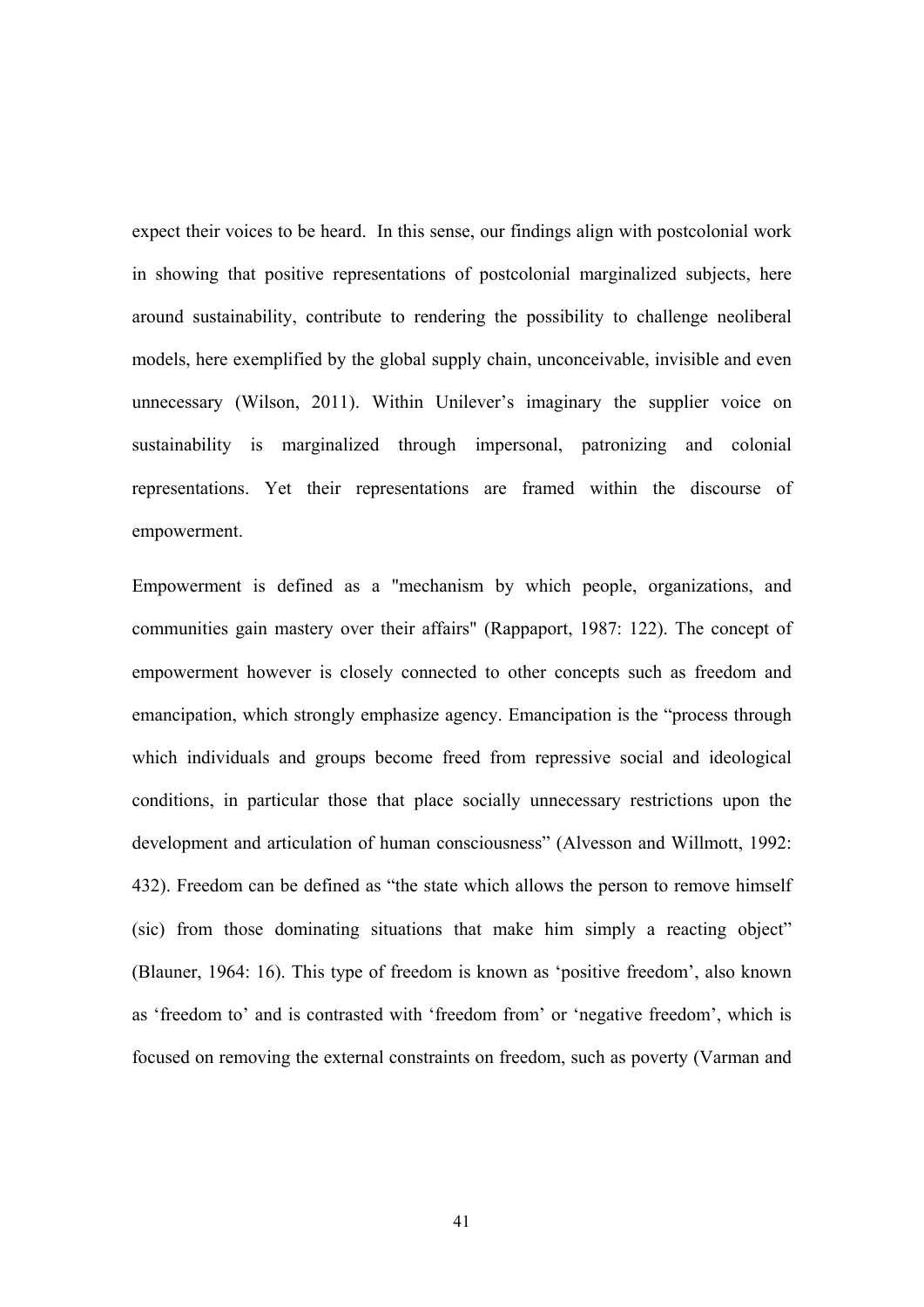Vikas, 2007). While the latter is important, it cannot lead to positive freedom and is thus a limited form of emancipation.

In our analysis, Unilever's empowerment strategy is focused on negative freedom and only to the extent that it is consistent with their commercial objectives. But by only being able to offer farmers freedom from some of the worst excesses of poverty by integrating them more closely within their supply chains, Unilever is increasing the farmers dependence upon a powerful multinational company and is thus undermining the negative freedom of its farmers. Interestingly, positive freedom for some farmers may mean escaping from these supply chains. Christine, a vanilla farmer, wants positive freedom for her children and she is very clear that this means a future for them outside of vanilla farming (V2).

The construction of the female farmer subject position in Unilever's imaginary reproduces the "structural and relational constraints (…) that limit women's voices and participation" (Loconto, 2015: 194) and hence they "fail to deal with deeply embedded structures of inequality, such as low wages and the segmentation of women into the lowest paid and more insecure jobs" (Prieto-Carron, 2008: 13). Instead there is very much a sense that the sustainability imaginary for women farmers is that of female postcolonial subjects doubly subjugated by the colonizer, Unilever in this case, and indigenous patriarchy (Spivak, 1988; Özkazanç-Pan, 2008).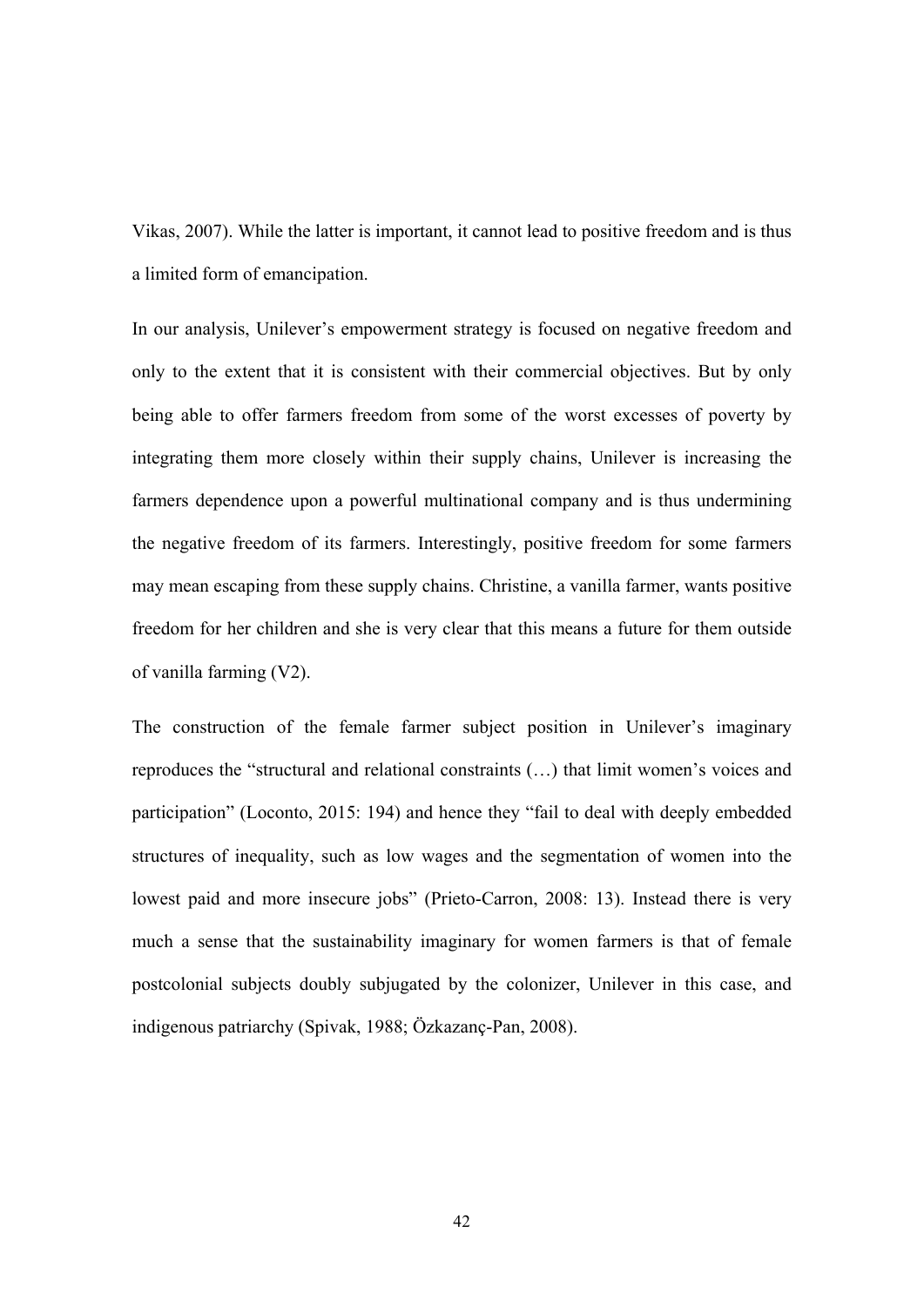The possibilities for real emancipation for the farmers requires considering them as subjects and giving them a voice because "emancipation is not a gift bestowed on people" (Huault et al., 2014: 25). Two pertinent questions can therefore be posed: (1) How may farmers remove themselves from this dominating situation where they are made reacting objects? (2) Given a voice how would the farmers envision themselves outside a destiny of continuous exploitation? These questions could be the fruitful basis for future research where an attempt is made at "letting the people speak for themselves" (Alvesson and Willmott, 1992: 111).

### **Conclusion**

This article engages with the social and political aspects of sustainable SCM, which has so far tended to treat the transition to more ecologically resilient and socially equitable supply chains as a technological and rational problem. Our analysis of Unilever's sustainability imaginary for smallholder farmers is a first step towards understanding the way in which the dominant discourse creates limitations in terms of what is possible and imaginable for the broader sustainability agenda in supply chains dominated by large corporations. Utilizing processes of decontextualization, through which underlying structures are removed, is a way to construct corporation-led instrumental subject positions of empowered farmers for sustainability in supply chains. The lack of alternative imaginaries restricts what we conceive as possible solutions and enslaves us to a single exploitative vision for sustainability. The videos are accounts of what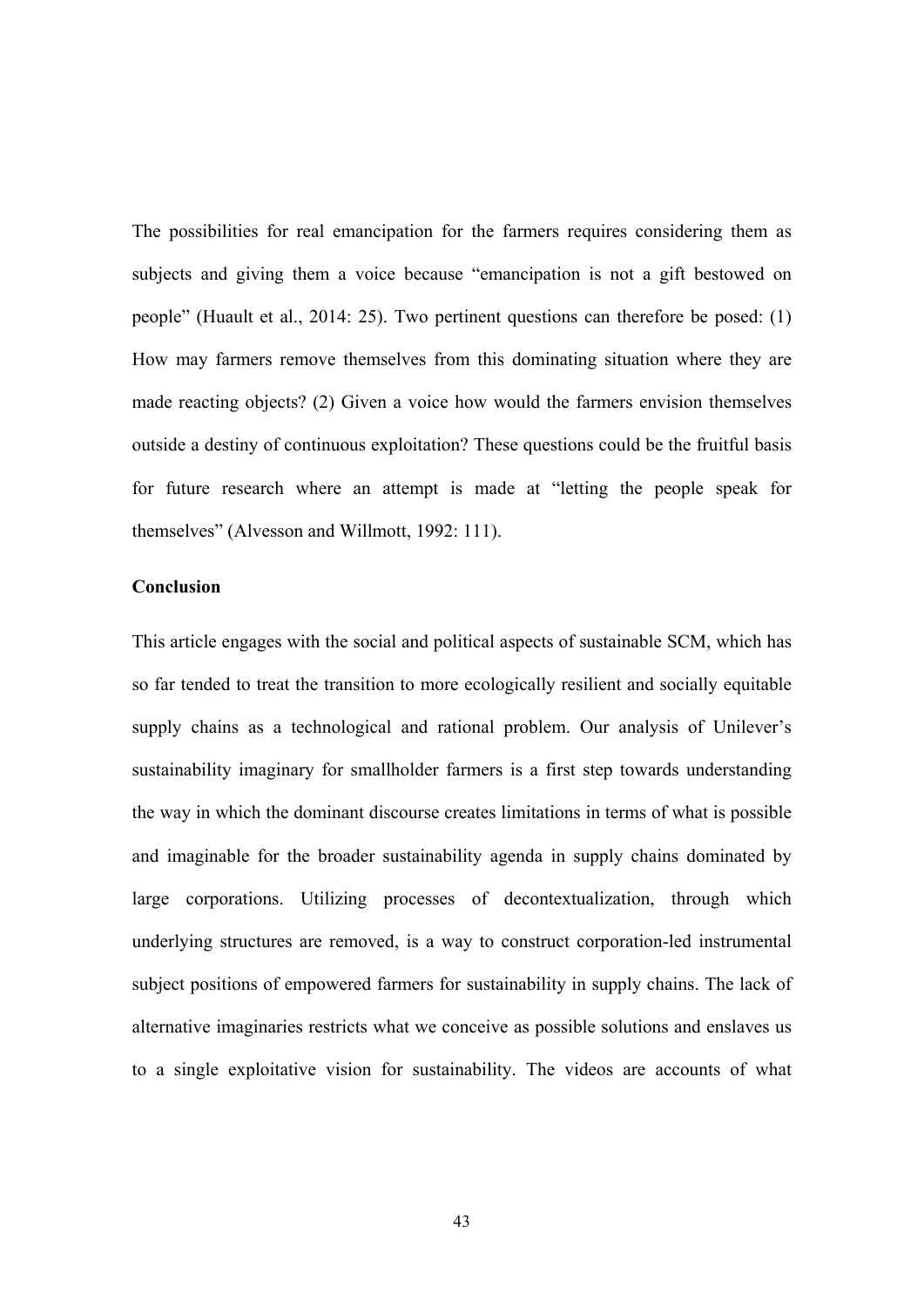initiatives are imposed on the farmers rather than how they truly experience them. Unilever through their editing of the videos are crafting the supply chain, sustainability and the notion of empowerment. If we accept that these videos are created for PR purposes and therefore represent Unilever's version of best practice, then we take the view that this version of "best" is not good enough. In fact, our study contributes the development of a concept of "instrumental empowerment" as a new way of exploring the discourses of the powerful and interrogating corporate sustainability.

The scope of this study enables us to explore the construction of the dominant sustainability imaginary and unveiling the underlying dynamics of the marginalization of farmers around sustainability in corporate supply chains. However, our interrogation around power and marginalization has highlighted the need to explore the possibilities for real emancipation. We follow Rappaport in suggesting that as researchers "perhaps we will also learn to listen to the voice of the people with whom we work so as to allow them to tell us what it means to be empowered in their particular context. The narrative approach suggests new ways to become more sensitive to such voices" (Rappaport, 1995: 798-799).

We suggest that much more empirical evidence is needed to extend our understanding of what real emancipation would entail when placing marginalized groups in supply chains such as farmers as subjects. Such research would be in line with a view of emancipation that asserts equality, rather than assumes that in order to be emancipated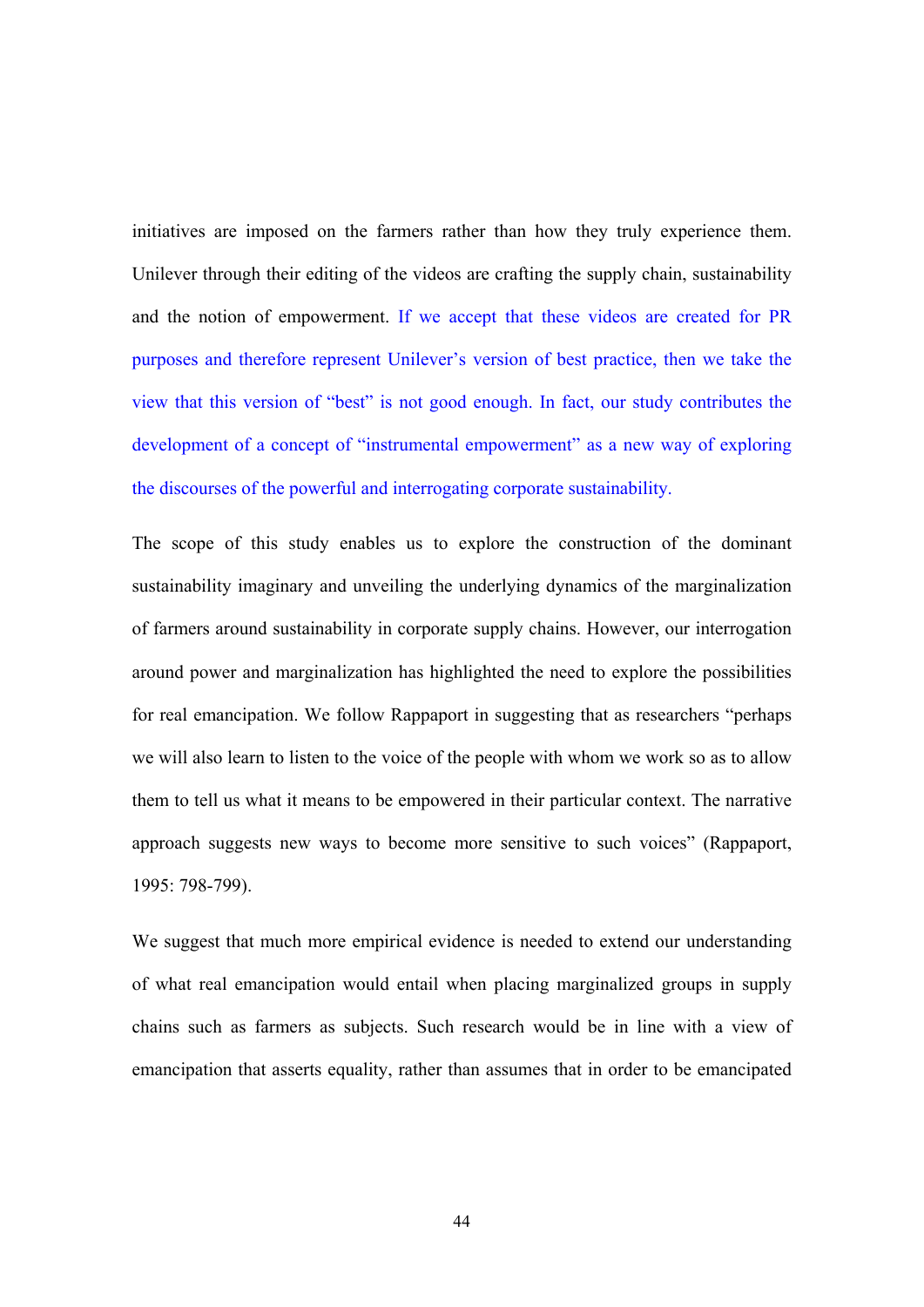the marginalized need to be enlightened about their condition (Huault et al., 2014). We envision that such research endeavours would actively seek to give voice to the marginalized. Methodologies such as participatory approaches (Tallontire et al., 2005; Reason and Heron, 1986) can help put the interests and concerns of marginalized stakeholders at the heart of the research process. We contend that researchers have an active role to play in supporting the realization of such emancipation.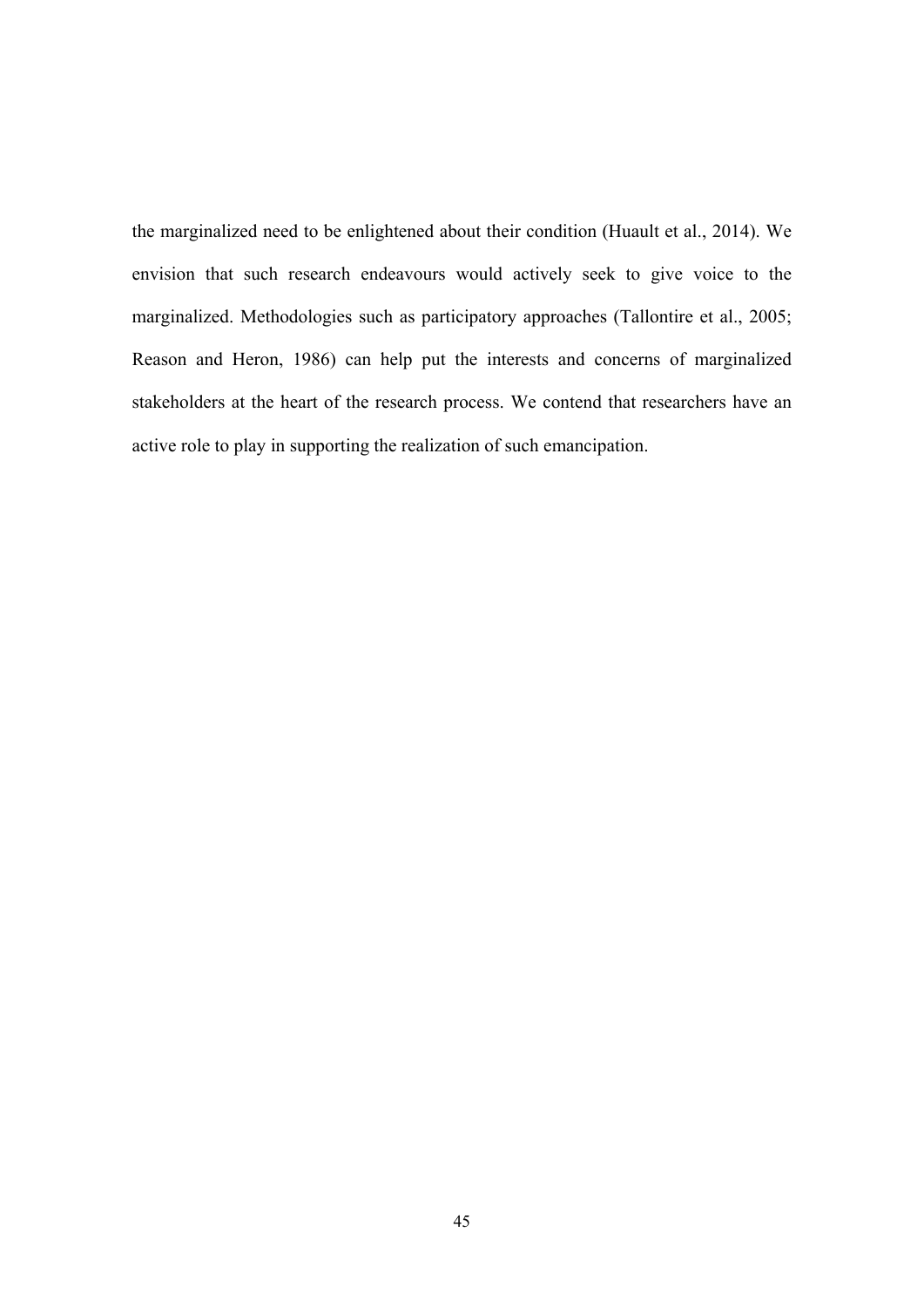#### **References**

- Alvesson M and Willmott H. (1992) On the idea of emancipation in management and organization studies. *Academy of management review* 17: 432-464.
- Banerjee SB. (2008) Corporate social responsibility: The good, the bad and the ugly. *Critical sociology* 34: 51-79.
- Barrientos S. (2014) Gendered global production networks: Analysis of cocoa, Äichocolate sourcing. *Regional Studies* 48: 791-803.
- Barrientos S, Dolan C and Tallontire A. (2003) A gendered value chain approach to codes of conduct in African horticulture. *World Development* 31: 1511-1526.
- Barrientos S, Gereffi G and Pickles J. (2016) New dynamics of upgrading in global value chains: Shifting terrain for suppliers and workers in the global south. SAGE Publications Sage UK: London, England.
- Barros M. (2014) Tools of Legitimacy: The Case of the Petrobras Corporate Blog. *Organization Studies* 35: 1211-1230.
- Blauner R. (1964) *Alienation and freedom: The factory worker and his industry,*  Chicago: The University of Chicago Press.
- Blowfield M and Frynas JG. (2005) Editorial Setting new agendas: critical perspectives on Corporate Social Responsibility in the developing world. *International Affairs* 81: 499-513.
- Boiral O. (2013) Sustainability reports as simulacra? A counter-account of A and A 1 GRI reports. *Accounting, Auditing & Accountability Journal* 26: 1036-1071.
- Burn-Callander R. (2015) Unilever boss Paul Polman slams capitalist obsession with profit. *The Telegraph*.
- Butler J. (2009) Frames of War: The Politics of Ungreivable Life. *Humanities and Arts Research Centre of Royal Holloway, the School of Psychosocial Studies (Birkbeck), and the Birkbeck Institute for Social Research* 4.
- Castoriadis C. (1997) *The imaginary institution of society*: Mit Press.
- Unilever YouTube channel. (2017) Available at: https://www.youtube.com/user/Unilever.
- Conger JA and Kanungo RN. (1988) The empowerment process: Integrating theory and practice. *Academy of Management Review* 13: 471-482.
- Fairclough N. (2005) Peripheral vision: Discourse analysis in organization studies: The case for critical realism. *Organization Studies* 26: 915-939.
- Fairclough N. (2009) A dialectical-relational approach to critical discourse analysis in social research. *Methods of critical discourse analysis* 2: 162-187.
- Fletcher AJ. (2017) Applying critical realism in qualitative research: methodology meets method. *International Journal of Social Research Methodology* 20: 181- 194.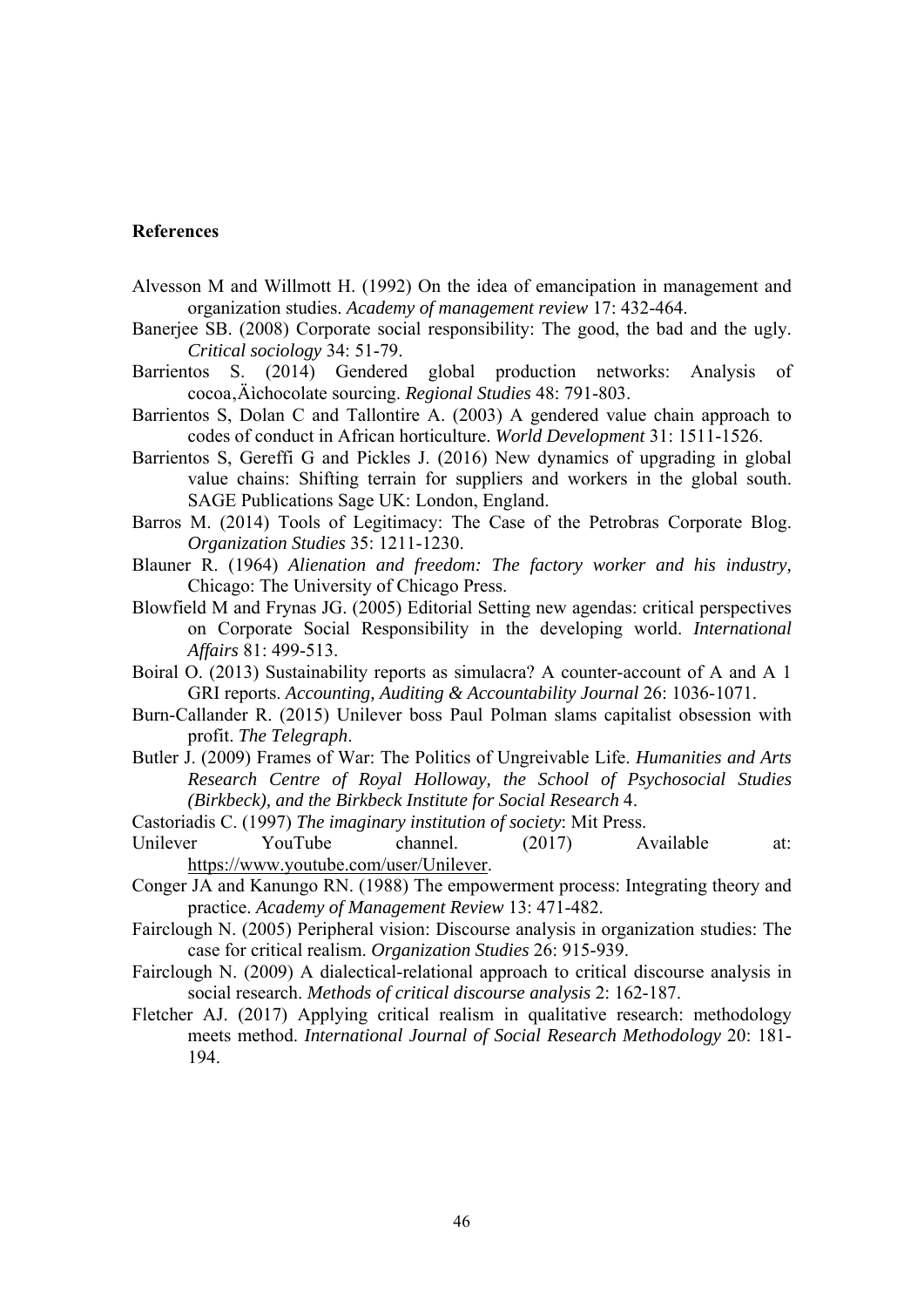- Foucault M. (2002) *Power (Essential Works of Foucault, 1954-1984, Vol. 3),* London: Penguin.
- Garland J, Huising R and Struben J. (2013) "What if technology worked in harmony with nature?" Imagining climate change through Prius advertisements. *Organization* 20: 679-704.
- George G, Howard-Grenville J, Joshi A, et al. (2016) Understanding and tackling societal grand challenges through management research. *Academy of Management Journal* 59: 1880-1895.
- Gereffi G. (1994) Capitalism, development and global commodity chain. In: Sklair L (ed) *Capitalism and Development.* London: Routledge, 211-231.
- Griffiths M and Ghouri N. (2016) Madagascar's vanilla farmers face volatile times after poor harvest. *The Guardian*.
- Hajer MA. (1995) *The politics of environmental discourse: ecological modernization and the policy process*: Clarendon Press Oxford.
- Henson S and Humphrey J. (2010) Understanding the complexities of private standards in global agri-food chains as they impact developing countries. *Journal of Development Studies* 46: 1628-1646.
- Huault I, Perret V and Spicer A. (2014) Beyond macro-and micro-emancipation: Rethinking emancipation in organization studies. *Organization* 21: 22-49.
- Leca B and Naccache P. (2006) A critical realist approach to institutional entrepreneurship. *Organization* 13: 627-651.
- Levy DL and Spicer A. (2013) Contested imaginaries and the cultural political economy of climate change. *Organization* 20: 659-678.
- Loconto A. (2015) Can certified-tea value chains deliver gender equality in Tanzania? *Feminist Economics* 21: 191-215.
- Maguire S and Hardy C. (2009) Discourse and deinstitutionalization: The decline of DDT. *Academy of management journal* 52: 148-178.
- Matthews L, Power D, Touboulic A, et al. (2016) Building Bridges: Towards Alternative Theory of Sustainable Supply Chain Management. *Journal of Supply Chain Management* 52.
- Mauthner NS and Doucet A. (2003) Reflexive accounts and accounts of reflexivity in qualitative data analysis. *Sociology* 37: 413-431.
- Mohrman SA and Worley CG. (2010) The organizational sustainability journey. *Organizational Dynamics* 39: 289-294.
- Montabon F, Pagell M and Wu Z. (2016) Making sustainability sustainable. *Journal of Supply Chain Management*.
- Nelson V and Tallontire A. (2014) Battlefields of ideas: Changing narratives and power dynamics in private standards in global agricultural value chains. *Agriculture and Human Values* 31: 481-497.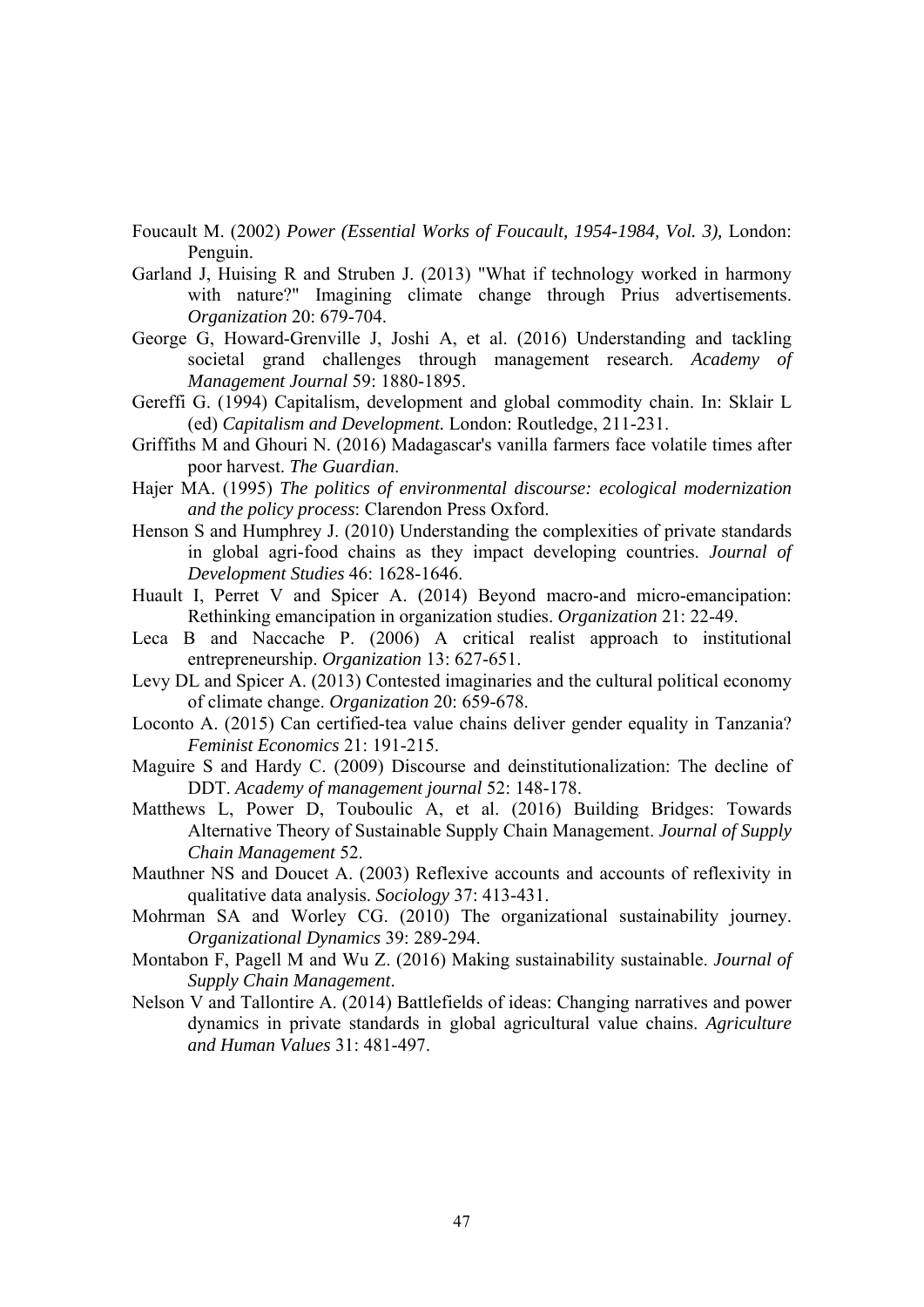- Nestlé. (2015) *Nestlé makes progress on empowering women in cocoa supply chain*. Available at: http://www.nestle.com/media/news/nestle-empowers-women-incocoa-supply-chain-update.
- O'Halloran KL. (2011) Multimodal discourse analysis. In: Hyland K and Paltridge B (eds) *Bloomsbury companion to discourse analysis.* A&C Black.
- Oxfam. (2013) Behind the Brands methodology summary.
- Oxfam. (2016) *Behind the brands*. Available at: https://www.behindthebrands.org/company-scorecard.
- Özkazanç-Pan B. (2008) International management research meets "the rest of the world". *Academy of management review* 33: 964-974.
- Palpacuer F, Gibbon P and Thomsen L. (2005) New Challenges for Developing Country Suppliers in Global Clothing Chains: A Comparative European Perspective. *World Development* 33: 409-430.
- Phillips N and Hardy C. (2002) *Discourse analysis: Investigation processes of social construction,* Thousand Oaks CA: Sage.
- Phillips N, Sewell G and Jaynes S. (2008) Applying Critical Discourse Analysis in Strategic Management Research. *Organization Research Methods* 11: 770-789.
- Prasad A. (2003) *Postcolonial theory and organizational analysis: A critical engagement*: Springer.
- Prieto-Carron M. (2006) Corporate social responsibility in Latin America: Chiquita, women banana workers and structural inequalities. *Journal of Corporate Citizenship* 21: 1-10.
- Prieto-Carron M. (2008) Women workers, industrialization, global supply chains and corporate codes of conduct. *Journal of Business Ethics* 83: 5.
- Rappaport J. (1987) Terms of empowerment/exemplars of prevention: Toward a theory for community psychology. *American Journal of community psychology* 15: 121-148.
- Rappaport J. (1995) Empowerment meets narrative: Listening to stories and creating settings. *American Journal of community psychology* 23: 795-807.
- Reason P and Heron J. (1986) Research with people: The paradigm of cooperative experiential inquiry. *Person-Centered Review* 1: 456-476.
- Ruddick G. (2016) Unilever CEO Paul Polman the optimistic pessimist *The Guardian*.
- Said E. (1979) Orientalism. 1978. *New York: Vintage* 199.
- Sims-Schouten W, Riley SC and Willig C. (2007) Critical realism in discourse analysis: A presentation of a systematic method of analysis using women's talk of motherhood, childcare and female employment as an example. *Theory & Psychology* 17: 101-124.
- Spivak GC. (1988) Can the subaltern speak? *Can the subaltern speak? Reflections on the history of an idea*: 21-78.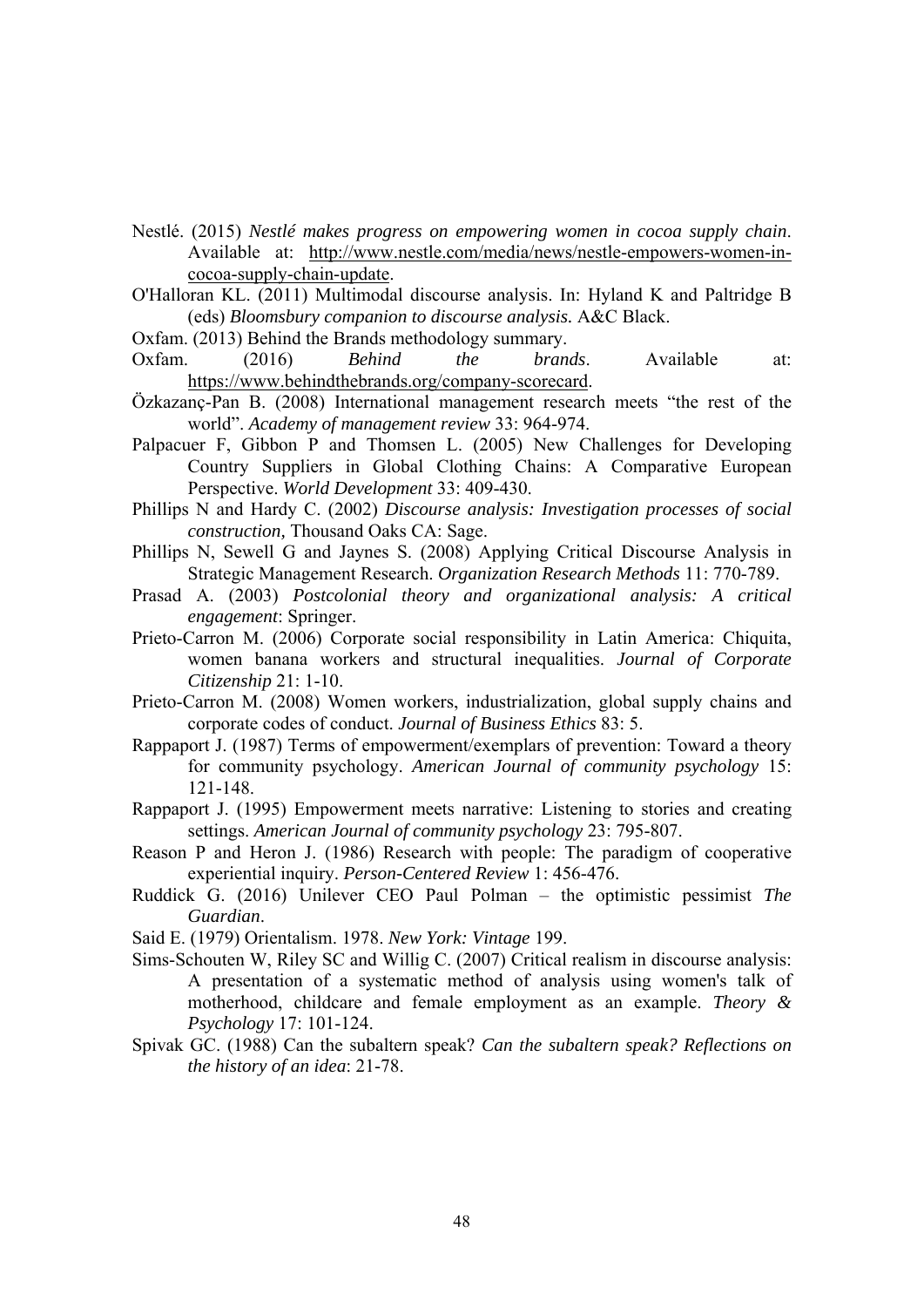- Tallontire A, Dolan C, Smith S, et al. (2005) Reaching the marginalised? Gender value chains and ethical trade in African horticulture. *Development in practice* 15: 559-571.
- Thompson J and Scoones I. (2009) Addressing the dynamics of agri-food systems: an emerging agenda for social science research. *Environmental Science & Policy* 12: 386-397.
- Touboulic A, Chicksand D and Walker H. (2014) Managing imbalanced supply chain relationships for sustainability: A power perspective *Decision Sciences* 45: 577- 619.
- Tregear A, Trörök Å and Gorton M. (2016) Geographical indications and upgrading of small-scale producers in global agro-food chains: A case study of the Mak $\sqrt{\ge}$ Onion Protected Designation of Origin. *Environment and Planning A* 48: 433- 451.
- Tsing A. (2009) Supply chains and the human condition. *Rethinking Marxism* 21: 148- 176.
- Unilever. (2015) Mobilising collective action Unilever sustainable living plan summary of progress 2015. Rotterdam, NL.
- Unilever. (2017) *Who we are*. Available at: www.unilever.co.uk/about/who-we-are/.
- Vaara E and Tienari J. (2008) A discursive perspective on legitimation strategies in multinational corporations *Academy of management review* 33: 985-993.
- Varman R and Vikas RM. (2007) Freedom and consumption: Toward conceptualizing systemic constraints for subaltern consumers in a capitalist society. *Consumption, Markets and Culture* 10: 117-131.
- Vincent S. (2005) Really dealing a critical perspective on inter-organizational exchange networks. *Work, Employment & Society* 19: 47-65.
- Welford RJ. (1998) Corporate environmental management, technology and sustainable development: postmodern perspectives and the need for a critical research agenda. *Business Strategy and the Environment* 7: 1-12.
- Wilson K. (2011) 'Race', Gender and Neoliberalism: changing visual representations in development. *Third World Quarterly* 32: 315-331.
- Wood LA and Kroger RO. (2000) *Doing discourse analysis: Methods for studying action in talk and text*: Sage.
- Wright C, Nyberg D, De Cock C, et al. (2013) Future imaginings: organizing in response to climate change. *Organization* 20: 647-658.
- Young LM and Hobbs JE. (2002) Vertical linkages in agri-food chains: Changing roles for producers, commodity groups, and government policy. *Review of Agricultural Economics* 24: 428-441.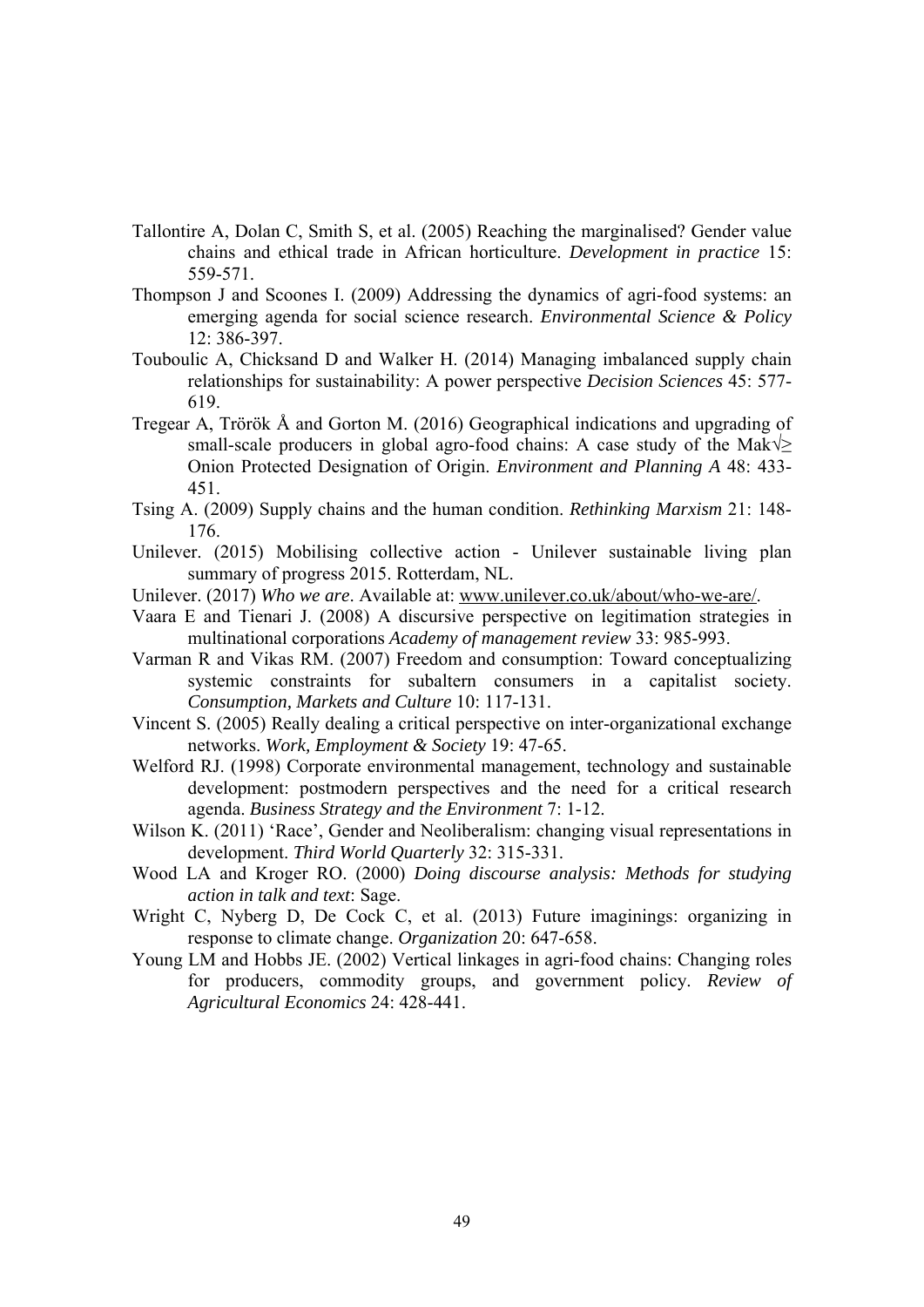| Appendix 1. Videos analyzed in the study |  |  |  |  |  |
|------------------------------------------|--|--|--|--|--|
|------------------------------------------|--|--|--|--|--|

|                | <b>Title of video</b>                                                                                       | Who features?                                                                                                                         | Supply chain                       | <b>Publication</b>     | Views pre-study<br>(November 2016) | Link to video                                                                     |
|----------------|-------------------------------------------------------------------------------------------------------------|---------------------------------------------------------------------------------------------------------------------------------------|------------------------------------|------------------------|------------------------------------|-----------------------------------------------------------------------------------|
| V <sub>1</sub> | Knorr Farmer Summit 2015                                                                                    | Unilever, farmers and suppliers<br>and key partners                                                                                   | food<br>Knorr<br>supply<br>chain   | Unilever<br>07/10/2015 | 301                                | https://www.youtube.com/watch?v=aKsNzT84<br>$Jpo&t=85s$                           |
| V <sub>2</sub> | Christine, a vanilla farmer from<br>Madagascar                                                              | Vanilla Farmers, Symrise                                                                                                              | Vanilla                            | Unilever<br>02/02/2015 | 210                                | https://www.youtube.com/watch?v=31--<br>UrvxzNk&t=10s                             |
| V <sub>3</sub> | Building a bright future for our<br>smallholder farmers                                                     | Elizabeth, Kenya, accountant for<br>Unilever<br>Unilever and GAIN (the global<br>alliance for improved nutrition)<br>and Marcatus QED | Tea                                | Unilever<br>28/10/2015 | 4043                               | https://www.youtube.com/watch?v=WfzXz8kj<br>M7Y                                   |
| V <sub>4</sub> | Sustainable tea farming                                                                                     | Rainforest<br>alliance.<br>Lipton<br>smallholder farmers                                                                              | Tea                                | Unilever<br>25/05/2012 | 1954                               | https://www.youtube.com/watch?v=fi-<br>pC6kCvhk                                   |
| V <sub>5</sub> | with<br>Working<br>smallholder<br>farmers                                                                   | Unilever                                                                                                                              | Tea                                | Unilever<br>15/04/2014 | 1884                               | https://www.youtube.com/watch?v=Y 531US<br><b>GMYE</b>                            |
| V <sub>6</sub> | Kenya tea development agency                                                                                | Tea<br>Development<br>Kenyan<br>Agency, Lipton, Unilever, KTTI<br>and DFID                                                            | Tea                                | Unilever<br>02/02/2015 | 380                                | https://www.youtube.com/watch?v=OdntnangI<br>dM                                   |
| V <sub>7</sub> | Empowering<br>women<br>through<br>sustainable agriculture                                                   | Women<br>farmers,<br>Unilever<br>employees. Bharathi Associates                                                                       | Gherkins                           | Unilever<br>19/10/2015 | 1092                               | https://www.youtube.com/watch?v=3Rsy6_srJ<br><b>WW</b>                            |
| V <sub>8</sub> | Sunrise<br><b>Bringing</b><br>together<br>$\hspace{0.1mm}$<br>Sustainable<br>Sourcing<br>and<br>Development | Sunrise (a 5 year programme of<br>work between Unilever and<br>Oxfam) - speakers from Oxfam<br>and Unilever and Universities          | Sourcing<br>procurement strategies | Unilever<br>23/01/2015 | 153                                | https://www.youtube.com/watch?v=lNb9zrf7Z<br>$\underline{a}\underline{E}$         |
| V <sub>9</sub> | More Vanilla - Great Ice-cream                                                                              | Images of vanilla producers.                                                                                                          | Vanilla                            | Unilever<br>01/05/2015 | 3607                               | https://www.youtube.com/watch?v=ixnaqYfi3<br>$d\mathbf{g}$                        |
| V10            | The value of empowering women                                                                               | Unilever / women in their various<br>roles                                                                                            | Role of women in VC                | Unilever<br>24/04/2015 | 2923                               | https://www.youtube.com/watch?v=PWt1cjt x<br>7I&index=1&list=PLncvI6F uW pY0Gl34A |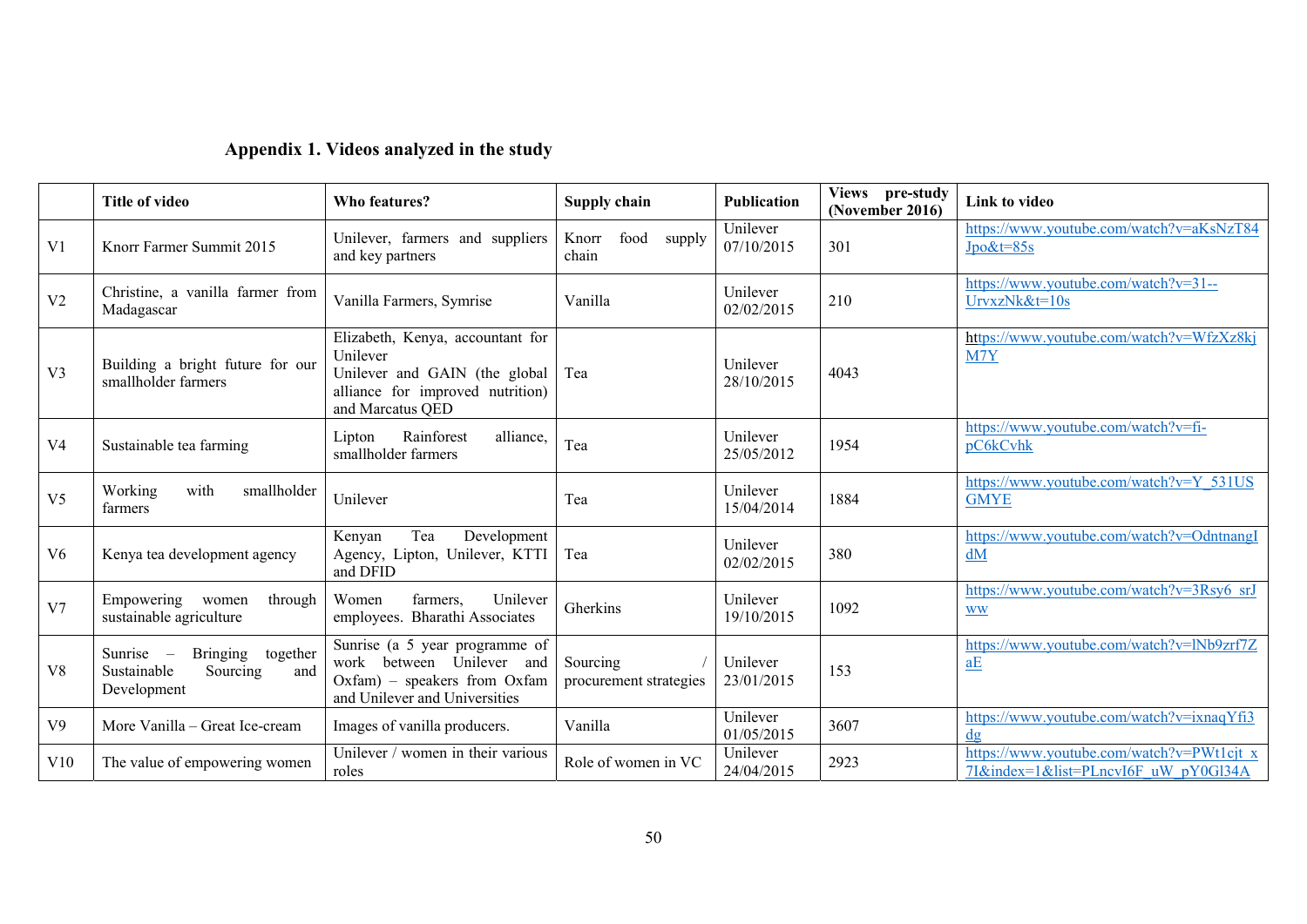|                  |                                                                                                     |                                                                                                                  |                                                                                                                                       |                        |       | V9jgNRcERZJ6KW                                                                                          |
|------------------|-----------------------------------------------------------------------------------------------------|------------------------------------------------------------------------------------------------------------------|---------------------------------------------------------------------------------------------------------------------------------------|------------------------|-------|---------------------------------------------------------------------------------------------------------|
| V <sub>1</sub> 1 | Unilever: Empowering Women                                                                          | Unilever / women / consumers                                                                                     | Role of women in VC                                                                                                                   | Unilever<br>02/07/2015 | 12426 | https://www.youtube.com/watch?v=O71k6-<br>59rQ&list=PLncvI6F uW pY0Gl34AV9jgN<br>RcERZJ6KW&index=8      |
| V12              | Feeding the farmers that feed you                                                                   | Unilever / consumers                                                                                             | Tea, Cocoa, vanilla,<br>sugar, nuts                                                                                                   | Unilever<br>30/08/2011 | 2348  | https://www.youtube.com/watch?v=14V dryo<br>K-<br>c&index=1&list=PLncvI6F uW oAosEwqCtt<br>PybKTAFl26WF |
| V13              | Sustainable Vegetables                                                                              | Unilever, farmers, chefs                                                                                         | Vegetables (tomatoes)                                                                                                                 | Unilever<br>24/04/2012 | 4651  | https://www.youtube.com/watch?v=anyw3Shc<br>ino&index=2&list=PLncvI6F uW oAosEwq<br>CttPybKTAFl26WF     |
| V14              | Sustainable Sourcing                                                                                | Knorr, Knorr products, farmers,<br>machinery                                                                     | Vegetables                                                                                                                            | Unilever<br>16/04/2013 | 18864 | https://www.youtube.com/watch?v=-<br>eSJKNXsvwI&index=4&list=PLncvI6F uW<br>oAosEwqCttPybKTAFl26WF      |
| V15              | Vanilla sourcing in Madagascar                                                                      | Vanilla<br>farmers,<br>Unilever,<br>Symrise, GIZ                                                                 | Vanilla                                                                                                                               | Unilever<br>28/01/2014 | 3225  | https://www.youtube.com/watch?v=SHOE5dV<br>TQW4&list=PLncvI6F uW oAosEwqCttPyb<br>KTAFl26WF&index=6     |
| V16              | <b>Barry Callebaut</b>                                                                              | Barry Callebaut employees                                                                                        | Cocoa                                                                                                                                 | Unilever<br>02/02/2015 | 1343  | https://www.youtube.com/watch?v=5ld6BLT<br>AfG4&index=8&list=PLncvI6F uW oAosEw<br>qCttPybKTAFl26WF     |
| V17              | Star Packing<br>Morning<br>The<br>Company: Unilever sustainable<br>sourcing with our suppliers      | The Morning<br>Star<br>Packing<br>Company                                                                        | Tomatoes                                                                                                                              | Unilever<br>02/02/2015 | 1645  | https://www.youtube.com/watch?v=pjjkF6HY<br>Sws&list=PLncvI6F uW oAosEwqCttPybKT<br>AFl26WF&index=10    |
| V18              | Unilever and sustainable palm oil                                                                   | Unilever                                                                                                         | Palm oil                                                                                                                              | Unilever<br>02/02/2015 | 468   | https://www.youtube.com/watch?v=j1aZRDw<br>ZQbU&list=PLncvI6F uW oAosEwqCttPyb<br>KTAFl26WF&index=11    |
| V19              | Local sustainable tomato sourcing<br>helps smallholder farmers and<br>grows the brand               | Unilever,<br>Indian<br>Kisser,<br>Manisha<br>businesswoman,<br>Shashikant<br>(Varun<br>Argo<br>Processing Foods) | Tomatoes                                                                                                                              | Unilever<br>29/05/2015 | 2104  | https://www.youtube.com/watch?v=ll5rEN-<br>bS58&index=14&list=PLncvI6F uW oAosE<br>wqCttPybKTAFl26WF    |
| V20              | Winner announced of the first<br>HRH The Prince of Wales Young<br>Sustainability Entrepreneur Prize | Projects in Mexico, Nigeria,<br>Guatemala, Nepal, Peru, India                                                    | Focused on supporting<br>households<br>in<br>developing<br>markets<br>feed,<br>(waste, water,<br>electricity,<br>crops,<br>education) | Unilever<br>02/02/2015 | 155   | https://www.youtube.com/watch?v=bQwgxT1<br>5LFA                                                         |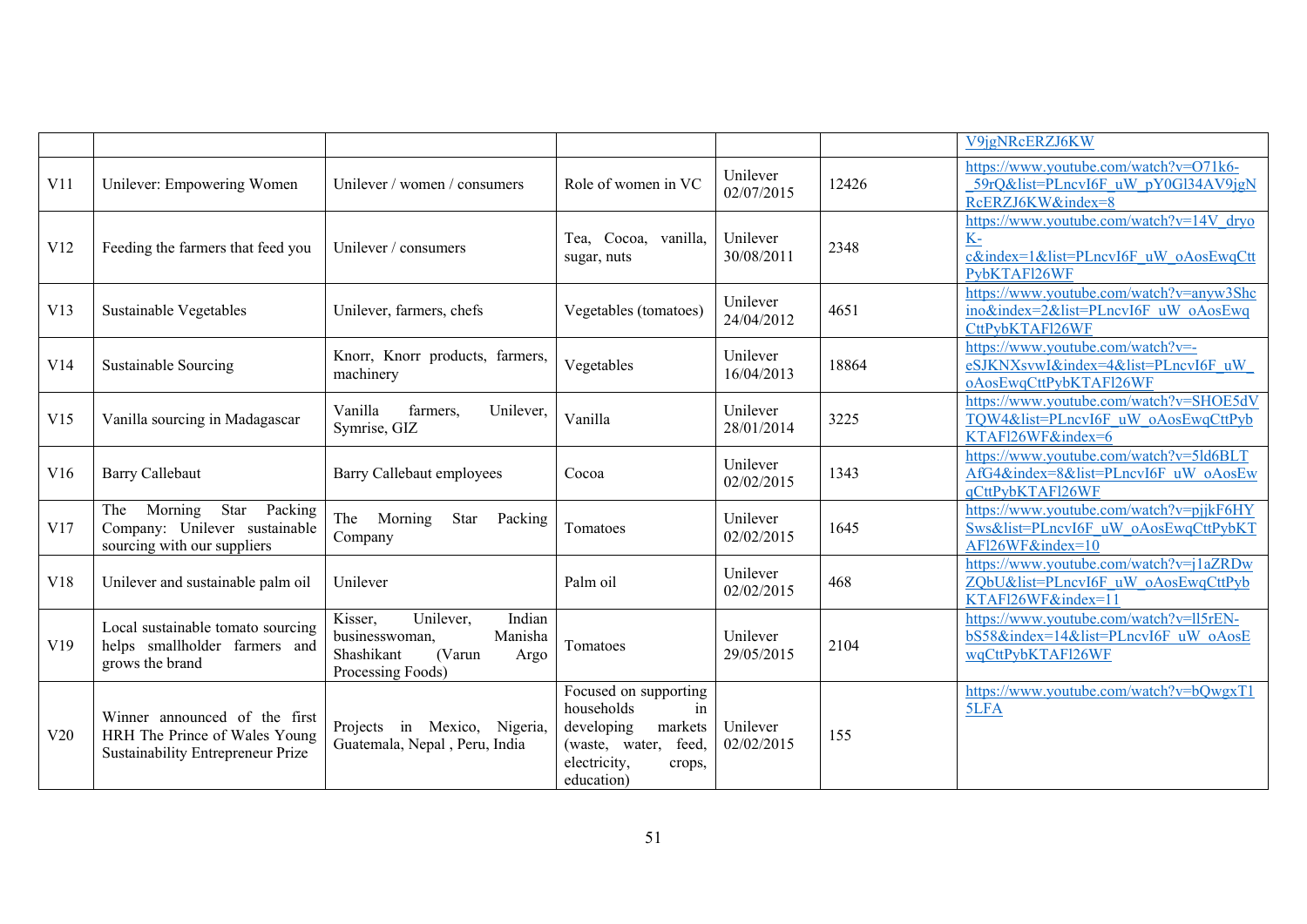| V <sub>21</sub> | 2015/2016<br>Unilever   Pakistan,<br>Finalists:<br>Young Entrepreneur Awards | Young entrepreneurs working in   Health care,<br>Ignitia, $\vert$ for<br>Nepal,<br>  Colombia, Cambodia, Guatemala   cacao supply<br>and Belize, Nigeria | weather<br>yields,<br>plastics, 1<br>chain.<br>cassava | Unilever<br>17/05/2016 | 720 | https://www.youtube.com/watch?v=5Kos2tpr0       |
|-----------------|------------------------------------------------------------------------------|----------------------------------------------------------------------------------------------------------------------------------------------------------|--------------------------------------------------------|------------------------|-----|-------------------------------------------------|
| V <sub>22</sub> | Certification vs Self Verification                                           | Unilever, Fair Trade, Rain Forest<br>Alliance                                                                                                            | General SC                                             | Unilever<br>02/02/2015 | 826 | https://www.youtube.com/watch?v=xYsyReV<br>vZks |